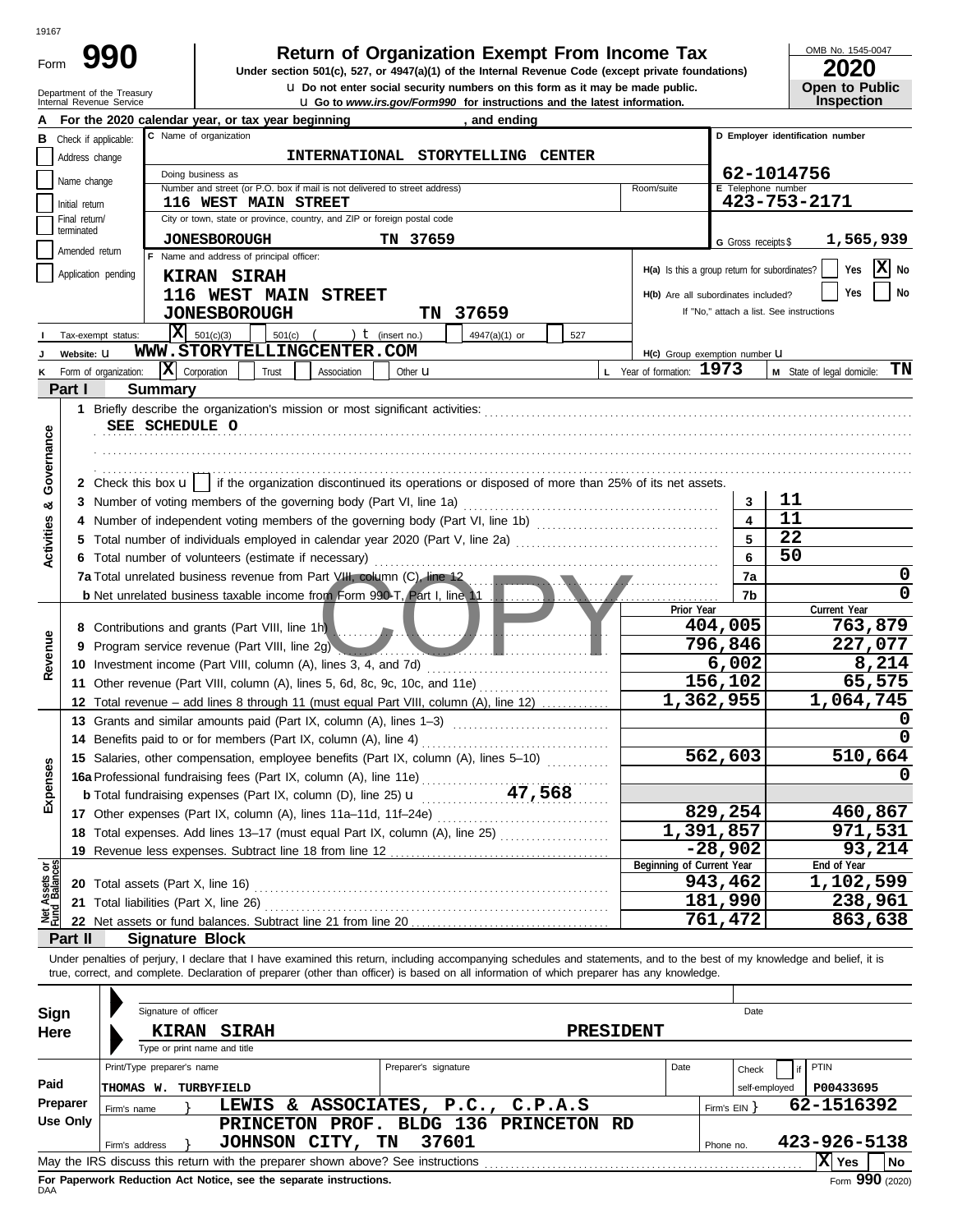|              |                                                      | Form 990 (2020) INTERNATIONAL STORYTELLING CENTER                                                            | 62-1014756                                                                                                                                             | Page 2                             |
|--------------|------------------------------------------------------|--------------------------------------------------------------------------------------------------------------|--------------------------------------------------------------------------------------------------------------------------------------------------------|------------------------------------|
| Part III     |                                                      | <b>Statement of Program Service Accomplishments</b>                                                          |                                                                                                                                                        | $\mathbf{x}$                       |
|              | 1 Briefly describe the organization's mission:       |                                                                                                              |                                                                                                                                                        |                                    |
|              | SEE SCHEDULE O                                       |                                                                                                              |                                                                                                                                                        |                                    |
|              |                                                      |                                                                                                              |                                                                                                                                                        |                                    |
|              |                                                      |                                                                                                              |                                                                                                                                                        |                                    |
| $\mathbf{2}$ |                                                      | Did the organization undertake any significant program services during the year which were not listed on the |                                                                                                                                                        |                                    |
|              | prior Form 990 or 990-EZ?                            |                                                                                                              |                                                                                                                                                        | Yes $\overline{X}$ No              |
|              | If "Yes," describe these new services on Schedule O. |                                                                                                              |                                                                                                                                                        |                                    |
| 3            |                                                      | Did the organization cease conducting, or make significant changes in how it conducts, any program           |                                                                                                                                                        |                                    |
| services?    |                                                      |                                                                                                              |                                                                                                                                                        | $ X $ Yes<br><b>No</b>             |
|              | If "Yes," describe these changes on Schedule O.      |                                                                                                              | Describe the organization's program service accomplishments for each of its three largest program services, as measured by                             |                                    |
|              |                                                      |                                                                                                              | expenses. Section $501(c)(3)$ and $501(c)(4)$ organizations are required to report the amount of grants and allocations to others,                     |                                    |
|              |                                                      | the total expenses, and revenue, if any, for each program service reported.                                  |                                                                                                                                                        |                                    |
|              |                                                      |                                                                                                              |                                                                                                                                                        |                                    |
| 4a (Code:    | ) (Expenses \$                                       |                                                                                                              | ) (Revenue \$<br>THE ANNUAL STORYTELLING FESTIVAL WHICH FEATURES PERFORMANCES AND CONCERTS                                                             | 197,827                            |
|              |                                                      | FROM A VARITEY OF FEATURED STORYTELLERS. HISTORICALLY,                                                       | IS HELD IN HISTORIC JONESBOROUGH, TENNESSEE. HOWEVER, DUE TO THE COVID-19<br>PANDEMIC, THIS EVENT WAS CONVERTED TO A ONLINE EVENT WITH LIVE STREAMING. | THE ANNUAL EVENT                   |
|              |                                                      |                                                                                                              |                                                                                                                                                        |                                    |
|              |                                                      |                                                                                                              |                                                                                                                                                        |                                    |
|              |                                                      |                                                                                                              |                                                                                                                                                        |                                    |
|              |                                                      |                                                                                                              |                                                                                                                                                        |                                    |
|              |                                                      | .                                                                                                            |                                                                                                                                                        |                                    |
|              |                                                      |                                                                                                              |                                                                                                                                                        |                                    |
|              |                                                      |                                                                                                              |                                                                                                                                                        |                                    |
| 4b (Code:    | ) (Expenses \$                                       | 20,570 including grants of \$                                                                                | PROGRAM DEVELOPMENT INCLUDING CREATION AND DEVELOPMENT OF STORYTELLING                                                                                 | 29,250<br>) (Revenue $\frac{1}{2}$ |
|              |                                                      | PROGRAMS, PROJECTS AND TEACHING AIDS.                                                                        |                                                                                                                                                        |                                    |
|              |                                                      |                                                                                                              |                                                                                                                                                        |                                    |
|              |                                                      |                                                                                                              |                                                                                                                                                        |                                    |
|              |                                                      |                                                                                                              |                                                                                                                                                        |                                    |
|              |                                                      |                                                                                                              |                                                                                                                                                        |                                    |
|              |                                                      |                                                                                                              |                                                                                                                                                        |                                    |
|              |                                                      |                                                                                                              |                                                                                                                                                        |                                    |
|              |                                                      |                                                                                                              |                                                                                                                                                        |                                    |
|              |                                                      |                                                                                                              |                                                                                                                                                        |                                    |
|              |                                                      |                                                                                                              |                                                                                                                                                        |                                    |
| 4c (Code:    | ) (Expenses \$                                       | 33,674 including grants of \$                                                                                | ) (Revenue \$                                                                                                                                          |                                    |
|              |                                                      |                                                                                                              | STORYTELLING LIVE PROGRAM FEATURING STORYTELLERS PERFORMING CONCERTS AT THE                                                                            |                                    |
|              |                                                      |                                                                                                              | STORYTELLING CENTER IN HISTORIC JONESBOROUGH, TENNESSEE. BECAUSE OF THE                                                                                |                                    |
| PROGRAMS.    |                                                      |                                                                                                              | COVID-19 PANDEMIC, THESE PROGRAMS WERE EITHER CANCELLED OR HELD AS ONLINE                                                                              |                                    |
|              |                                                      |                                                                                                              |                                                                                                                                                        |                                    |
|              |                                                      |                                                                                                              |                                                                                                                                                        |                                    |
|              |                                                      |                                                                                                              |                                                                                                                                                        |                                    |
|              |                                                      |                                                                                                              |                                                                                                                                                        |                                    |
|              |                                                      |                                                                                                              |                                                                                                                                                        |                                    |
|              |                                                      |                                                                                                              |                                                                                                                                                        |                                    |
|              |                                                      |                                                                                                              |                                                                                                                                                        |                                    |
|              | 4d Other program services (Describe on Schedule O.)  |                                                                                                              |                                                                                                                                                        |                                    |
| (Expenses \$ |                                                      | including grants of \$                                                                                       | (Revenue \$                                                                                                                                            |                                    |
|              | 4e Total program service expenses u                  | 727.283                                                                                                      |                                                                                                                                                        |                                    |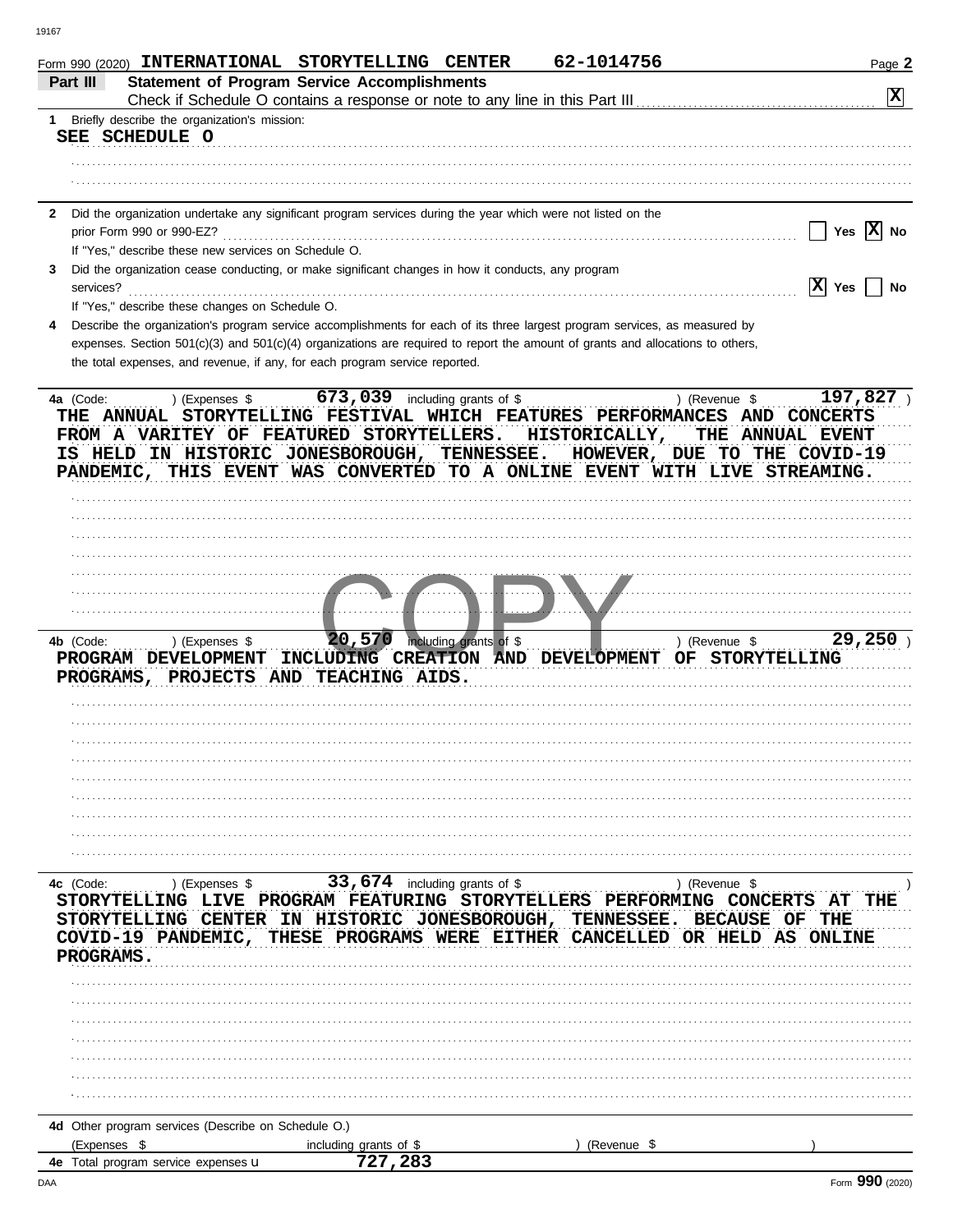**Part IV Checklist of Required Schedules**

|     |                                                                                                                                                                                                                             |                 | Yes | No |
|-----|-----------------------------------------------------------------------------------------------------------------------------------------------------------------------------------------------------------------------------|-----------------|-----|----|
| 1   | Is the organization described in section $501(c)(3)$ or $4947(a)(1)$ (other than a private foundation)? If "Yes,"                                                                                                           |                 |     |    |
|     | complete Schedule A                                                                                                                                                                                                         | 1               | X   |    |
| 2   |                                                                                                                                                                                                                             | $\mathbf{2}$    | X   |    |
| 3   | Did the organization engage in direct or indirect political campaign activities on behalf of or in opposition to                                                                                                            |                 |     |    |
|     | candidates for public office? If "Yes," complete Schedule C, Part I                                                                                                                                                         | 3               |     | X  |
| 4   | Section 501(c)(3) organizations. Did the organization engage in lobbying activities, or have a section 501(h)                                                                                                               |                 |     |    |
|     | election in effect during the tax year? If "Yes," complete Schedule C, Part II                                                                                                                                              | 4               |     | x  |
| 5   | Is the organization a section $501(c)(4)$ , $501(c)(5)$ , or $501(c)(6)$ organization that receives membership dues,                                                                                                        | 5               |     | x  |
| 6   | assessments, or similar amounts as defined in Revenue Procedure 98-19? If "Yes," complete Schedule C, Part III<br>Did the organization maintain any donor advised funds or any similar funds or accounts for which donors   |                 |     |    |
|     | have the right to provide advice on the distribution or investment of amounts in such funds or accounts? If                                                                                                                 |                 |     |    |
|     | "Yes," complete Schedule D, Part I                                                                                                                                                                                          | 6               |     | x  |
| 7   | Did the organization receive or hold a conservation easement, including easements to preserve open space,                                                                                                                   |                 |     |    |
|     | the environment, historic land areas, or historic structures? If "Yes," complete Schedule D, Part II                                                                                                                        | 7               |     | x  |
| 8   | Did the organization maintain collections of works of art, historical treasures, or other similar assets? If "Yes,"                                                                                                         |                 |     |    |
|     | complete Schedule D, Part III et al. (2008) and the set of the schedule D and Schedule D, Part III et al. (200                                                                                                              | 8               |     | X  |
| 9   | Did the organization report an amount in Part X, line 21, for escrow or custodial account liability, serve as a                                                                                                             |                 |     |    |
|     | custodian for amounts not listed in Part X; or provide credit counseling, debt management, credit repair, or                                                                                                                |                 |     |    |
|     |                                                                                                                                                                                                                             | 9               |     | x  |
| 10  | Did the organization, directly or through a related organization, hold assets in donor-restricted endowments                                                                                                                |                 |     |    |
|     | or in quasi endowments? If "Yes," complete Schedule D, Part V                                                                                                                                                               | 10              |     | x  |
| 11  | If the organization's answer to any of the following questions is "Yes," then complete Schedule D, Parts VI,                                                                                                                |                 |     |    |
|     | VII, VIII, IX, or X as applicable.                                                                                                                                                                                          |                 |     |    |
| a   | Did the organization report an amount for land, buildings, and equipment in Part X, line 10? If "Yes,"                                                                                                                      |                 |     |    |
|     |                                                                                                                                                                                                                             | 11a             | X   |    |
|     | b Did the organization report an amount for investments other securities in Part X, line 12, that is 5% or more                                                                                                             |                 |     |    |
|     | of its total assets reported in Part X, line 16? If "Yes," complete Schedule D, Part VII                                                                                                                                    | 11b             |     | x  |
| C   | Did the organization report an amount for investments—program related in Part X, line 13, that is 5% or more<br>of its total assets reported in Part X, line 16? If "Yes," complete Schedule D, Part VIII                   | 11c             |     | x  |
| d   | Did the organization report an amount for other assets in Part X, line 15, that is 5% or more of its total assets                                                                                                           |                 |     |    |
|     | reported in Part X, line 16? If "Yes," complete Schedule D, Part IX [[CONDERGANDIDIDED] in Part IX [[CONDERGAN                                                                                                              | 11d             |     | x  |
|     |                                                                                                                                                                                                                             | 11e             | X   |    |
| f   | Did the organization's separate or consolidated financial statements for the tax year include a footnote that addresses                                                                                                     |                 |     |    |
|     | the organization's liability for uncertain tax positions under FIN 48 (ASC 740)? If "Yes," complete Schedule D, Part X                                                                                                      | 11f             | x   |    |
| 12a | Did the organization obtain separate, independent audited financial statements for the tax year? If "Yes," complete                                                                                                         |                 |     |    |
|     |                                                                                                                                                                                                                             | 12a             | x   |    |
| b   | Was the organization included in consolidated, independent audited financial statements for the tax year? If                                                                                                                |                 |     |    |
|     | "Yes," and if the organization answered "No" to line 12a, then completing Schedule D, Parts XI and XII is optional <i>merranoming</i>                                                                                       | 12 <sub>b</sub> |     | X  |
| 13  |                                                                                                                                                                                                                             | 13              |     | X  |
| 14a |                                                                                                                                                                                                                             | 14a             |     | x  |
| b   | Did the organization have aggregate revenues or expenses of more than \$10,000 from grantmaking,                                                                                                                            |                 |     |    |
|     | fundraising, business, investment, and program service activities outside the United States, or aggregate                                                                                                                   |                 |     |    |
|     |                                                                                                                                                                                                                             | 14b             |     | X  |
| 15  | Did the organization report on Part IX, column (A), line 3, more than \$5,000 of grants or other assistance to or                                                                                                           |                 |     | X  |
|     |                                                                                                                                                                                                                             | 15              |     |    |
| 16  | Did the organization report on Part IX, column (A), line 3, more than \$5,000 of aggregate grants or other<br>assistance to or for foreign individuals? If "Yes," complete Schedule F, Parts III and IV [[[[[[[[[[[[[[[[[[[ | 16              |     | X  |
| 17  | Did the organization report a total of more than \$15,000 of expenses for professional fundraising services on                                                                                                              |                 |     |    |
|     |                                                                                                                                                                                                                             | 17              |     | X  |
| 18  | Did the organization report more than \$15,000 total of fundraising event gross income and contributions on                                                                                                                 |                 |     |    |
|     | Part VIII, lines 1c and 8a? If "Yes," complete Schedule G, Part II [11] [12] [2] [2] [2] [2] [3] [3] [3] [3] [                                                                                                              | 18              |     | x  |
| 19  | Did the organization report more than \$15,000 of gross income from gaming activities on Part VIII, line 9a?                                                                                                                |                 |     |    |
|     |                                                                                                                                                                                                                             | 19              |     | X  |
| 20a |                                                                                                                                                                                                                             | <b>20a</b>      |     | x  |
| b   |                                                                                                                                                                                                                             | 20 <sub>b</sub> |     |    |
| 21  | Did the organization report more than \$5,000 of grants or other assistance to any domestic organization or                                                                                                                 |                 |     |    |
|     |                                                                                                                                                                                                                             | 21              |     | X  |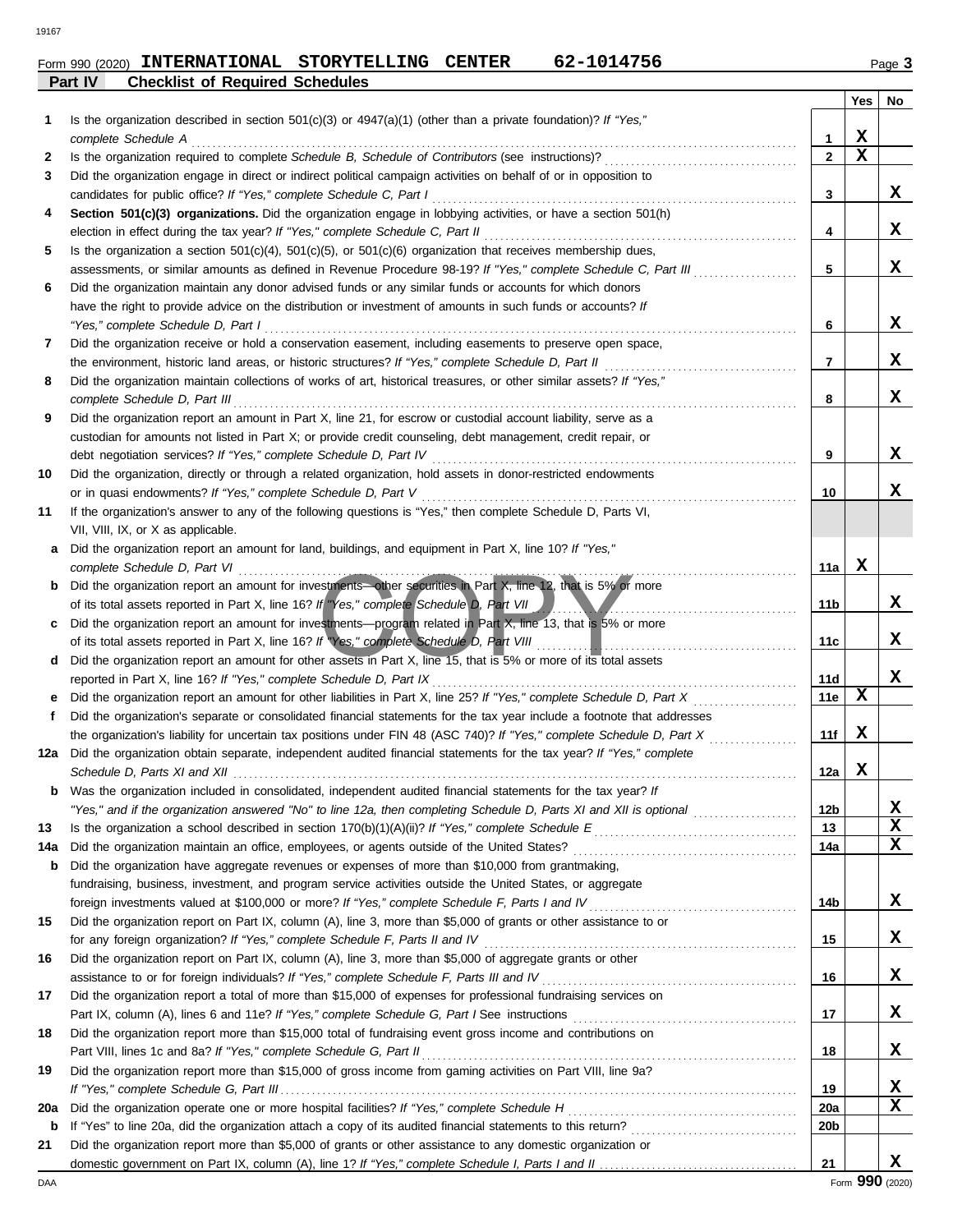|     |                                                                                                                                                                                                                         |                 | Yes | No              |  |  |  |  |  |
|-----|-------------------------------------------------------------------------------------------------------------------------------------------------------------------------------------------------------------------------|-----------------|-----|-----------------|--|--|--|--|--|
| 22  | Did the organization report more than \$5,000 of grants or other assistance to or for domestic individuals on                                                                                                           |                 |     |                 |  |  |  |  |  |
|     | Part IX, column (A), line 2? If "Yes," complete Schedule I, Parts I and III                                                                                                                                             | 22              |     | x               |  |  |  |  |  |
| 23  | Did the organization answer "Yes" to Part VII, Section A, line 3, 4, or 5 about compensation of the                                                                                                                     |                 |     |                 |  |  |  |  |  |
|     | organization's current and former officers, directors, trustees, key employees, and highest compensated                                                                                                                 |                 |     |                 |  |  |  |  |  |
|     | employees? If "Yes," complete Schedule J                                                                                                                                                                                |                 |     |                 |  |  |  |  |  |
| 24a | Did the organization have a tax-exempt bond issue with an outstanding principal amount of more than                                                                                                                     |                 |     |                 |  |  |  |  |  |
|     | \$100,000 as of the last day of the year, that was issued after December 31, 2002? If "Yes," answer lines 24b                                                                                                           |                 |     |                 |  |  |  |  |  |
|     | through 24d and complete Schedule K. If "No," go to line 25a                                                                                                                                                            | 24a             |     | x               |  |  |  |  |  |
| b   | Did the organization invest any proceeds of tax-exempt bonds beyond a temporary period exception?                                                                                                                       | 24b             |     |                 |  |  |  |  |  |
| c   | Did the organization maintain an escrow account other than a refunding escrow at any time during the year<br>to defease any tax-exempt bonds?                                                                           | 24c             |     |                 |  |  |  |  |  |
| d   |                                                                                                                                                                                                                         | 24d             |     |                 |  |  |  |  |  |
| 25a | Section 501(c)(3), 501(c)(4), and 501(c)(29) organizations. Did the organization engage in an excess benefit                                                                                                            |                 |     |                 |  |  |  |  |  |
|     | transaction with a disqualified person during the year? If "Yes," complete Schedule L, Part I consumed and the disqualitied person during the year? If "Yes," complete Schedule L, Part I consumed and the disqualities | 25a             |     | x               |  |  |  |  |  |
| b   | Is the organization aware that it engaged in an excess benefit transaction with a disqualified person in a prior                                                                                                        |                 |     |                 |  |  |  |  |  |
|     | year, and that the transaction has not been reported on any of the organization's prior Forms 990 or 990-EZ?                                                                                                            |                 |     |                 |  |  |  |  |  |
|     |                                                                                                                                                                                                                         | 25 <sub>b</sub> |     | x               |  |  |  |  |  |
| 26  | Did the organization report any amount on Part X, line 5 or 22, for receivables from or payables to any current                                                                                                         |                 |     |                 |  |  |  |  |  |
|     | or former officer, director, trustee, key employee, creator or founder, substantial contributor, or 35%                                                                                                                 |                 |     |                 |  |  |  |  |  |
|     | controlled entity or family member of any of these persons? If "Yes," complete Schedule L, Part II                                                                                                                      | 26              |     | x               |  |  |  |  |  |
| 27  | Did the organization provide a grant or other assistance to any current or former officer, director, trustee, key                                                                                                       |                 |     |                 |  |  |  |  |  |
|     | employee, creator or founder, substantial contributor or employee thereof, a grant selection committee                                                                                                                  |                 |     |                 |  |  |  |  |  |
|     | member, or to a 35% controlled entity (including an employee thereof) or family member of any of these                                                                                                                  |                 |     |                 |  |  |  |  |  |
|     |                                                                                                                                                                                                                         | 27              |     | x               |  |  |  |  |  |
| 28  | Was the organization a party to a business transaction with one of the following parties (see Schedule L, Part                                                                                                          |                 |     |                 |  |  |  |  |  |
|     | IV instructions, for applicable filing thresholds, conditions, and exceptions):                                                                                                                                         |                 |     |                 |  |  |  |  |  |
| a   | A current or former officer, director, trustee, key employee, creator or founder, or substantial contributor? If<br>"Yes," complete Schedule L, Part IV                                                                 | 28a             |     | X               |  |  |  |  |  |
| b   | A family member of any individual described in line 28a? If "Yes," complete Schedule L, Part IV                                                                                                                         | 28b             |     | $\mathbf x$     |  |  |  |  |  |
| c   | A 35% controlled entity of one or more individuals and/or organizations described in lines 28a or 28b? If                                                                                                               |                 |     |                 |  |  |  |  |  |
|     |                                                                                                                                                                                                                         | 28c             |     | X               |  |  |  |  |  |
| 29  |                                                                                                                                                                                                                         | 29              | x   |                 |  |  |  |  |  |
| 30  | Did the organization receive contributions of art, historical treasures, or other similar assets, or qualified                                                                                                          |                 |     |                 |  |  |  |  |  |
|     |                                                                                                                                                                                                                         | 30              |     | X               |  |  |  |  |  |
| 31  | Did the organization liquidate, terminate, or dissolve and cease operations? If "Yes," complete Schedule N, Part I                                                                                                      | 31              |     | $\mathbf x$     |  |  |  |  |  |
| 32  | Did the organization sell, exchange, dispose of, or transfer more than 25% of its net assets? If "Yes,"                                                                                                                 |                 |     |                 |  |  |  |  |  |
|     | complete Schedule N, Part II                                                                                                                                                                                            | 32              |     | X.              |  |  |  |  |  |
| 33  | Did the organization own 100% of an entity disregarded as separate from the organization under Regulations                                                                                                              |                 |     |                 |  |  |  |  |  |
|     |                                                                                                                                                                                                                         | 33              |     | x               |  |  |  |  |  |
| 34  | Was the organization related to any tax-exempt or taxable entity? If "Yes," complete Schedule R, Part II, III,                                                                                                          |                 |     |                 |  |  |  |  |  |
|     | or IV, and Part V, line 1                                                                                                                                                                                               | 34              |     | X<br>X          |  |  |  |  |  |
| 35a |                                                                                                                                                                                                                         | <b>35a</b>      |     |                 |  |  |  |  |  |
| b   | If "Yes" to line 35a, did the organization receive any payment from or engage in any transaction with a                                                                                                                 | 35 <sub>b</sub> |     |                 |  |  |  |  |  |
| 36  | Section 501(c)(3) organizations. Did the organization make any transfers to an exempt non-charitable                                                                                                                    |                 |     |                 |  |  |  |  |  |
|     | related organization? If "Yes," complete Schedule R, Part V, line 2                                                                                                                                                     | 36              |     | x               |  |  |  |  |  |
| 37  | Did the organization conduct more than 5% of its activities through an entity that is not a related organization                                                                                                        |                 |     |                 |  |  |  |  |  |
|     |                                                                                                                                                                                                                         | 37              |     | X               |  |  |  |  |  |
| 38  | Did the organization complete Schedule O and provide explanations in Schedule O for Part VI, lines 11b and                                                                                                              |                 |     |                 |  |  |  |  |  |
|     | 19? Note: All Form 990 filers are required to complete Schedule O.                                                                                                                                                      | 38              | X   |                 |  |  |  |  |  |
|     | Statements Regarding Other IRS Filings and Tax Compliance<br>Part V                                                                                                                                                     |                 |     |                 |  |  |  |  |  |
|     |                                                                                                                                                                                                                         |                 |     |                 |  |  |  |  |  |
|     |                                                                                                                                                                                                                         |                 | Yes | No              |  |  |  |  |  |
| 1а  | 49<br>Enter the number reported in Box 3 of Form 1096. Enter -0- if not applicable<br>1a                                                                                                                                |                 |     |                 |  |  |  |  |  |
| b   | 0<br>1 <sub>b</sub><br>Enter the number of Forms W-2G included in line 1a. Enter -0- if not applicable <i>minimum</i>                                                                                                   |                 |     |                 |  |  |  |  |  |
| c   | Did the organization comply with backup withholding rules for reportable payments to vendors and                                                                                                                        |                 |     |                 |  |  |  |  |  |
|     |                                                                                                                                                                                                                         | 1c              |     | Form 990 (2020) |  |  |  |  |  |
| DAA |                                                                                                                                                                                                                         |                 |     |                 |  |  |  |  |  |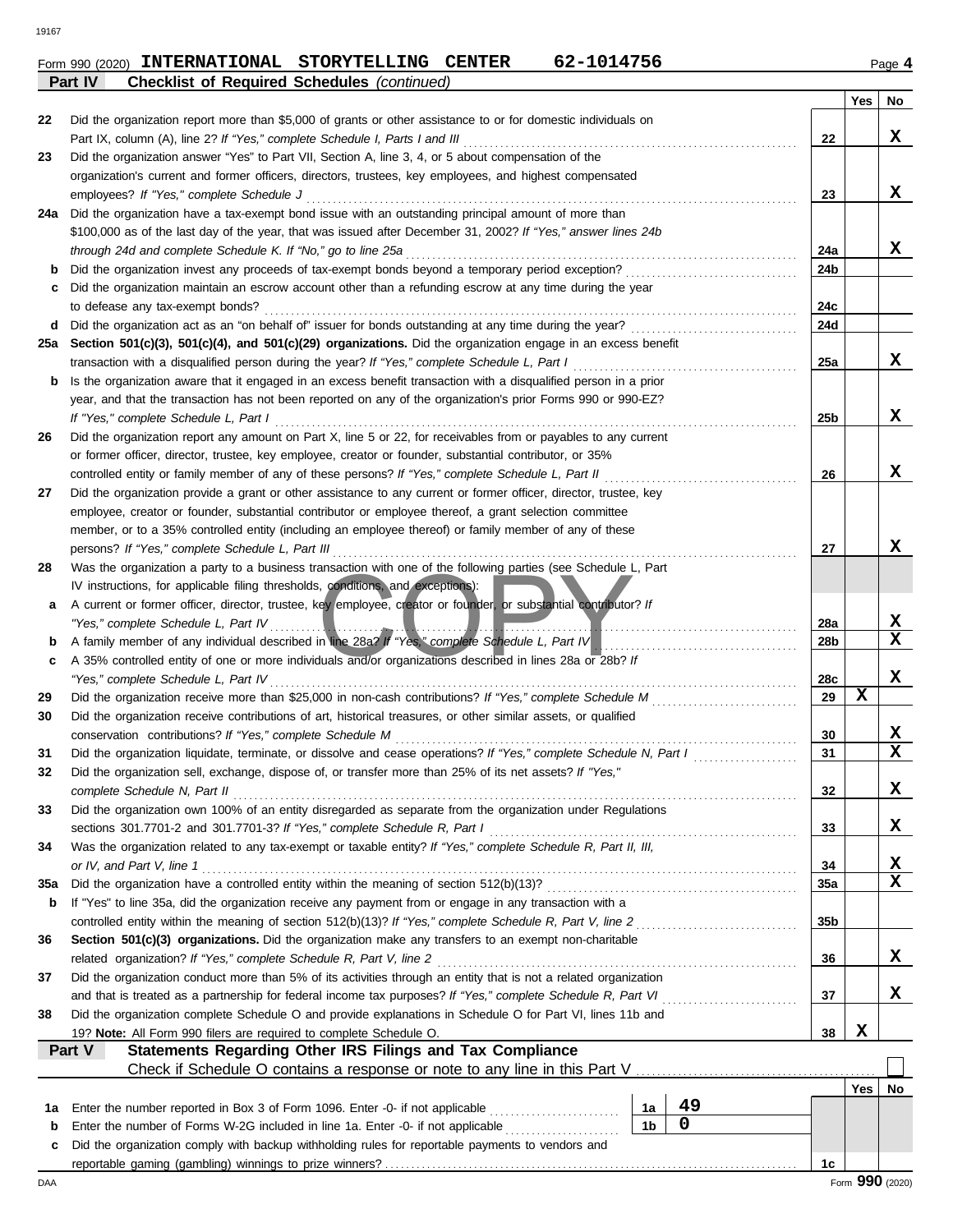| Form 990 (2020) | <b>INTERNATIONAL</b> | STORYTELLING | <b>CENTER</b> | 1014756<br><b>101</b> | Page 5 |
|-----------------|----------------------|--------------|---------------|-----------------------|--------|
|                 |                      |              |               |                       |        |

|         | Statements Regarding Other IRS Filings and Tax Compliance (continued)<br>Part V                                                                                                                                                         |                 |  |                |     |                  |  |  |  |  |
|---------|-----------------------------------------------------------------------------------------------------------------------------------------------------------------------------------------------------------------------------------------|-----------------|--|----------------|-----|------------------|--|--|--|--|
|         |                                                                                                                                                                                                                                         |                 |  |                | Yes | No               |  |  |  |  |
| 2a      | Enter the number of employees reported on Form W-3, Transmittal of Wage and Tax                                                                                                                                                         |                 |  |                |     |                  |  |  |  |  |
|         | 22<br>2a<br>Statements, filed for the calendar year ending with or within the year covered by this return                                                                                                                               |                 |  |                |     |                  |  |  |  |  |
| b       | If at least one is reported on line 2a, did the organization file all required federal employment tax returns?<br><u> 1986 - Johann Stoff, Amerikaansk kanton en beskriuwer om de foarmen it ferskearre om de foarmen it ferskearre</u> |                 |  |                |     |                  |  |  |  |  |
|         | Note: If the sum of lines 1a and 2a is greater than 250, you may be required to e-file (see instructions)                                                                                                                               |                 |  |                |     |                  |  |  |  |  |
| за      | Did the organization have unrelated business gross income of \$1,000 or more during the year?                                                                                                                                           |                 |  | 3a             |     | X                |  |  |  |  |
| b       |                                                                                                                                                                                                                                         |                 |  | 3b             |     |                  |  |  |  |  |
| 4a      | At any time during the calendar year, did the organization have an interest in, or a signature or other authority over,                                                                                                                 |                 |  |                |     |                  |  |  |  |  |
|         |                                                                                                                                                                                                                                         |                 |  | 4a             |     | x                |  |  |  |  |
| b       | If "Yes," enter the name of the foreign country $\mathbf u$                                                                                                                                                                             |                 |  |                |     |                  |  |  |  |  |
|         | See instructions for filing requirements for FinCEN Form 114, Report of Foreign Bank and Financial Accounts (FBAR).                                                                                                                     |                 |  |                |     |                  |  |  |  |  |
| 5а      | Was the organization a party to a prohibited tax shelter transaction at any time during the tax year?                                                                                                                                   |                 |  | 5a             |     | X<br>$\mathbf x$ |  |  |  |  |
| b       |                                                                                                                                                                                                                                         |                 |  | 5 <sub>b</sub> |     |                  |  |  |  |  |
| c       | If "Yes" to line 5a or 5b, did the organization file Form 8886-T?                                                                                                                                                                       |                 |  | 5c             |     |                  |  |  |  |  |
| 6а      | Does the organization have annual gross receipts that are normally greater than \$100,000, and did the                                                                                                                                  |                 |  |                |     | x                |  |  |  |  |
|         | If "Yes," did the organization include with every solicitation an express statement that such contributions or                                                                                                                          |                 |  | 6a             |     |                  |  |  |  |  |
| b       | gifts were not tax deductible?                                                                                                                                                                                                          |                 |  | 6b             |     |                  |  |  |  |  |
| 7       | Organizations that may receive deductible contributions under section 170(c).                                                                                                                                                           |                 |  |                |     |                  |  |  |  |  |
| а       | Did the organization receive a payment in excess of \$75 made partly as a contribution and partly for goods                                                                                                                             |                 |  |                |     |                  |  |  |  |  |
|         | and services provided to the payor?                                                                                                                                                                                                     |                 |  | 7a             |     |                  |  |  |  |  |
| b       | If "Yes," did the organization notify the donor of the value of the goods or services provided?                                                                                                                                         |                 |  | 7b             |     |                  |  |  |  |  |
| c       | Did the organization sell, exchange, or otherwise dispose of tangible personal property for which it was                                                                                                                                |                 |  |                |     |                  |  |  |  |  |
|         |                                                                                                                                                                                                                                         |                 |  | 7c             |     |                  |  |  |  |  |
| d       | 7d                                                                                                                                                                                                                                      |                 |  |                |     |                  |  |  |  |  |
| е       |                                                                                                                                                                                                                                         |                 |  |                |     |                  |  |  |  |  |
| f       | Did the organization, during the year, pay premiums, directly or indirectly, on a personal benefit contract?                                                                                                                            |                 |  |                |     |                  |  |  |  |  |
| g       | If the organization received a contribution of qualified intellectual property, did the organization file Form 8899 as required?                                                                                                        |                 |  |                |     |                  |  |  |  |  |
| h       | If the organization received a contribution of cars, boats, airplanes, or other vehicles, did the organization file a Form 1098-C?                                                                                                      |                 |  |                |     |                  |  |  |  |  |
| 8       | Sponsoring organizations maintaining donor advised funds. Did a donor advised fund maintained by the                                                                                                                                    |                 |  |                |     |                  |  |  |  |  |
|         | sponsoring organization have excess business holdings at any time during the year?                                                                                                                                                      |                 |  | 8              |     |                  |  |  |  |  |
| 9       | Sponsoring organizations maintaining donor advised funds.                                                                                                                                                                               |                 |  |                |     |                  |  |  |  |  |
| а       | Did the sponsoring organization make any taxable distributions under section 4966?                                                                                                                                                      |                 |  | 9a             |     |                  |  |  |  |  |
| b       |                                                                                                                                                                                                                                         |                 |  | 9b             |     |                  |  |  |  |  |
| 10      | Section 501(c)(7) organizations. Enter:                                                                                                                                                                                                 |                 |  |                |     |                  |  |  |  |  |
| а       |                                                                                                                                                                                                                                         | 10a             |  |                |     |                  |  |  |  |  |
|         | Gross receipts, included on Form 990, Part VIII, line 12, for public use of club facilities                                                                                                                                             | 10 <sub>b</sub> |  |                |     |                  |  |  |  |  |
| 11      | Section 501(c)(12) organizations. Enter:                                                                                                                                                                                                |                 |  |                |     |                  |  |  |  |  |
| а       | Gross income from members or shareholders                                                                                                                                                                                               | 11a             |  |                |     |                  |  |  |  |  |
| b       | Gross income from other sources (Do not net amounts due or paid to other sources                                                                                                                                                        |                 |  |                |     |                  |  |  |  |  |
|         | against amounts due or received from them.)                                                                                                                                                                                             | 11 <sub>b</sub> |  |                |     |                  |  |  |  |  |
| 12a     | Section 4947(a)(1) non-exempt charitable trusts. Is the organization filing Form 990 in lieu of Form 1041?                                                                                                                              |                 |  | 12a            |     |                  |  |  |  |  |
| b<br>13 | If "Yes," enter the amount of tax-exempt interest received or accrued during the year<br>Section 501(c)(29) qualified nonprofit health insurance issuers.                                                                               | 12 <sub>b</sub> |  |                |     |                  |  |  |  |  |
| а       | Is the organization licensed to issue qualified health plans in more than one state?                                                                                                                                                    |                 |  | 13а            |     |                  |  |  |  |  |
|         | Note: See the instructions for additional information the organization must report on Schedule O.                                                                                                                                       |                 |  |                |     |                  |  |  |  |  |
|         | Enter the amount of reserves the organization is required to maintain by the states in which                                                                                                                                            |                 |  |                |     |                  |  |  |  |  |
|         | b<br>13 <sub>b</sub>                                                                                                                                                                                                                    |                 |  |                |     |                  |  |  |  |  |
| c       | Enter the amount of reserves on hand                                                                                                                                                                                                    | 13 <sub>c</sub> |  |                |     |                  |  |  |  |  |
| 14a     |                                                                                                                                                                                                                                         |                 |  |                |     |                  |  |  |  |  |
| b       |                                                                                                                                                                                                                                         |                 |  | 14b            |     | x                |  |  |  |  |
| 15      | Is the organization subject to the section 4960 tax on payment(s) of more than \$1,000,000 in remuneration or                                                                                                                           |                 |  |                |     |                  |  |  |  |  |
|         | excess parachute payment(s) during the year?                                                                                                                                                                                            |                 |  | 15             |     | X                |  |  |  |  |
|         | If "Yes," see instructions and file Form 4720, Schedule N.                                                                                                                                                                              |                 |  |                |     |                  |  |  |  |  |
| 16      | Is the organization an educational institution subject to the section 4968 excise tax on net investment income?                                                                                                                         |                 |  | 16             |     | x                |  |  |  |  |
|         | If "Yes," complete Form 4720, Schedule O.                                                                                                                                                                                               |                 |  |                |     |                  |  |  |  |  |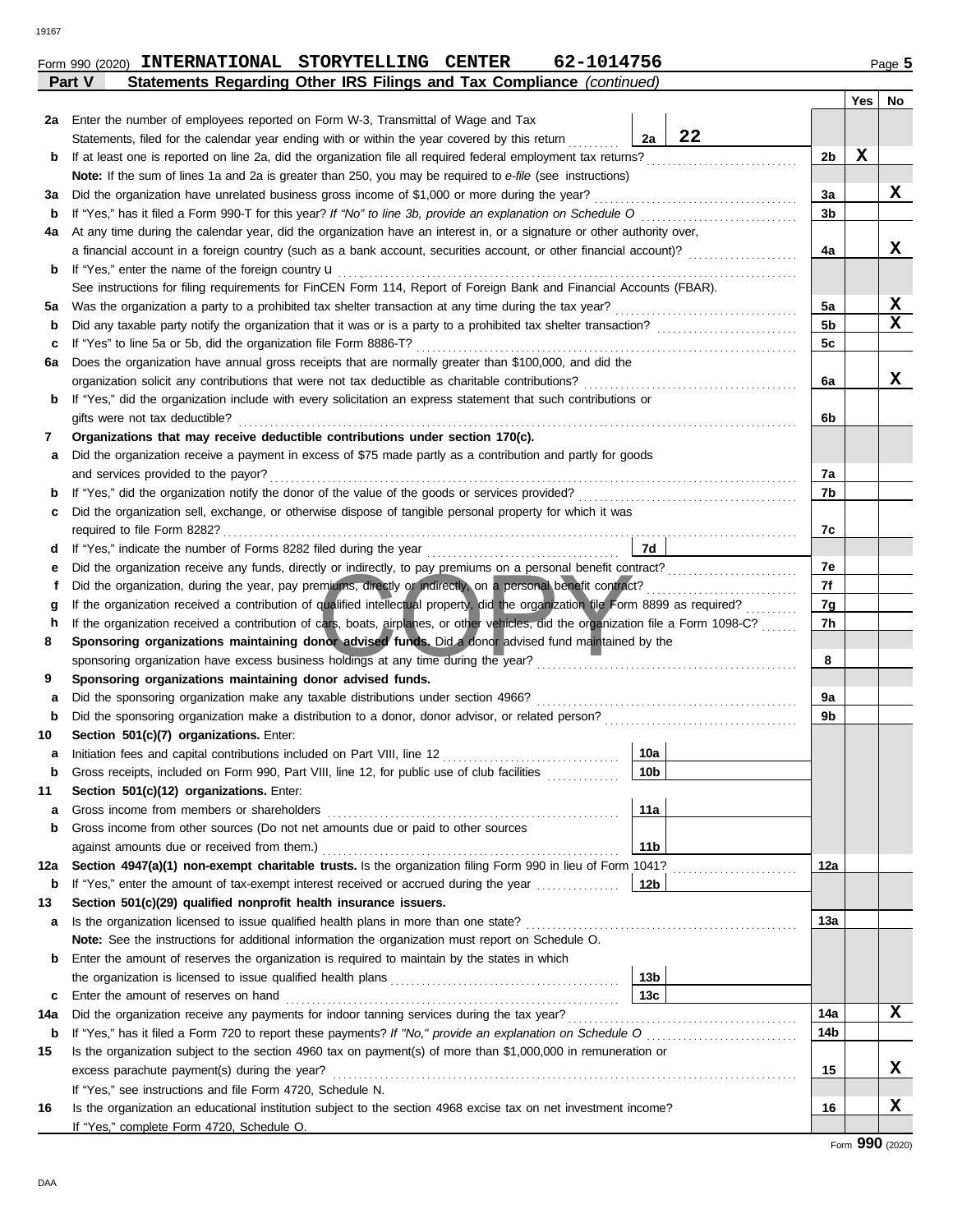|     | Check if Schedule O contains a response or note to any line in this Part VI                                                                                                                                                     |    |    |                         |     | ΙX              |  |  |  |  |  |
|-----|---------------------------------------------------------------------------------------------------------------------------------------------------------------------------------------------------------------------------------|----|----|-------------------------|-----|-----------------|--|--|--|--|--|
|     | Section A. Governing Body and Management                                                                                                                                                                                        |    |    |                         |     |                 |  |  |  |  |  |
|     |                                                                                                                                                                                                                                 |    |    |                         | Yes | No              |  |  |  |  |  |
| 1а  | Enter the number of voting members of the governing body at the end of the tax year                                                                                                                                             | 1a | 11 |                         |     |                 |  |  |  |  |  |
|     | If there are material differences in voting rights among members of the governing body, or                                                                                                                                      |    |    |                         |     |                 |  |  |  |  |  |
|     | if the governing body delegated broad authority to an executive committee or similar                                                                                                                                            |    |    |                         |     |                 |  |  |  |  |  |
|     | committee, explain on Schedule O.                                                                                                                                                                                               |    |    |                         |     |                 |  |  |  |  |  |
| b   | 11<br>1b<br>Enter the number of voting members included on line 1a, above, who are independent                                                                                                                                  |    |    |                         |     |                 |  |  |  |  |  |
| 2   | Did any officer, director, trustee, or key employee have a family relationship or a business relationship with                                                                                                                  |    |    |                         |     |                 |  |  |  |  |  |
|     | any other officer, director, trustee, or key employee?                                                                                                                                                                          |    |    | 2                       |     | X               |  |  |  |  |  |
| 3   | Did the organization delegate control over management duties customarily performed by or under the direct                                                                                                                       |    |    |                         |     |                 |  |  |  |  |  |
|     | supervision of officers, directors, trustees, or key employees to a management company or other person?                                                                                                                         |    |    | 3                       |     | x               |  |  |  |  |  |
| 4   | Did the organization make any significant changes to its governing documents since the prior Form 990 was filed?                                                                                                                |    |    | $\overline{\mathbf{4}}$ |     | $\mathbf x$     |  |  |  |  |  |
| 5   | Did the organization become aware during the year of a significant diversion of the organization's assets?                                                                                                                      |    |    | 5                       |     | $\mathbf x$     |  |  |  |  |  |
| 6   | Did the organization have members or stockholders?                                                                                                                                                                              |    |    | 6                       |     | x               |  |  |  |  |  |
| 7a  | Did the organization have members, stockholders, or other persons who had the power to elect or appoint                                                                                                                         |    |    |                         |     |                 |  |  |  |  |  |
|     | one or more members of the governing body?                                                                                                                                                                                      |    |    | 7а                      |     | x               |  |  |  |  |  |
| b   | Are any governance decisions of the organization reserved to (or subject to approval by) members,                                                                                                                               |    |    |                         |     |                 |  |  |  |  |  |
|     | stockholders, or persons other than the governing body?                                                                                                                                                                         |    |    | 7b                      |     | x               |  |  |  |  |  |
| 8   | Did the organization contemporaneously document the meetings held or written actions undertaken during the year by the following:                                                                                               |    |    |                         |     |                 |  |  |  |  |  |
| а   | The governing body?                                                                                                                                                                                                             |    |    | 8a                      | X   |                 |  |  |  |  |  |
| b   | Each committee with authority to act on behalf of the governing body?                                                                                                                                                           |    |    | 8b                      | X   |                 |  |  |  |  |  |
| 9   | Is there any officer, director, trustee, or key employee listed in Part VII, Section A, who cannot be reached at                                                                                                                |    |    |                         |     |                 |  |  |  |  |  |
|     |                                                                                                                                                                                                                                 |    |    | 9                       |     | x               |  |  |  |  |  |
|     | Section B. Policies (This Section B requests information about policies not required by the Internal Revenue Code.)                                                                                                             |    |    |                         |     |                 |  |  |  |  |  |
|     |                                                                                                                                                                                                                                 |    |    |                         | Yes | No              |  |  |  |  |  |
| 10a | Did the organization have local chapters, branches, or affiliates?                                                                                                                                                              |    |    | 10a                     |     | X               |  |  |  |  |  |
| b   | If "Yes," did the organization have written policies and procedures governing the activities of such chapters,                                                                                                                  |    |    |                         |     |                 |  |  |  |  |  |
|     | affiliates, and branches to ensure their operations are consistent with the organization's exempt purposes?                                                                                                                     |    |    | 10 <sub>b</sub>         |     |                 |  |  |  |  |  |
| 11a | Has the organization provided a complete copy of this Form 990 to all members of its governing body before filing the form?                                                                                                     |    |    | 11a                     |     | x               |  |  |  |  |  |
| b   | Describe in Schedule O the process, if any, used by the organization to review this Form 990.                                                                                                                                   |    |    |                         |     |                 |  |  |  |  |  |
| 12a | Did the organization have a written conflict of interest policy? If "No," go to line 13                                                                                                                                         |    |    | 12a                     | X   |                 |  |  |  |  |  |
| b   | Were officers, directors, or trustees, and key employees required to disclose annually interests that could give rise to conflicts?                                                                                             |    |    | 12b                     | х   |                 |  |  |  |  |  |
| c   | Did the organization regularly and consistently monitor and enforce compliance with the policy? If "Yes,"                                                                                                                       |    |    |                         |     |                 |  |  |  |  |  |
|     | describe in Schedule O how this was done                                                                                                                                                                                        |    |    | 12c                     | X   |                 |  |  |  |  |  |
| 13  | Did the organization have a written whistleblower policy?                                                                                                                                                                       |    |    | 13                      |     | X               |  |  |  |  |  |
| 14  |                                                                                                                                                                                                                                 |    |    | 14                      |     | x               |  |  |  |  |  |
| 15  | Did the process for determining compensation of the following persons include a review and approval by                                                                                                                          |    |    |                         |     |                 |  |  |  |  |  |
|     | independent persons, comparability data, and contemporaneous substantiation of the deliberation and decision?                                                                                                                   |    |    |                         |     |                 |  |  |  |  |  |
| a   |                                                                                                                                                                                                                                 |    |    | 15a                     |     | X               |  |  |  |  |  |
| b   | Other officers or key employees of the organization                                                                                                                                                                             |    |    | 15b                     |     | x               |  |  |  |  |  |
|     | If "Yes" to line 15a or 15b, describe the process in Schedule O (see instructions).                                                                                                                                             |    |    |                         |     |                 |  |  |  |  |  |
| 16a | Did the organization invest in, contribute assets to, or participate in a joint venture or similar arrangement                                                                                                                  |    |    |                         |     |                 |  |  |  |  |  |
|     | with a taxable entity during the year?                                                                                                                                                                                          |    |    | 16a                     |     | X               |  |  |  |  |  |
| b   | If "Yes," did the organization follow a written policy or procedure requiring the organization to evaluate its<br>participation in joint venture arrangements under applicable federal tax law, and take steps to safeguard the |    |    |                         |     |                 |  |  |  |  |  |
|     |                                                                                                                                                                                                                                 |    |    |                         |     |                 |  |  |  |  |  |
|     |                                                                                                                                                                                                                                 |    |    | 16b                     |     |                 |  |  |  |  |  |
|     | <b>Section C. Disclosure</b>                                                                                                                                                                                                    |    |    |                         |     |                 |  |  |  |  |  |
| 17  | TN<br>List the states with which a copy of this Form 990 is required to be filed $\mathbf u$                                                                                                                                    |    |    |                         |     |                 |  |  |  |  |  |
| 18  | Section 6104 requires an organization to make its Forms 1023 (1024 or 1024-A, if applicable), 990, and 990-T (Section 501(c)                                                                                                    |    |    |                         |     |                 |  |  |  |  |  |
|     | (3)s only) available for public inspection. Indicate how you made these available. Check all that apply.                                                                                                                        |    |    |                         |     |                 |  |  |  |  |  |
|     | Another's website $ \mathbf{X} $ Upon request<br>$ X $ Own website<br>Other (explain on Schedule O)<br>$\mathbf{1}$                                                                                                             |    |    |                         |     |                 |  |  |  |  |  |
| 19  | Describe on Schedule O whether (and if so, how) the organization made its governing documents, conflict of interest policy, and                                                                                                 |    |    |                         |     |                 |  |  |  |  |  |
|     | financial statements available to the public during the tax year.                                                                                                                                                               |    |    |                         |     |                 |  |  |  |  |  |
| 20  | State the name, address, and telephone number of the person who possesses the organization's books and records u                                                                                                                |    |    |                         |     |                 |  |  |  |  |  |
|     | 116 WEST MAIN STREET<br><b>SANDY REAVES</b>                                                                                                                                                                                     |    |    |                         |     |                 |  |  |  |  |  |
|     | 37659<br>TN<br><b>JONESBOROUGH</b>                                                                                                                                                                                              |    |    | 423-913-8216            |     |                 |  |  |  |  |  |
| DAA |                                                                                                                                                                                                                                 |    |    |                         |     | Form 990 (2020) |  |  |  |  |  |

**Part VI Governance, Management, and Disclosure** *For each "Yes" response to lines 2 through 7b below, and for a "No"*

*response to line 8a, 8b, or 10b below, describe the circumstances, processes, or changes on Schedule O. See instructions.*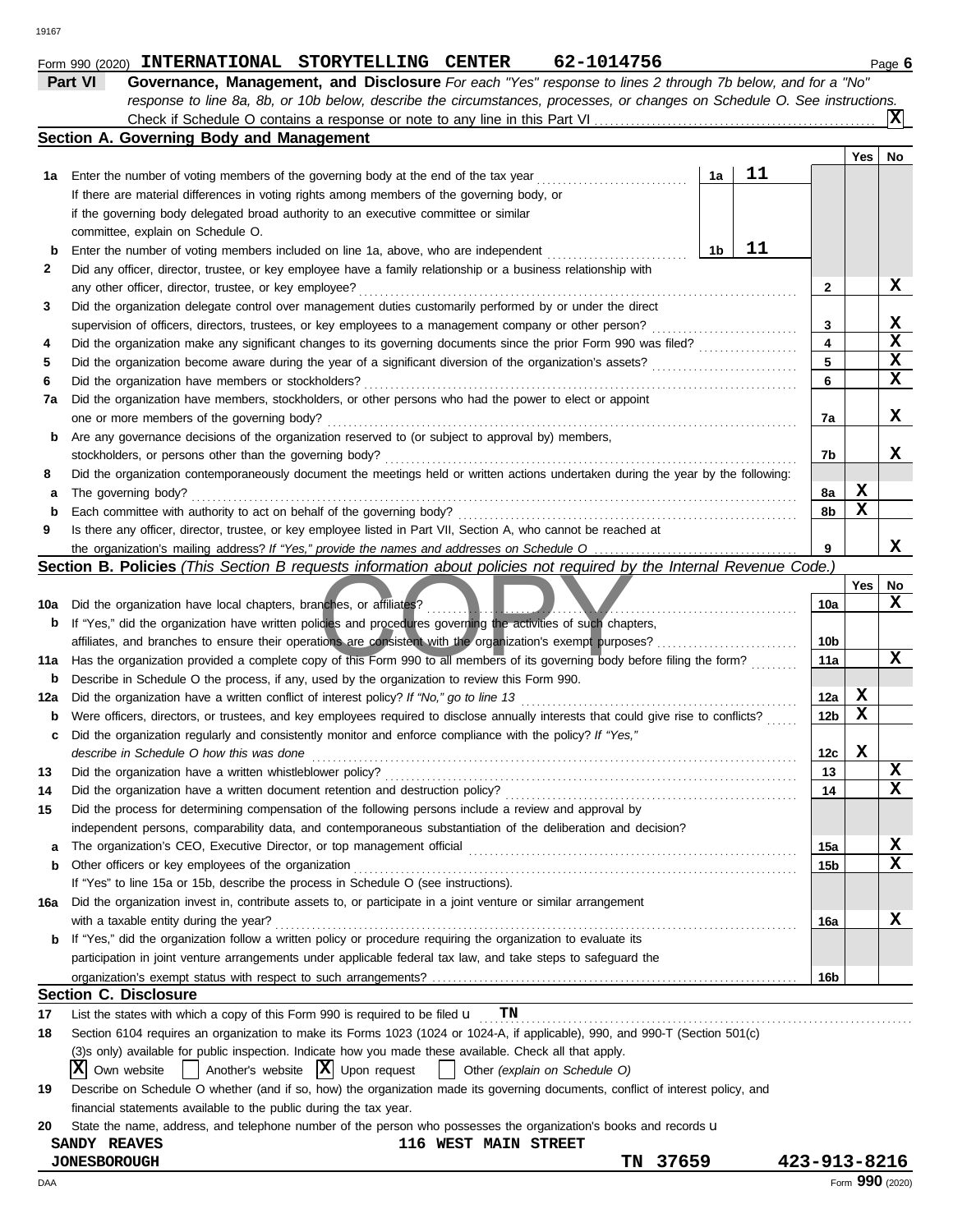|  | Form 990 (2020) | <b>INTERNATIONAL</b> | <b>STORYTELLING</b> | <b>CENTER</b> | 62-1014756<br>$04-$ | Page |
|--|-----------------|----------------------|---------------------|---------------|---------------------|------|
|--|-----------------|----------------------|---------------------|---------------|---------------------|------|

| Part VII Compensation of Officers, Directors, Trustees, Key Employees, Highest Compensated Employees, and                                                                                                                                                                                                                     |                                                                |                       |                         |              |                 |                                                                                                 |        |                                                                                 |                                                                    |                                                                 |  |  |
|-------------------------------------------------------------------------------------------------------------------------------------------------------------------------------------------------------------------------------------------------------------------------------------------------------------------------------|----------------------------------------------------------------|-----------------------|-------------------------|--------------|-----------------|-------------------------------------------------------------------------------------------------|--------|---------------------------------------------------------------------------------|--------------------------------------------------------------------|-----------------------------------------------------------------|--|--|
| <b>Independent Contractors</b>                                                                                                                                                                                                                                                                                                |                                                                |                       |                         |              |                 |                                                                                                 |        |                                                                                 |                                                                    |                                                                 |  |  |
| Check if Schedule O contains a response or note to any line in this Part VII                                                                                                                                                                                                                                                  |                                                                |                       |                         |              |                 |                                                                                                 |        |                                                                                 |                                                                    |                                                                 |  |  |
| Section A.                                                                                                                                                                                                                                                                                                                    |                                                                |                       |                         |              |                 |                                                                                                 |        | Officers, Directors, Trustees, Key Employees, and Highest Compensated Employees |                                                                    |                                                                 |  |  |
| 1a Complete this table for all persons required to be listed. Report compensation for the calendar year ending with or within the<br>organization's tax year.                                                                                                                                                                 |                                                                |                       |                         |              |                 |                                                                                                 |        |                                                                                 |                                                                    |                                                                 |  |  |
| List all of the organization's <b>current</b> officers, directors, trustees (whether individuals or organizations), regardless of amount of<br>compensation. Enter -0- in columns (D), (E), and (F) if no compensation was paid.                                                                                              |                                                                |                       |                         |              |                 |                                                                                                 |        |                                                                                 |                                                                    |                                                                 |  |  |
| • List all of the organization's current key employees, if any. See instructions for definition of "key employee."                                                                                                                                                                                                            |                                                                |                       |                         |              |                 |                                                                                                 |        |                                                                                 |                                                                    |                                                                 |  |  |
| • List the organization's five current highest compensated employees (other than an officer, director, trustee, or key employee)<br>who received reportable compensation (Box 5 of Form W-2 and/or Box 7 of Form 1099-MISC) of more than \$100,000 from the<br>organization and any related organizations.                    |                                                                |                       |                         |              |                 |                                                                                                 |        |                                                                                 |                                                                    |                                                                 |  |  |
| • List all of the organization's former officers, key employees, and highest compensated employees who received more than<br>\$100,000 of reportable compensation from the organization and any related organizations.                                                                                                        |                                                                |                       |                         |              |                 |                                                                                                 |        |                                                                                 |                                                                    |                                                                 |  |  |
| • List all of the organization's former directors or trustees that received, in the capacity as a former director or trustee of the<br>organization, more than \$10,000 of reportable compensation from the organization and any related organizations.<br>See instructions for the order in which to list the persons above. |                                                                |                       |                         |              |                 |                                                                                                 |        |                                                                                 |                                                                    |                                                                 |  |  |
| Check this box if neither the organization nor any related organization compensated any current officer, director, or trustee.                                                                                                                                                                                                |                                                                |                       |                         |              |                 |                                                                                                 |        |                                                                                 |                                                                    |                                                                 |  |  |
| (A)<br>Name and title                                                                                                                                                                                                                                                                                                         | (B)<br>Average<br>hours<br>per week<br>(list any               |                       |                         | Position     | (C)             | (do not check more than one<br>box, unless person is both an<br>officer and a director/trustee) |        | (D)<br>Reportable<br>compensation<br>from the<br>organization                   | (E)<br>Reportable<br>compensation<br>from related<br>organizations | (F)<br>Estimated amount<br>of other<br>compensation<br>from the |  |  |
|                                                                                                                                                                                                                                                                                                                               | hours for<br>related<br>organizations<br>below<br>dotted line) | Individual<br>trustee | nstitutional<br>trustee | Officer      | Ķey<br>employee | Highest compensated<br>employee                                                                 | Former | (W-2/1099-MISC)                                                                 | (W-2/1099-MISC)                                                    | organization and<br>related organizations                       |  |  |
| (1) KIRAN SIRAH                                                                                                                                                                                                                                                                                                               |                                                                |                       |                         |              |                 |                                                                                                 |        |                                                                                 |                                                                    |                                                                 |  |  |
| PRESIDENT                                                                                                                                                                                                                                                                                                                     | 40.00<br>0.00                                                  | x                     |                         | $\mathbf{x}$ |                 |                                                                                                 |        | 74,579                                                                          | 0                                                                  | 0                                                               |  |  |
| (2) DONNA CHERRY                                                                                                                                                                                                                                                                                                              |                                                                |                       |                         |              |                 |                                                                                                 |        |                                                                                 |                                                                    |                                                                 |  |  |
| <b>DIRECTOR</b>                                                                                                                                                                                                                                                                                                               | 1.00<br>0.00                                                   | $\mathbf{x}$          |                         |              |                 |                                                                                                 |        | 0                                                                               | 0                                                                  | 0                                                               |  |  |
| (3) RYAN CHUPA                                                                                                                                                                                                                                                                                                                |                                                                |                       |                         |              |                 |                                                                                                 |        |                                                                                 |                                                                    |                                                                 |  |  |
| <b>DIRECTOR</b>                                                                                                                                                                                                                                                                                                               | 1.00<br>0.00                                                   | X                     |                         |              |                 |                                                                                                 |        | 0                                                                               | 0                                                                  | 0                                                               |  |  |
| (4) JORDAN FOLTZ                                                                                                                                                                                                                                                                                                              |                                                                |                       |                         |              |                 |                                                                                                 |        |                                                                                 |                                                                    |                                                                 |  |  |
|                                                                                                                                                                                                                                                                                                                               | 1.00                                                           |                       |                         |              |                 |                                                                                                 |        |                                                                                 |                                                                    |                                                                 |  |  |
| <b>SECRETARY</b>                                                                                                                                                                                                                                                                                                              | 0.00                                                           | X                     |                         | х            |                 |                                                                                                 |        | 0                                                                               | 0                                                                  | $\mathbf 0$                                                     |  |  |
| (5) ARI GRATCH                                                                                                                                                                                                                                                                                                                |                                                                |                       |                         |              |                 |                                                                                                 |        |                                                                                 |                                                                    |                                                                 |  |  |
|                                                                                                                                                                                                                                                                                                                               | 1.00                                                           |                       |                         |              |                 |                                                                                                 |        |                                                                                 |                                                                    |                                                                 |  |  |
| VICE CHAIRMAN                                                                                                                                                                                                                                                                                                                 | 0.00                                                           | X                     |                         | X            |                 |                                                                                                 |        | 0                                                                               | 0                                                                  | $\mathbf 0$                                                     |  |  |
| (6) BECKY HARRELL                                                                                                                                                                                                                                                                                                             |                                                                |                       |                         |              |                 |                                                                                                 |        |                                                                                 |                                                                    |                                                                 |  |  |
|                                                                                                                                                                                                                                                                                                                               | 1.00                                                           |                       |                         |              |                 |                                                                                                 |        |                                                                                 |                                                                    |                                                                 |  |  |
| <b>TREASURER</b>                                                                                                                                                                                                                                                                                                              | 0.00                                                           | X                     |                         | $\mathbf x$  |                 |                                                                                                 |        | 0                                                                               | 0                                                                  | $\mathbf 0$                                                     |  |  |
| (7) KEVIN KLING                                                                                                                                                                                                                                                                                                               |                                                                |                       |                         |              |                 |                                                                                                 |        |                                                                                 |                                                                    |                                                                 |  |  |
|                                                                                                                                                                                                                                                                                                                               | 1.00                                                           |                       |                         |              |                 |                                                                                                 |        |                                                                                 |                                                                    |                                                                 |  |  |

|                      |       | œ            | க |              | page |        |   |                 |
|----------------------|-------|--------------|---|--------------|------|--------|---|-----------------|
| (1) KIRAN SIRAH      |       |              |   |              |      |        |   |                 |
|                      | 40.00 |              |   |              |      |        |   |                 |
| PRESIDENT            | 0.00  | $\mathbf{x}$ |   | $\mathbf{x}$ |      | 74,579 | 0 | $\mathbf 0$     |
| (2) DONNA CHERRY     |       |              |   |              |      |        |   |                 |
|                      | 1.00  |              |   |              |      |        |   |                 |
| <b>DIRECTOR</b>      | 0.00  | $\mathbf{x}$ |   |              |      | 0      | 0 | $\mathbf 0$     |
| (3) RYAN CHUPA       |       |              |   |              |      |        |   |                 |
|                      | 1.00  |              |   |              |      |        |   |                 |
| <b>DIRECTOR</b>      | 0.00  | $\mathbf x$  |   |              |      | 0      | 0 | $\mathbf 0$     |
| (4) JORDAN FOLTZ     |       |              |   |              |      |        |   |                 |
|                      | 1.00  |              |   |              |      |        |   |                 |
| <b>SECRETARY</b>     | 0.00  | $\mathbf X$  |   | $\mathbf x$  |      | 0      | 0 | $\mathbf 0$     |
| (5) ARI GRATCH       |       |              |   |              |      |        |   |                 |
|                      | 1.00  |              |   |              |      |        |   |                 |
| VICE CHAIRMAN        | 0.00  | $\mathbf x$  |   | $\mathbf x$  |      | 0      | 0 | $\mathbf 0$     |
| (6) BECKY HARRELL    |       |              |   |              |      |        |   |                 |
|                      | 1.00  |              |   |              |      |        |   |                 |
| <b>TREASURER</b>     | 0.00  | $\mathbf x$  |   | $\mathbf x$  |      | 0      | 0 | $\mathbf 0$     |
| (7) KEVIN KLING      |       |              |   |              |      |        |   |                 |
|                      | 1.00  |              |   |              |      |        |   |                 |
| <b>DIRECTOR</b>      | 0.00  | $\mathbf X$  |   |              |      | 0      | 0 | $\mathbf 0$     |
| (8) CLAUDIA KOZINETZ |       |              |   |              |      |        |   |                 |
|                      | 1.00  |              |   |              |      |        |   |                 |
| <b>DIRECTOR</b>      | 0.00  | $\mathbf X$  |   |              |      | 0      | 0 | 0               |
| (9) BONNIE MACDONALD |       |              |   |              |      |        |   |                 |
|                      | 1.00  |              |   |              |      |        |   |                 |
| <b>DIRECTOR</b>      | 0.00  | $\mathbf x$  |   |              |      | 0      | 0 | 0               |
| (10) NIKKI NISWONGER |       |              |   |              |      |        |   |                 |
|                      | 1.00  |              |   |              |      |        |   |                 |
| <b>DIRECTOR</b>      | 0.00  | $\mathbf x$  |   |              |      | 0      | 0 | $\mathbf 0$     |
| (11) ERIN ROSOLINA   |       |              |   |              |      |        |   |                 |
|                      | 1.00  |              |   |              |      |        |   |                 |
| <b>CHAIRWOMAN</b>    | 0.00  | $\mathbf x$  |   | $\mathbf x$  |      | 0      | 0 |                 |
|                      |       |              |   |              |      |        |   | Form 990 (2020) |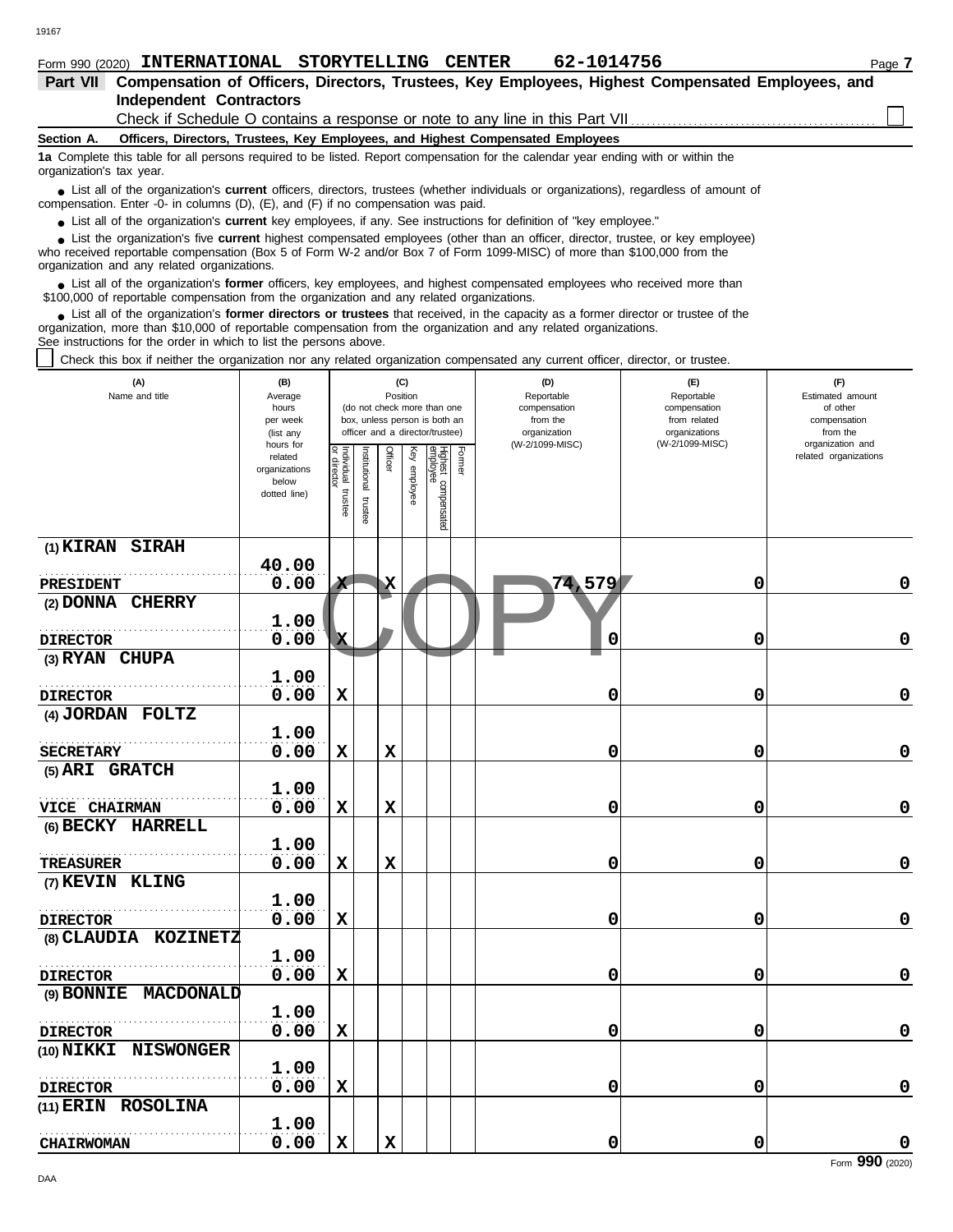|                   | 19167<br>Form 990 (2020) | INTERNATIONAL STORYTELLING CENTER                                                                                                                                                                                    |                                                               |                                   |                         |         |                 |                                                                                                 |        |                                                                                  | 62-1014756 |                                                                                                                                                                    |                                                                                     |                     | Page 8 |
|-------------------|--------------------------|----------------------------------------------------------------------------------------------------------------------------------------------------------------------------------------------------------------------|---------------------------------------------------------------|-----------------------------------|-------------------------|---------|-----------------|-------------------------------------------------------------------------------------------------|--------|----------------------------------------------------------------------------------|------------|--------------------------------------------------------------------------------------------------------------------------------------------------------------------|-------------------------------------------------------------------------------------|---------------------|--------|
|                   | Part VII                 |                                                                                                                                                                                                                      |                                                               |                                   |                         |         |                 |                                                                                                 |        |                                                                                  |            | Section A. Officers, Directors, Trustees, Key Employees, and Highest Compensated Employees (continued)                                                             |                                                                                     |                     |        |
|                   |                          | (A)<br>Name and title                                                                                                                                                                                                | (B)<br>Average<br>hours<br>per week<br>(list any<br>hours for |                                   |                         |         | (C)<br>Position | (do not check more than one<br>box, unless person is both an<br>officer and a director/trustee) |        | (D)<br>Reportable<br>compensation<br>from the<br>organization<br>(W-2/1099-MISC) |            | (E)<br>Reportable<br>compensation<br>from related<br>organizations<br>(W-2/1099-MISC)                                                                              | (F)<br>Estimated amount<br>of other<br>compensation<br>from the<br>organization and |                     |        |
|                   |                          |                                                                                                                                                                                                                      | related<br>organizations<br>below<br>dotted line)             | Individual trustee<br>or director | nstitutional<br>trustee | Officer | Key employee    | Highest compensated<br>employee                                                                 | Former |                                                                                  |            |                                                                                                                                                                    | related organizations                                                               |                     |        |
| (12)              |                          | <b>MICHELLE</b><br><b>TREECE</b>                                                                                                                                                                                     |                                                               |                                   |                         |         |                 |                                                                                                 |        |                                                                                  |            |                                                                                                                                                                    |                                                                                     |                     |        |
|                   | <b>DIRECTOR</b>          |                                                                                                                                                                                                                      | 1.00<br>0.00                                                  | X                                 |                         |         |                 |                                                                                                 |        |                                                                                  | 0          | 0                                                                                                                                                                  |                                                                                     |                     | 0      |
|                   |                          |                                                                                                                                                                                                                      |                                                               |                                   |                         |         |                 |                                                                                                 |        |                                                                                  |            |                                                                                                                                                                    |                                                                                     |                     |        |
|                   |                          |                                                                                                                                                                                                                      |                                                               |                                   |                         |         |                 |                                                                                                 |        |                                                                                  |            |                                                                                                                                                                    |                                                                                     |                     |        |
|                   |                          |                                                                                                                                                                                                                      |                                                               |                                   |                         |         |                 |                                                                                                 |        |                                                                                  |            |                                                                                                                                                                    |                                                                                     |                     |        |
|                   |                          |                                                                                                                                                                                                                      |                                                               |                                   |                         |         |                 |                                                                                                 |        |                                                                                  |            |                                                                                                                                                                    |                                                                                     |                     |        |
|                   |                          |                                                                                                                                                                                                                      |                                                               |                                   |                         |         |                 |                                                                                                 |        |                                                                                  |            |                                                                                                                                                                    |                                                                                     |                     |        |
|                   |                          |                                                                                                                                                                                                                      |                                                               |                                   |                         |         |                 |                                                                                                 |        |                                                                                  |            |                                                                                                                                                                    |                                                                                     |                     |        |
|                   |                          |                                                                                                                                                                                                                      |                                                               |                                   |                         |         |                 |                                                                                                 |        |                                                                                  |            |                                                                                                                                                                    |                                                                                     |                     |        |
| 1b<br>c           |                          | Total from continuation sheets to Part VII, Section A                                                                                                                                                                |                                                               |                                   |                         |         |                 |                                                                                                 | u<br>u |                                                                                  | 74,579     |                                                                                                                                                                    |                                                                                     |                     |        |
| d<br>$\mathbf{2}$ |                          | Total number of individuals (including but not limited to those listed above) who received more than \$100,000 of<br>reportable compensation from the organization $\mathbf{u} \cdot \mathbf{0}$                     |                                                               |                                   |                         |         |                 |                                                                                                 |        |                                                                                  | 74,579     |                                                                                                                                                                    |                                                                                     |                     |        |
| 3                 |                          | Did the organization list any former officer, director, trustee, key employee, or highest compensated                                                                                                                |                                                               |                                   |                         |         |                 |                                                                                                 |        |                                                                                  |            |                                                                                                                                                                    |                                                                                     | Yes                 | No     |
|                   |                          |                                                                                                                                                                                                                      |                                                               |                                   |                         |         |                 |                                                                                                 |        |                                                                                  |            |                                                                                                                                                                    | 3                                                                                   |                     | x      |
| 4                 |                          | For any individual listed on line 1a, is the sum of reportable compensation and other compensation from the<br>organization and related organizations greater than \$150,000? If "Yes," complete Schedule J for such |                                                               |                                   |                         |         |                 |                                                                                                 |        |                                                                                  |            |                                                                                                                                                                    |                                                                                     |                     |        |
| 5                 |                          | Did any person listed on line 1a receive or accrue compensation from any unrelated organization or individual                                                                                                        |                                                               |                                   |                         |         |                 |                                                                                                 |        |                                                                                  |            |                                                                                                                                                                    | 4                                                                                   |                     | X      |
|                   |                          |                                                                                                                                                                                                                      |                                                               |                                   |                         |         |                 |                                                                                                 |        |                                                                                  |            |                                                                                                                                                                    | 5                                                                                   |                     | x      |
| 1                 |                          | Section B. Independent Contractors<br>Complete this table for your five highest compensated independent contractors that received more than \$100,000 of                                                             |                                                               |                                   |                         |         |                 |                                                                                                 |        |                                                                                  |            |                                                                                                                                                                    |                                                                                     |                     |        |
|                   |                          |                                                                                                                                                                                                                      | (A)<br>Name and business address                              |                                   |                         |         |                 |                                                                                                 |        |                                                                                  |            | compensation from the organization. Report compensation for the calendar year ending with or within the organization's tax year.<br>(B)<br>Description of services |                                                                                     | (C)<br>Compensation |        |
|                   |                          |                                                                                                                                                                                                                      |                                                               |                                   |                         |         |                 |                                                                                                 |        |                                                                                  |            |                                                                                                                                                                    |                                                                                     |                     |        |
|                   |                          |                                                                                                                                                                                                                      |                                                               |                                   |                         |         |                 |                                                                                                 |        |                                                                                  |            |                                                                                                                                                                    |                                                                                     |                     |        |
|                   |                          |                                                                                                                                                                                                                      |                                                               |                                   |                         |         |                 |                                                                                                 |        |                                                                                  |            |                                                                                                                                                                    |                                                                                     |                     |        |
|                   |                          |                                                                                                                                                                                                                      |                                                               |                                   |                         |         |                 |                                                                                                 |        |                                                                                  |            |                                                                                                                                                                    |                                                                                     |                     |        |
|                   |                          |                                                                                                                                                                                                                      |                                                               |                                   |                         |         |                 |                                                                                                 |        |                                                                                  |            |                                                                                                                                                                    |                                                                                     |                     |        |
| 2                 |                          | Total number of independent contractors (including but not limited to those listed above) who<br>received more than \$100,000 of compensation from the organization u                                                |                                                               |                                   |                         |         |                 |                                                                                                 |        |                                                                                  |            | 0                                                                                                                                                                  |                                                                                     |                     |        |

| . \$100.000 of<br>received<br>more<br>⊧than | f compensation from the organization <b>u</b> |                    |
|---------------------------------------------|-----------------------------------------------|--------------------|
| DAA                                         |                                               | aar<br>2020<br>orm |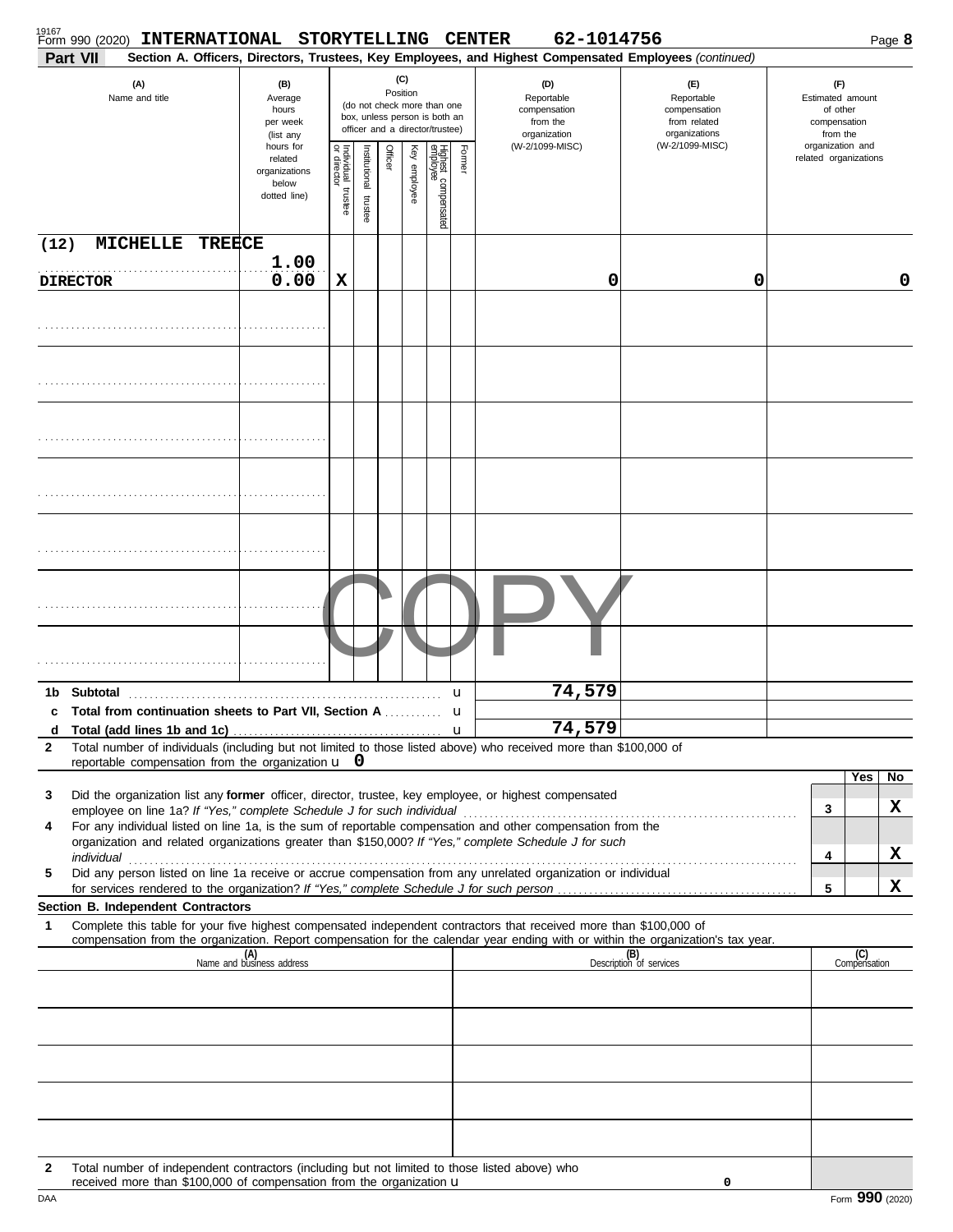**Part VIII Statement of Revenue**

### sections 512-514 Gifts, Grants<br>illar Amounts **Contributions, Gifts, Grants and Other Similar Amounts 1a 1a** Federated campaigns **. . . . . . . . . . . . 1b b** Membership dues **. . . . . . . . . . . . . . .** . . . **1c c** Fundraising events **. . . . . . . . . . . . . .** . . **1d d** Related organizations . . . . . . . . . . . . . Contributions,<br>and Other Sim **1e 434,595 e** Government grants (contributions) . . . . . . . . . . . . **f** All other contributions, gifts, grants, and similar amounts not included above ........ **1f 329,284** 1g  $\vert$ \$ \$ . . . . . . . . . . . . . . . . . . . . . **38,073 g** Noncash contributions included in lines 1a-1f . . . . u **763,879 h Total.** Add lines 1a–1f . . . . . . . . . . . . . . . . . . . . . . . . . . . . . . . . . . . . . . . . Business Code **FESTIVAL & OTHER EVENTS 197,827 197,827 2a** Program Service<br>Revenue **Program Service** . . . . . . . . . . . . . . . . . . . . . . . . . . . . . . . . . . . . . . . . . . . . . . . . . . . . . . . **SPONSORSHIP 29,250 29,250 b c d** . . . . . . . . . . . . . . . . . . . . . . . . . . . . . . . . . . . . . . . . . . . . . . . . . . . . . . . **e** . . . . . . . . . . . . . . . . . . . . . . . . . . . . . . . . . . . . . . . . . . . . . . . . . . . . . . . **f** All other program service revenue . . . . . . . . . . . . . . . . . . . **227,077 g Total.** Add lines 2a–2f . . . . . . . . . . . . . . . . . . . . . . . . . . . . . . . . . . . . . . . . u **3** Investment income (including dividends, interest, and **5,735 5,735** other similar amounts) . . . . . . . . . . . . . . . . . . . . . . . . . . . . . . . . . . . . . . . . u Income from investment of tax-exempt bond proceeds u **4 5** Royalties ...... u (i) Real (ii) Personal 97<br>97<br>(ii) Other<br>1, 192<br>1, 192 **21,997 6a 6a** Gross rents **6b b** Less: rental expenses **21,997 6c c** Rental inc. or (loss) **21,997 21,997 d** Net rental income or (loss) . . . . . . . . . . . . . . . . . . . . . . . . . . . . . . . . . . . . u **7a** Gross amount from (i) Securities (ii) Other sales of assets **490,937 1,192 7a** other than inventory Revenue **Other Revenue b** Less: cost or other **489,650 7b** basis and sales exps. **1,287 1,192 7c c** Gain or (loss) **Other 2,479 2,479 d** u Net gain or (loss) . . . . . . . . . . . . . . . . . . . . . . . . . . . . . . . . . . . . . . . . . . . . . . **8a** Gross income from fundraising events (not including \$ . . . . . . . . . . . . . . . . . . . . . of contributions reported on line 1c). See Part IV, line 18 . . . . . . . . . . . . . . . . . . . . **8a 5 8b 266 b** Less: direct expenses . . . . . . . . . . . . . **-261 c** Net income or (loss) from fundraising events . . . . . . . . . . . . . . u Gross income from gaming activities. **9a** See Part IV, line 19 . . . . . . . . . . . . . . . . . . . . **9a 9b b** Less: direct expenses ............... u Net income or (loss) from gaming activities . . . . . . . . . . . . . . . . . . . **c** 10a Gross sales of inventory, less returns and allowances **10a 41,628 10b 11,278 b** Less:  $\cosh$  of goods  $\sinh$ u **30,350 30,350 c** Net income or (loss) from sales of inventory ................. Business Code *Miscellaneous*<br>Revenue **Miscellaneous** . . . . . . . . . . . . . . . . . . . . . . . . . . . . . . . . . . . . . . . . . . . . . . . . . . . . . . . **CONSULTING 13,489 13,489 11a b c d** All other revenue . . . . . . . . . . . . . . . . . . . . . . . . . . . . . . . . . . . . . **Total.** Add lines 11a-11d u **13,489 e 1,064,745 270,916 0 30,211 12** Total revenue. See instructions u

Check if Schedule O contains a response or note to any line in this Part VIII ................................

**(A) (B) (C) C**)<br>Total revenue Related or exempt Unrelated

Total revenue (B)<br>Total revenue Revenue Political Revenue excluded<br>Tradition revenue business revenue from tax under husiness revenue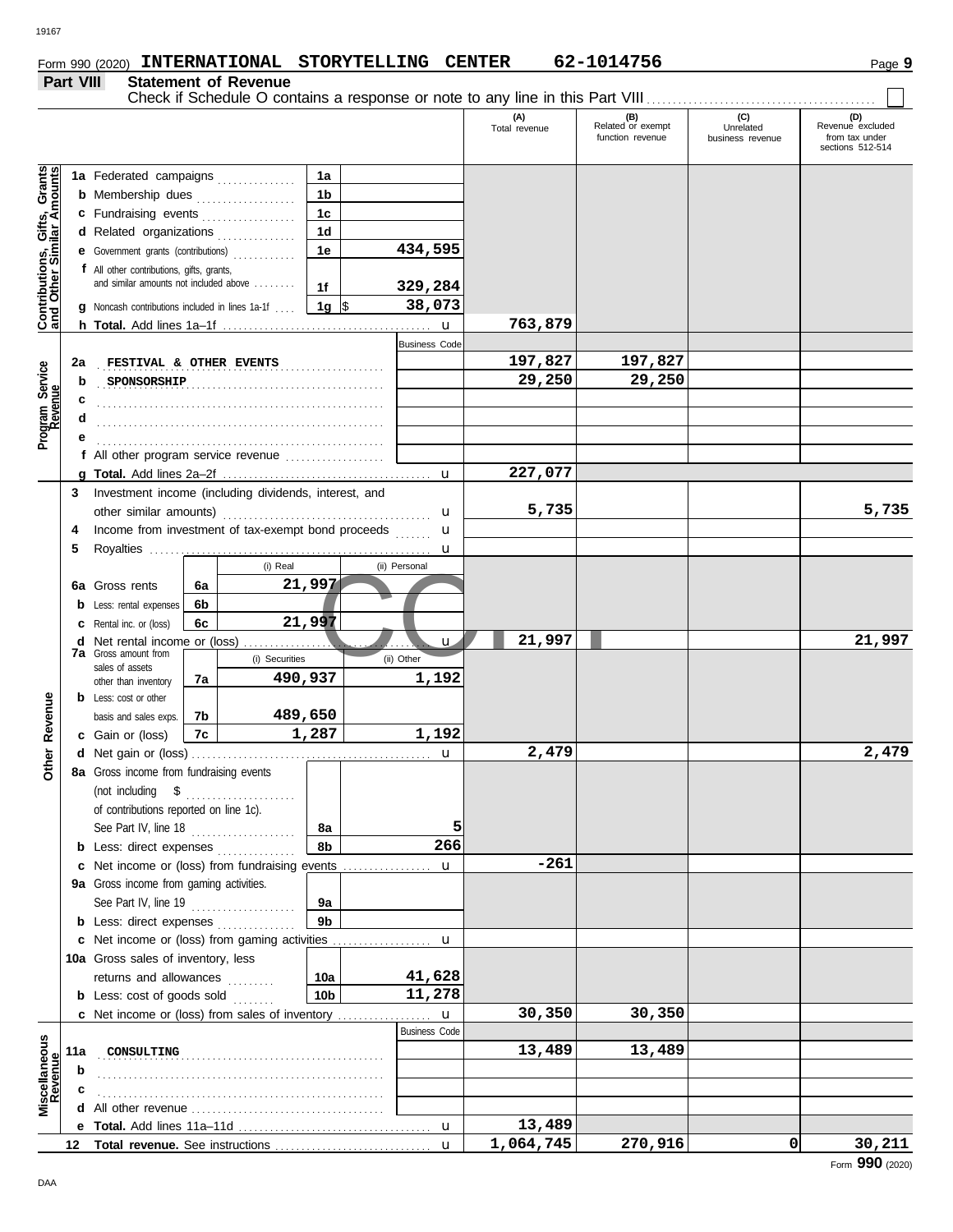### **Form 990 (2020) INTERNATIONAL STORYTELLING CENTER 62-1014756** Page 10

|          | Part IX<br><b>Statement of Functional Expenses</b>                                                                                                                                                                                                                                  |                       |                                    |                                           |                                |
|----------|-------------------------------------------------------------------------------------------------------------------------------------------------------------------------------------------------------------------------------------------------------------------------------------|-----------------------|------------------------------------|-------------------------------------------|--------------------------------|
|          | Section 501(c)(3) and 501(c)(4) organizations must complete all columns. All other organizations must complete column (A).                                                                                                                                                          |                       |                                    |                                           |                                |
|          | Check if Schedule O contains a response or note to any line in this Part IX                                                                                                                                                                                                         |                       |                                    |                                           |                                |
|          | Do not include amounts reported on lines 6b,<br>7b, 8b, 9b, and 10b of Part VIII.                                                                                                                                                                                                   | (A)<br>Total expenses | (B)<br>Program service<br>expenses | (C)<br>Management and<br>general expenses | (D)<br>Fundraising<br>expenses |
|          | 1 Grants and other assistance to domestic organizations                                                                                                                                                                                                                             |                       |                                    |                                           |                                |
|          | and domestic governments. See Part IV, line 21                                                                                                                                                                                                                                      |                       |                                    |                                           |                                |
| 2        | Grants and other assistance to domestic                                                                                                                                                                                                                                             |                       |                                    |                                           |                                |
|          | individuals. See Part IV, line 22                                                                                                                                                                                                                                                   |                       |                                    |                                           |                                |
| 3        | Grants and other assistance to foreign                                                                                                                                                                                                                                              |                       |                                    |                                           |                                |
|          | organizations, foreign governments, and foreign                                                                                                                                                                                                                                     |                       |                                    |                                           |                                |
|          | individuals. See Part IV, lines 15 and 16                                                                                                                                                                                                                                           |                       |                                    |                                           |                                |
| 4<br>5   | Benefits paid to or for members<br>Compensation of current officers, directors,                                                                                                                                                                                                     |                       |                                    |                                           |                                |
|          | trustees, and key employees                                                                                                                                                                                                                                                         | 74,580                | 55,189                             | 14,170                                    | 5,221                          |
| 6        | Compensation not included above to disqualified                                                                                                                                                                                                                                     |                       |                                    |                                           |                                |
|          | persons (as defined under section 4958(f)(1)) and                                                                                                                                                                                                                                   |                       |                                    |                                           |                                |
|          | persons described in section 4958(c)(3)(B)                                                                                                                                                                                                                                          |                       |                                    |                                           |                                |
| 7        | Other salaries and wages                                                                                                                                                                                                                                                            | 371,820               | 272,628                            | 71,621                                    | 27,571                         |
| 8        | Pension plan accruals and contributions (include                                                                                                                                                                                                                                    |                       |                                    |                                           |                                |
|          | section 401(k) and 403(b) employer contributions)                                                                                                                                                                                                                                   |                       |                                    |                                           |                                |
| 9        | Other employee benefits                                                                                                                                                                                                                                                             | 30,340                | 22,280                             | 5,831                                     | $\frac{2,229}{2,492}$          |
| 10       |                                                                                                                                                                                                                                                                                     | 33,924                | 24,912                             | 6,520                                     |                                |
| 11       | Fees for services (nonemployees):                                                                                                                                                                                                                                                   |                       |                                    |                                           |                                |
| a        |                                                                                                                                                                                                                                                                                     |                       |                                    |                                           |                                |
| b        |                                                                                                                                                                                                                                                                                     |                       |                                    |                                           |                                |
|          |                                                                                                                                                                                                                                                                                     | 11,758                |                                    | 11,758                                    |                                |
|          | Lobbying                                                                                                                                                                                                                                                                            |                       |                                    |                                           |                                |
|          | Professional fundraising services. See Part IV, line 17                                                                                                                                                                                                                             | 1,374                 | 1,374                              |                                           |                                |
|          | Investment management fees                                                                                                                                                                                                                                                          |                       |                                    |                                           |                                |
| g        | Other. (If line 11g amount exceeds 10% of line 25, column<br>(A) amount, list line 11g expenses on Schedule O.)                                                                                                                                                                     |                       |                                    |                                           |                                |
| 12       | Advertising and promotion                                                                                                                                                                                                                                                           |                       |                                    |                                           |                                |
| 13       |                                                                                                                                                                                                                                                                                     | 13,503                | 8,941                              | 3,469                                     | 1,093                          |
| 14       | Information technology                                                                                                                                                                                                                                                              |                       |                                    |                                           |                                |
| 15       |                                                                                                                                                                                                                                                                                     |                       |                                    |                                           |                                |
| 16       |                                                                                                                                                                                                                                                                                     | 108,386               | 87,277                             | 19,429                                    | 1,680                          |
| 17       | I ravel                                                                                                                                                                                                                                                                             | 829                   | $\overline{192}$                   |                                           | 637                            |
| 18       | Payments of travel or entertainment expenses                                                                                                                                                                                                                                        |                       |                                    |                                           |                                |
|          | for any federal, state, or local public officials                                                                                                                                                                                                                                   |                       |                                    |                                           |                                |
| 19       | Conferences, conventions, and meetings                                                                                                                                                                                                                                              |                       |                                    |                                           |                                |
| 20       | Interest                                                                                                                                                                                                                                                                            |                       |                                    |                                           |                                |
| 21       |                                                                                                                                                                                                                                                                                     |                       |                                    |                                           |                                |
| 22       | Depreciation, depletion, and amortization                                                                                                                                                                                                                                           | 55,158<br>7,935       | 35,853                             | 19,305<br>7,935                           |                                |
| 23<br>24 | Insurance <b>continuous</b> contains a series of the series of the series of the series of the series of the series of the series of the series of the series of the series of the series of the series of the series of the series<br>Other expenses. Itemize expenses not covered |                       |                                    |                                           |                                |
|          | above (List miscellaneous expenses on line 24e. If                                                                                                                                                                                                                                  |                       |                                    |                                           |                                |
|          | line 24e amount exceeds 10% of line 25, column                                                                                                                                                                                                                                      |                       |                                    |                                           |                                |
|          | (A) amount, list line 24e expenses on Schedule O.)                                                                                                                                                                                                                                  |                       |                                    |                                           |                                |
| а        | TECHNICAL SERVICES                                                                                                                                                                                                                                                                  | 79,112                | 62,213                             | 16,899                                    |                                |
| b        | HONORARIUMS                                                                                                                                                                                                                                                                         | 60,900                | 60,900                             |                                           |                                |
| с        | PROFESSIONAL SERVICES                                                                                                                                                                                                                                                               | 57,698                | 45,062                             | 6,100                                     | 6,536                          |
| d        | <b>MARKETING</b>                                                                                                                                                                                                                                                                    | 33,412                | 33,412                             |                                           |                                |
| е        | All other expenses                                                                                                                                                                                                                                                                  | 30,802                | 17,050                             | 13,643                                    | 109                            |
| 25       | Total functional expenses. Add lines 1 through 24e                                                                                                                                                                                                                                  | 971,531               | 727,283                            | 196,680                                   | 47,568                         |
| 26       | Joint costs. Complete this line only if the<br>organization reported in column (B) joint costs                                                                                                                                                                                      |                       |                                    |                                           |                                |
|          | from a combined educational campaign and                                                                                                                                                                                                                                            |                       |                                    |                                           |                                |
|          | fundraising solicitation. Check here u<br>if<br>following SOP 98-2 (ASC 958-720)                                                                                                                                                                                                    |                       |                                    |                                           |                                |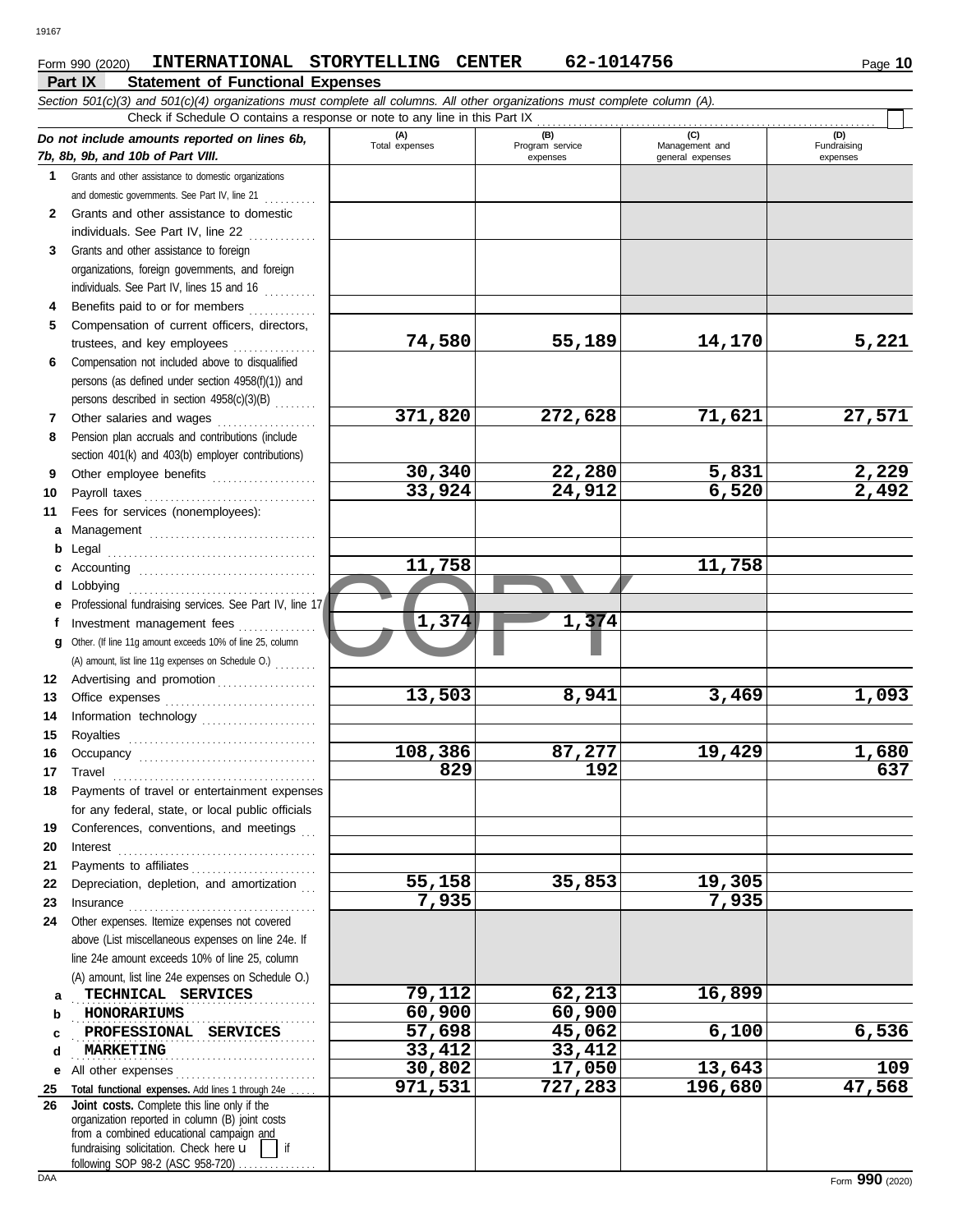| Form 990 (2020) | <b>INTERNATIONAL</b> | <b>STORYTELLING</b> | <b>CENTER</b> | 62-1014756 | Page |
|-----------------|----------------------|---------------------|---------------|------------|------|
| Part X          | <b>Balance Sheet</b> |                     |               |            |      |

|                      |          | Check if Schedule O contains a response or note to any line in this Part X   |                 |           |                   |                 |             |
|----------------------|----------|------------------------------------------------------------------------------|-----------------|-----------|-------------------|-----------------|-------------|
|                      |          |                                                                              |                 |           | (A)               |                 | (B)         |
|                      |          |                                                                              |                 |           | Beginning of year |                 | End of year |
|                      | 1        | Cash-non-interest-bearing                                                    |                 |           | 244,642           | $\mathbf{1}$    | 405,668     |
|                      | 2        |                                                                              |                 |           | 274,871           | $\overline{2}$  | 83,412      |
|                      | 3        |                                                                              |                 |           | 72,777            | $\mathbf{3}$    | 256,239     |
|                      | 4        | Accounts receivable, net                                                     |                 |           | 12,386            | 4               | 7,550       |
|                      | 5        | Loans and other receivables from any current or former officer, director,    |                 |           |                   |                 |             |
|                      |          | trustee, key employee, creator or founder, substantial contributor, or 35%   |                 |           |                   |                 |             |
|                      |          | controlled entity or family member of any of these persons                   |                 |           |                   | 5               |             |
|                      | 6        | Loans and other receivables from other disqualified persons (as defined      |                 |           |                   |                 |             |
|                      |          | under section 4958(f)(1)), and persons described in section 4958(c)(3)(B)    |                 |           |                   | 6               |             |
| Assets               | 7        | Notes and loans receivable, net                                              |                 |           |                   | $\overline{7}$  |             |
|                      | 8        | Inventories for sale or use                                                  |                 |           | 39,052            | 8               | 35,166      |
|                      | 9        | Prepaid expenses and deferred charges                                        |                 |           | 3,550             | 9               | 4,851       |
|                      |          | 10a Land, buildings, and equipment: cost or other                            |                 |           |                   |                 |             |
|                      |          |                                                                              |                 | 1,652,909 |                   |                 |             |
|                      | b        | Less: accumulated depreciation                                               | 10 <sub>b</sub> | 1,462,080 | 206, 312          | 10 <sub>c</sub> | 190,829     |
|                      | 11       | Investments-publicly traded securities                                       |                 |           | 77,511            | 11              | 114,856     |
|                      | 12       | Investments-other securities. See Part IV, line 11                           |                 |           |                   | 12              |             |
|                      | 13       |                                                                              |                 |           |                   | 13              |             |
|                      | 14       | Intangible assets                                                            |                 |           | 12,361            | 14              | 4,028       |
|                      | 15       | Other assets. See Part IV, line 11                                           |                 |           |                   | 15              |             |
|                      | 16       |                                                                              |                 |           | 943,462           | 16              | 1,102,599   |
|                      | 17       |                                                                              |                 |           | 23,331            | 17              | 22,208      |
|                      | 18       | Grants payable                                                               |                 |           |                   | 18              |             |
|                      | 19       | Deferred revenue                                                             |                 |           | 158,659           | 19              | 109,761     |
|                      | 20       | Tax-exempt bond liabilities                                                  |                 |           |                   | 20              |             |
|                      | 21       | Escrow or custodial account liability. Complete Part IV of Schedule D        |                 |           |                   | 21              |             |
|                      | 22       | Loans and other payables to any current or former officer, director,         |                 |           |                   |                 |             |
| Liabilities          |          | trustee, key employee, creator or founder, substantial contributor, or 35%   |                 |           |                   |                 |             |
|                      |          |                                                                              |                 |           |                   | 22              |             |
|                      | 23       | Secured mortgages and notes payable to unrelated third parties               |                 |           |                   | 23              |             |
|                      | 24       | Unsecured notes and loans payable to unrelated third parties                 |                 |           |                   | 24              |             |
|                      | 25       | Other liabilities (including federal income tax, payables to related third   |                 |           |                   |                 |             |
|                      |          | parties, and other liabilities not included on lines 17-24). Complete Part X |                 |           |                   |                 |             |
|                      |          |                                                                              |                 |           |                   | 25              | 106,992     |
|                      |          | 26 Total liabilities. Add lines 17 through 25                                |                 |           | 181,990           | 26              | 238,961     |
|                      |          | Organizations that follow FASB ASC 958, check here $\mathbf{u} \mathbf{X} $  |                 |           |                   |                 |             |
|                      |          | and complete lines 27, 28, 32, and 33.                                       |                 |           |                   |                 |             |
| <b>Fund Balances</b> | 27       | Net assets without donor restrictions                                        |                 |           | 712,068<br>49,404 | 27              | 777,111     |
|                      | 28       | Net assets with donor restrictions                                           |                 |           |                   | 28              | 86,527      |
|                      |          | Organizations that do not follow FASB ASC 958, check here u                  |                 |           |                   |                 |             |
|                      |          | and complete lines 29 through 33.                                            |                 |           |                   |                 |             |
| Assets or            | 29       | Capital stock or trust principal, or current funds                           |                 |           | 29                |                 |             |
|                      | 30       | Paid-in or capital surplus, or land, building, or equipment fund             |                 |           |                   | 30              |             |
|                      | 31       |                                                                              |                 |           | 761,472           | 31              | 863,638     |
| ğ                    | 32<br>33 | Total net assets or fund balances                                            |                 |           | 943,462           | 32<br>33        | 1,102,599   |
|                      |          |                                                                              |                 |           |                   |                 |             |

Form **990** (2020)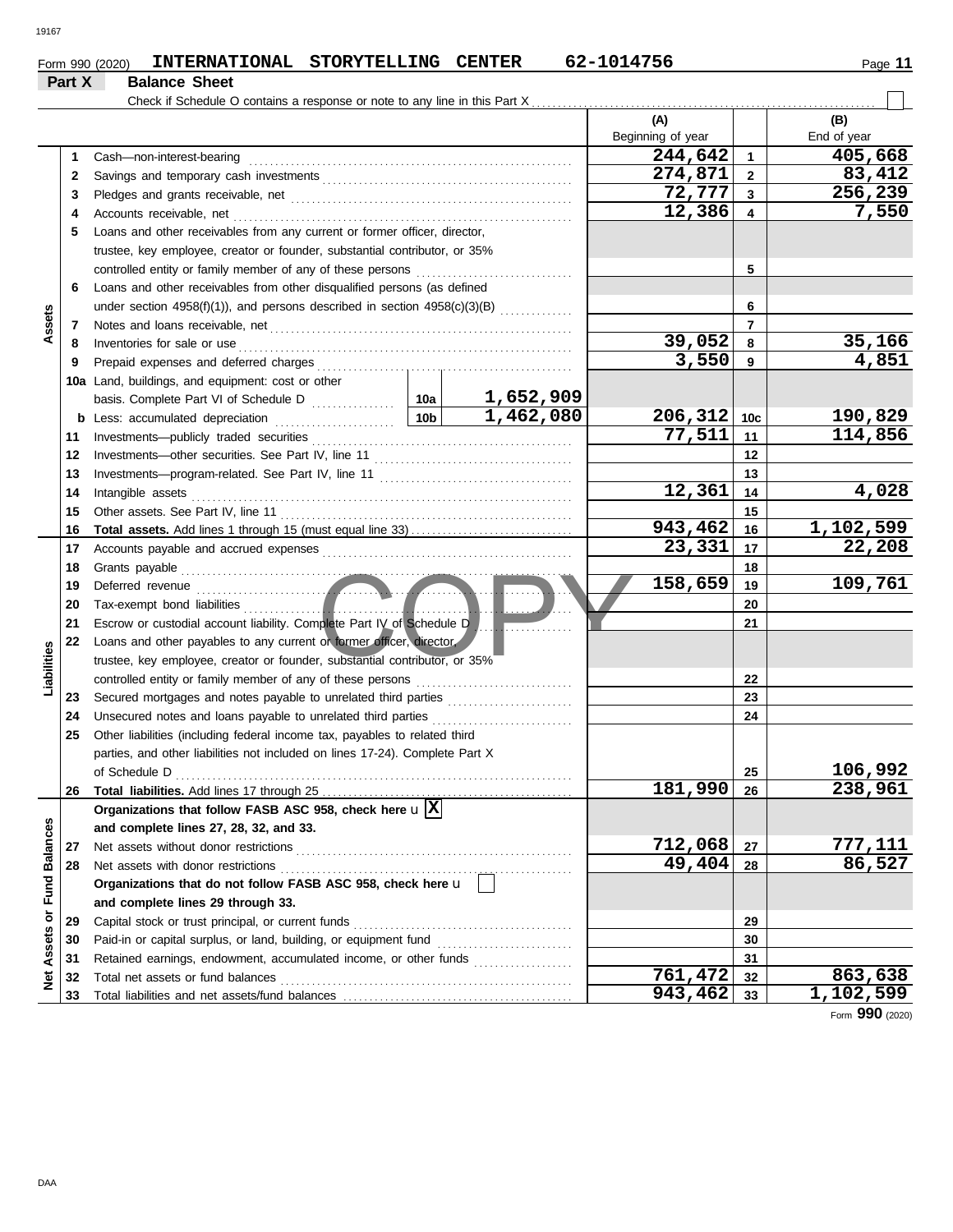|    | 62-1014756<br>Form 990 (2020) INTERNATIONAL STORYTELLING CENTER                                                       |                         |                |       | Page 12 |
|----|-----------------------------------------------------------------------------------------------------------------------|-------------------------|----------------|-------|---------|
|    | Part XI<br><b>Reconciliation of Net Assets</b>                                                                        |                         |                |       |         |
|    |                                                                                                                       |                         |                |       |         |
| 1  |                                                                                                                       | $\mathbf{1}$            | 1,064,745      |       |         |
| 2  |                                                                                                                       | $\overline{2}$          |                |       | 971,531 |
| 3  |                                                                                                                       | $\overline{\mathbf{3}}$ |                |       | 93,214  |
| 4  |                                                                                                                       | $\overline{\mathbf{4}}$ |                |       | 761,472 |
| 5  |                                                                                                                       |                         |                |       | 8,952   |
| 6  |                                                                                                                       | 6                       |                |       |         |
| 7  | Investment expenses                                                                                                   | $\overline{7}$          |                |       |         |
| 8  | Prior period adjustments                                                                                              | 8                       |                |       |         |
| 9  | Other changes in net assets or fund balances (explain on Schedule O)                                                  | 9                       |                |       |         |
| 10 | Net assets or fund balances at end of year. Combine lines 3 through 9 (must equal Part X, line                        |                         |                |       |         |
|    |                                                                                                                       | 10                      |                |       | 863,638 |
|    | <b>Financial Statements and Reporting</b><br>Part XII                                                                 |                         |                |       |         |
|    |                                                                                                                       |                         |                |       |         |
|    |                                                                                                                       |                         |                | Yes l | No      |
| 1. | X <br>Accounting method used to prepare the Form 990:<br>Cash<br>Accrual<br>Other                                     |                         |                |       |         |
|    | If the organization changed its method of accounting from a prior year or checked "Other," explain in                 |                         |                |       |         |
|    | Schedule O.                                                                                                           |                         |                |       |         |
|    | 2a Were the organization's financial statements compiled or reviewed by an independent accountant?                    |                         | 2a             |       | x       |
|    | If "Yes," check a box below to indicate whether the financial statements for the year were compiled or                |                         |                |       |         |
|    | reviewed on a separate basis, consolidated basis, or both:                                                            |                         |                |       |         |
|    | Separate basis<br>Consolidated basis<br>Both consolidated and separate basis                                          |                         |                |       |         |
|    | <b>b</b> Were the organization's financial statements audited by an independent accountant?                           |                         | 2 <sub>b</sub> | x     |         |
|    | If "Yes," check a box below to indicate whether the financial statements for the year were audited on a               |                         |                |       |         |
|    | separate basis, consolidated basis, or both:                                                                          |                         |                |       |         |
|    | X <br>  Consolidated basis<br>Both consolidated and separate basis<br>Separate basis<br>$\mathbf{1}$                  |                         |                |       |         |
|    | c If "Yes" to line 2a or 2b, does the organization have a committee that assumes responsibility for oversight of      |                         |                |       |         |
|    | the audit, review, or compilation of its financial statements and selection of an independent accountant?             |                         | 2c             | x     |         |
|    | If the organization changed either its oversight process or selection process during the tax year, explain on         |                         |                |       |         |
|    | Schedule O.                                                                                                           |                         |                |       |         |
|    | 3a As a result of a federal award, was the organization required to undergo an audit or audits as set forth in the    |                         |                |       |         |
|    | Single Audit Act and OMB Circular A-133?                                                                              |                         | 3a             |       | X       |
|    | <b>b</b> If "Yes," did the organization undergo the required audit or audits? If the organization did not undergo the |                         |                |       |         |
|    | required audit or audits, explain why on Schedule O and describe any steps taken to undergo such audits               |                         | 3 <sub>b</sub> |       |         |

Form **990** (2020)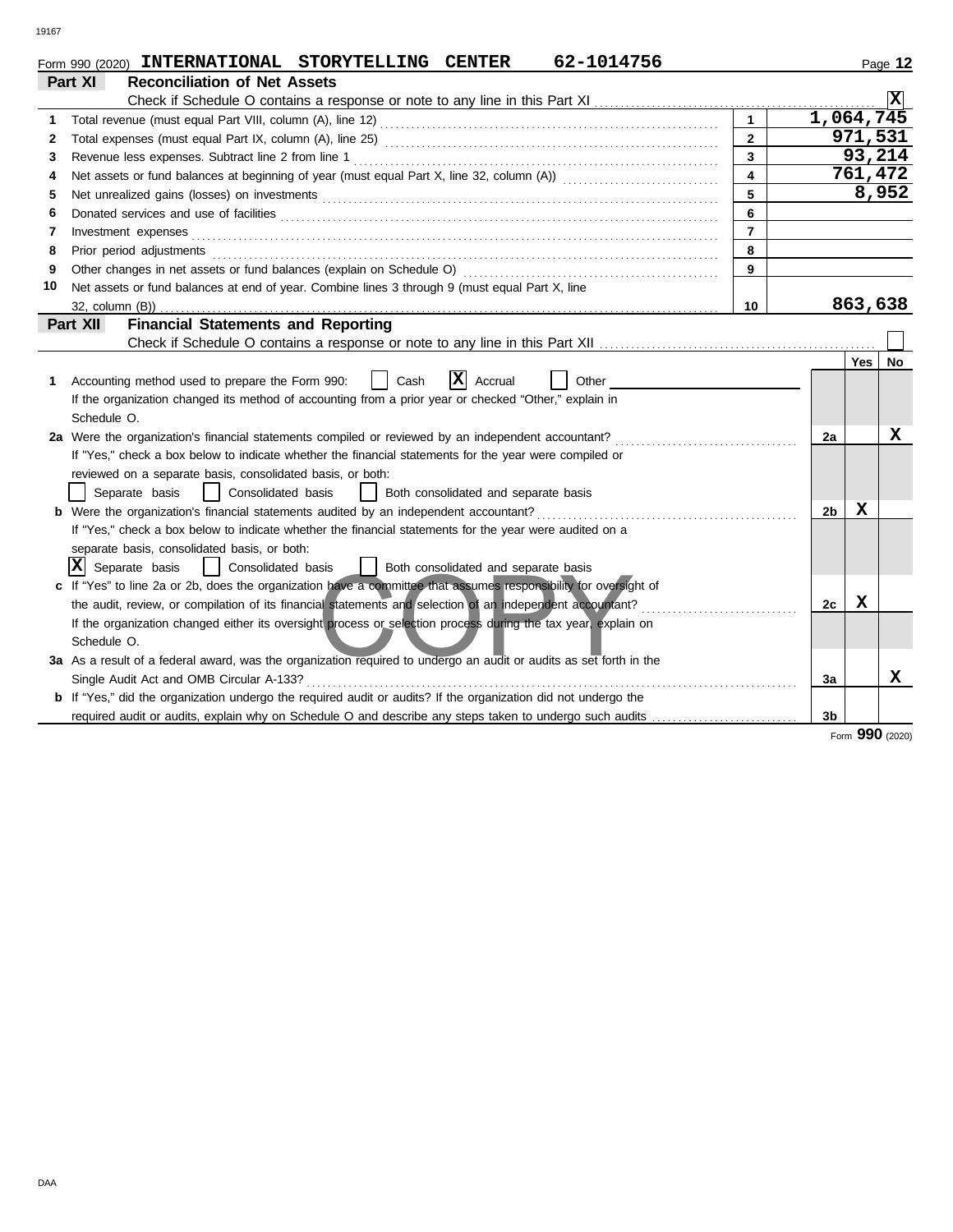|        |        | <b>SCHEDULE A</b>          |                                                            | <b>Public Charity Status and Public Support</b>                                                                                                                                                                                                                 |               |                                       |                                              | OMB No. 1545-0047                   |
|--------|--------|----------------------------|------------------------------------------------------------|-----------------------------------------------------------------------------------------------------------------------------------------------------------------------------------------------------------------------------------------------------------------|---------------|---------------------------------------|----------------------------------------------|-------------------------------------|
|        |        | (Form 990 or 990-EZ)       |                                                            | Complete if the organization is a section 501(c)(3) organization or a section 4947(a)(1) nonexempt charitable trust.                                                                                                                                            |               |                                       |                                              |                                     |
|        |        | Department of the Treasury |                                                            | La Attach to Form 990 or Form 990-EZ.                                                                                                                                                                                                                           |               |                                       |                                              | Open to Public                      |
|        |        | Internal Revenue Service   |                                                            | <b>u</b> Go to www.irs.gov/Form990 for instructions and the latest information.                                                                                                                                                                                 |               |                                       |                                              | Inspection                          |
|        |        | Name of the organization   | <b>INTERNATIONAL</b>                                       | <b>STORYTELLING</b>                                                                                                                                                                                                                                             | <b>CENTER</b> |                                       | Employer identification number<br>62-1014756 |                                     |
|        | Part I |                            |                                                            | Reason for Public Charity Status. (All organizations must complete this part.) See instructions.                                                                                                                                                                |               |                                       |                                              |                                     |
|        |        |                            |                                                            | The organization is not a private foundation because it is: (For lines 1 through 12, check only one box.)                                                                                                                                                       |               |                                       |                                              |                                     |
| 1      |        |                            |                                                            | A church, convention of churches, or association of churches described in section 170(b)(1)(A)(i).                                                                                                                                                              |               |                                       |                                              |                                     |
| 2      |        |                            |                                                            | A school described in section 170(b)(1)(A)(ii). (Attach Schedule E (Form 990 or 990-EZ).)                                                                                                                                                                       |               |                                       |                                              |                                     |
| 3<br>4 |        |                            |                                                            | A hospital or a cooperative hospital service organization described in section 170(b)(1)(A)(iii).<br>A medical research organization operated in conjunction with a hospital described in section 170(b)(1)(A)(iii). Enter the hospital's name,                 |               |                                       |                                              |                                     |
|        |        | city, and state:           |                                                            |                                                                                                                                                                                                                                                                 |               |                                       |                                              |                                     |
| 5      |        |                            |                                                            | An organization operated for the benefit of a college or university owned or operated by a governmental unit described in                                                                                                                                       |               |                                       |                                              |                                     |
|        |        |                            | section 170(b)(1)(A)(iv). (Complete Part II.)              |                                                                                                                                                                                                                                                                 |               |                                       |                                              |                                     |
| 6<br>7 | X      |                            |                                                            | A federal, state, or local government or governmental unit described in section 170(b)(1)(A)(v).<br>An organization that normally receives a substantial part of its support from a governmental unit or from the general public                                |               |                                       |                                              |                                     |
|        |        |                            | described in section 170(b)(1)(A)(vi). (Complete Part II.) |                                                                                                                                                                                                                                                                 |               |                                       |                                              |                                     |
| 8      |        |                            |                                                            | A community trust described in section 170(b)(1)(A)(vi). (Complete Part II.)                                                                                                                                                                                    |               |                                       |                                              |                                     |
| 9      |        | university:                |                                                            | An agricultural research organization described in section 170(b)(1)(A)(ix) operated in conjunction with a land-grant college<br>or university or a non-land-grant college of agriculture (see instructions). Enter the name, city, and state of the college or |               |                                       |                                              |                                     |
| 10     |        |                            |                                                            | An organization that normally receives: (1) more than 33 1/3% of its support from contributions, membership fees, and gross                                                                                                                                     |               |                                       |                                              |                                     |
|        |        |                            |                                                            | receipts from activities related to its exempt functions, subject to certain exceptions; and (2) no more than 331/3% of its<br>support from gross investment income and unrelated business taxable income (less section 511 tax) from businesses                |               |                                       |                                              |                                     |
|        |        |                            |                                                            | acquired by the organization after June 30, 1975. See section 509(a)(2). (Complete Part III.)                                                                                                                                                                   |               |                                       |                                              |                                     |
| 11     |        |                            |                                                            | An organization organized and operated exclusively to test for public safety. See section 509(a)(4).                                                                                                                                                            |               |                                       |                                              |                                     |
| 12     |        |                            |                                                            | An organization organized and operated exclusively for the benefit of, to perform the functions of, or to carry out the purposes<br>of one or more publicly supported organizations described in section 509(a)(1) or section 509(a)(2). See section 509(a)(3). |               |                                       |                                              |                                     |
|        |        |                            |                                                            | Check the box in lines 12a through 12d that describes the type of supporting organization and complete lines 12e, 12f, and 12g.                                                                                                                                 |               |                                       |                                              |                                     |
|        | a      |                            |                                                            | Type I. A supporting organization operated, supervised, or controlled by its supported organization(s), typically by giving                                                                                                                                     |               |                                       |                                              |                                     |
|        |        |                            |                                                            | the supported organization(s) the power to regularly appoint or elect a majority of the directors or trustees of the<br>supporting organization. You must complete Part IV, Sections A and B.                                                                   |               |                                       |                                              |                                     |
|        | b      |                            |                                                            | Type II. A supporting organization supervised or controlled in connection with its supported organization(s), by having                                                                                                                                         |               |                                       |                                              |                                     |
|        |        |                            |                                                            | control or management of the supporting organization vested in the same persons that control or manage the supported                                                                                                                                            |               |                                       |                                              |                                     |
|        | c      |                            |                                                            | organization(s). You must complete Part IV, Sections A and C.<br>Type III functionally integrated. A supporting organization operated in connection with, and functionally integrated with,                                                                     |               |                                       |                                              |                                     |
|        |        |                            |                                                            | its supported organization(s) (see instructions). You must complete Part IV, Sections A, D, and E.                                                                                                                                                              |               |                                       |                                              |                                     |
|        | d      |                            |                                                            | Type III non-functionally integrated. A supporting organization operated in connection with its supported organization(s)                                                                                                                                       |               |                                       |                                              |                                     |
|        |        |                            |                                                            | that is not functionally integrated. The organization generally must satisfy a distribution requirement and an attentiveness<br>requirement (see instructions). You must complete Part IV, Sections A and D, and Part V.                                        |               |                                       |                                              |                                     |
|        | е      |                            |                                                            | Check this box if the organization received a written determination from the IRS that it is a Type I, Type II, Type III                                                                                                                                         |               |                                       |                                              |                                     |
|        | f      |                            | Enter the number of supported organizations                | functionally integrated, or Type III non-functionally integrated supporting organization.                                                                                                                                                                       |               |                                       |                                              |                                     |
|        | g      |                            |                                                            | Provide the following information about the supported organization(s).                                                                                                                                                                                          |               |                                       |                                              |                                     |
|        |        | (i) Name of supported      | (ii) EIN                                                   | (iii) Type of organization                                                                                                                                                                                                                                      |               | (iv) Is the organization              | (v) Amount of monetary                       | (vi) Amount of                      |
|        |        | organization               |                                                            | (described on lines 1-10<br>above (see instructions))                                                                                                                                                                                                           |               | listed in your governing<br>document? | support (see<br>instructions)                | other support (see<br>instructions) |
|        |        |                            |                                                            |                                                                                                                                                                                                                                                                 | Yes           | No                                    |                                              |                                     |
| (A)    |        |                            |                                                            |                                                                                                                                                                                                                                                                 |               |                                       |                                              |                                     |
| (B)    |        |                            |                                                            |                                                                                                                                                                                                                                                                 |               |                                       |                                              |                                     |
|        |        |                            |                                                            |                                                                                                                                                                                                                                                                 |               |                                       |                                              |                                     |
| (C)    |        |                            |                                                            |                                                                                                                                                                                                                                                                 |               |                                       |                                              |                                     |
| (D)    |        |                            |                                                            |                                                                                                                                                                                                                                                                 |               |                                       |                                              |                                     |
| (E)    |        |                            |                                                            |                                                                                                                                                                                                                                                                 |               |                                       |                                              |                                     |
| Total  |        |                            |                                                            |                                                                                                                                                                                                                                                                 |               |                                       |                                              |                                     |

**For Paperwork Reduction Act Notice, see the Instructions for Form 990 or 990-EZ.**

19167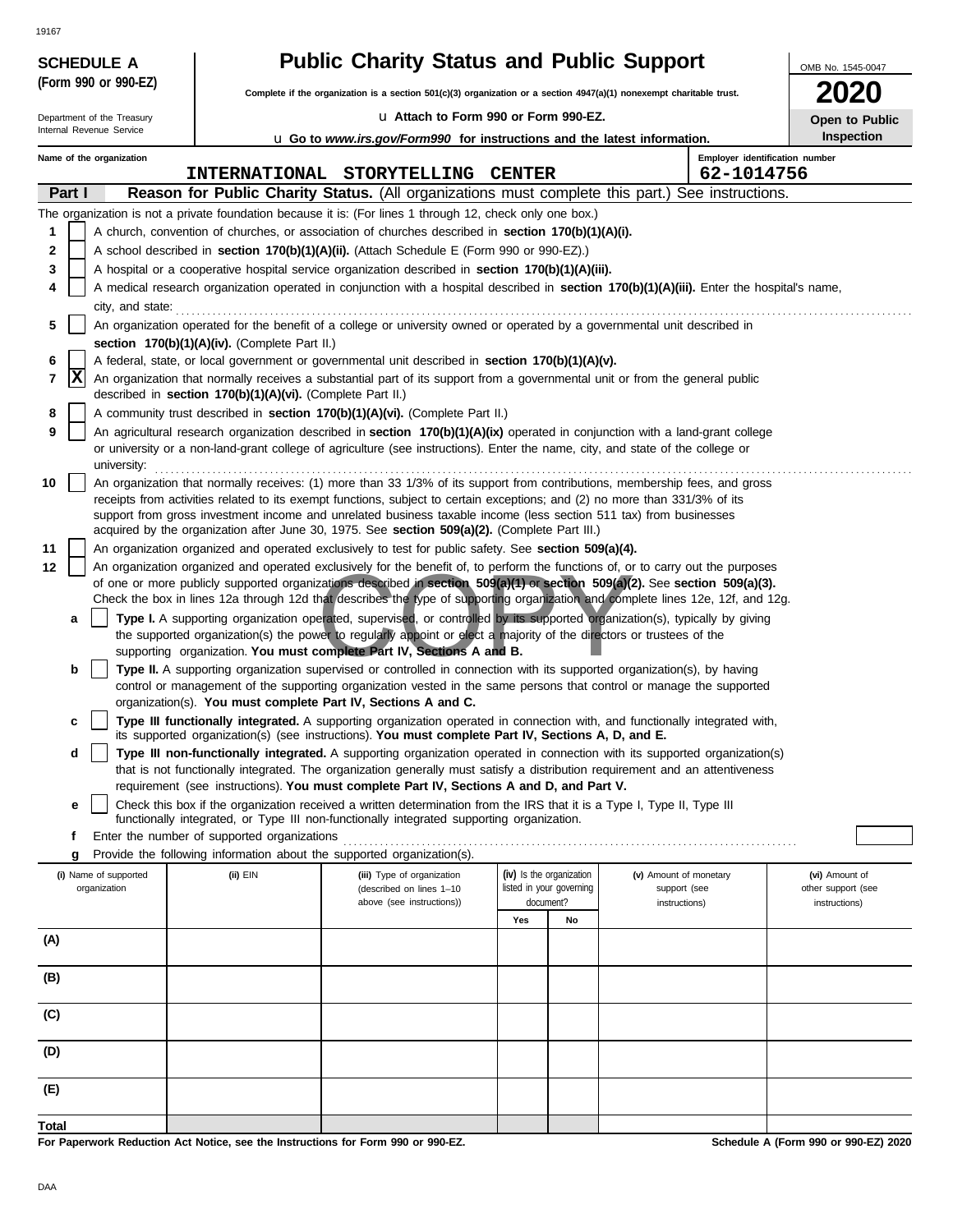## Schedule A (Form 990 or 990-EZ) 2020 **INTERNATIONAL STORYTELLING CENTER** 62-1014756 Page 2

(Complete only if you checked the box on line 5, 7, or 8 of Part I or if the organization failed to qualify under **Part II Support Schedule for Organizations Described in Sections 170(b)(1)(A)(iv) and 170(b)(1)(A)(vi)** Part III. If the organization fails to qualify under the tests listed below, please complete Part III.)

|              | <b>Section A. Public Support</b>                                                                                                                                                                                                                                                                                                                                                    |          |          |            |            |          |                                               |
|--------------|-------------------------------------------------------------------------------------------------------------------------------------------------------------------------------------------------------------------------------------------------------------------------------------------------------------------------------------------------------------------------------------|----------|----------|------------|------------|----------|-----------------------------------------------|
|              | Calendar year (or fiscal year beginning in)<br>$\mathbf{u}$                                                                                                                                                                                                                                                                                                                         | (a) 2016 | (b) 2017 | $(c)$ 2018 | $(d)$ 2019 | (e) 2020 | (f) Total                                     |
| 1            | Gifts, grants, contributions, and<br>membership fees received. (Do not<br>include any "unusual grants.")                                                                                                                                                                                                                                                                            | 468,765  | 581,391  | 410,508    | 404,005    | 763,879  | 2,628,548                                     |
| $\mathbf{2}$ | Tax revenues levied for the<br>organization's benefit and either paid<br>to or expended on its behalf                                                                                                                                                                                                                                                                               |          |          |            |            |          |                                               |
| 3            | The value of services or facilities<br>furnished by a governmental unit to the<br>organization without charge                                                                                                                                                                                                                                                                       |          |          |            |            |          |                                               |
| 4<br>5       | Total. Add lines 1 through 3<br>The portion of total contributions by<br>each person (other than a<br>governmental unit or publicly<br>supported organization) included on<br>line 1 that exceeds 2% of the amount                                                                                                                                                                  | 468,765  | 581,391  | 410,508    | 404,005    | 763,879  | 2,628,548                                     |
|              | shown on line 11, column (f)                                                                                                                                                                                                                                                                                                                                                        |          |          |            |            |          | 306,516                                       |
| 6            | Public support. Subtract line 5 from line 4                                                                                                                                                                                                                                                                                                                                         |          |          |            |            |          | 2,322,032                                     |
|              | <b>Section B. Total Support</b>                                                                                                                                                                                                                                                                                                                                                     |          |          |            |            |          |                                               |
|              | Calendar year (or fiscal year beginning in)<br>$\mathbf{u}$                                                                                                                                                                                                                                                                                                                         | (a) 2016 | (b) 2017 | $(c)$ 2018 | $(d)$ 2019 | (e) 2020 | (f) Total                                     |
| 7<br>8       | Amounts from line 4<br>Gross income from interest, dividends,<br>payments received on securities loans,                                                                                                                                                                                                                                                                             | 468,765  | 581,391  | 410,508    | 404,005    | 763,879  | 2,628,548                                     |
|              | rents, royalties, and income from<br>similar sources                                                                                                                                                                                                                                                                                                                                | 44,249   | 37,330   | 54,596     | 53,914     | 27,732   | 217,821                                       |
| 9            | Net income from unrelated business<br>activities, whether or not the business<br>is regularly carried on $\ldots$ , $\ldots$                                                                                                                                                                                                                                                        |          |          |            | 45,009     |          | 45,009                                        |
| 10           | Other income. Do not include gain or<br>loss from the sale of capital assets<br>(Explain in Part VI.)                                                                                                                                                                                                                                                                               |          |          |            |            |          |                                               |
| 11           | Total support. Add lines 7 through 10                                                                                                                                                                                                                                                                                                                                               |          |          |            |            |          | 2,891,378                                     |
| 12           | Gross receipts from related activities, etc. (see instructions)                                                                                                                                                                                                                                                                                                                     |          |          |            |            | 12       | 3,171,791                                     |
| 13           | First 5 years. If the Form 990 is for the organization's first, second, third, fourth, or fifth tax year as a section 501(c)(3)                                                                                                                                                                                                                                                     |          |          |            |            |          |                                               |
|              | organization, check this box and stop here                                                                                                                                                                                                                                                                                                                                          |          |          |            |            |          |                                               |
|              | Section C. Computation of Public Support Percentage                                                                                                                                                                                                                                                                                                                                 |          |          |            |            |          |                                               |
| 14           | Public support percentage for 2020 (line 6, column (f) divided by line 11, column (f)) [[[[[[[[[[[[[[[[[[[[[[                                                                                                                                                                                                                                                                       |          |          |            |            | 14       | 80.31%                                        |
| 15           | Public support percentage from 2019 Schedule A, Part II, line 14                                                                                                                                                                                                                                                                                                                    |          |          |            |            | 15       | 86.86%                                        |
| 16a          | 33 1/3% support test-2020. If the organization did not check the box on line 13, and line 14 is 33 1/3% or more, check this                                                                                                                                                                                                                                                         |          |          |            |            |          |                                               |
|              | box and stop here. The organization qualifies as a publicly supported organization                                                                                                                                                                                                                                                                                                  |          |          |            |            |          | $\blacktriangleright$ $\overline{\mathbf{X}}$ |
| b            | 33 1/3% support test-2019. If the organization did not check a box on line 13 or 16a, and line 15 is 33 1/3% or more, check                                                                                                                                                                                                                                                         |          |          |            |            |          |                                               |
|              |                                                                                                                                                                                                                                                                                                                                                                                     |          |          |            |            |          |                                               |
|              | 17a 10%-facts-and-circumstances test-2020. If the organization did not check a box on line 13, 16a, or 16b, and line 14 is                                                                                                                                                                                                                                                          |          |          |            |            |          |                                               |
|              | 10% or more, and if the organization meets the "facts-and-circumstances" test, check this box and stop here. Explain in                                                                                                                                                                                                                                                             |          |          |            |            |          |                                               |
|              | Part VI how the organization meets the "facts-and-circumstances" test. The organization qualifies as a publicly supported<br>organization<br><u>expanization</u>                                                                                                                                                                                                                    |          |          |            |            |          |                                               |
| b            | 10%-facts-and-circumstances test-2019. If the organization did not check a box on line 13, 16a, 16b, or 17a, and line<br>15 is 10% or more, and if the organization meets the "facts-and-circumstances" test, check this box and stop here. Explain<br>in Part VI how the organization meets the "facts-and-circumstances" test. The organization qualifies as a publicly supported |          |          |            |            |          |                                               |
| 18           | Private foundation. If the organization did not check a box on line 13, 16a, 16b, 17a, or 17b, check this box and see                                                                                                                                                                                                                                                               |          |          |            |            |          |                                               |
|              | $instructions$ [100] $\ldots$ [100] $\ldots$ [100] $\ldots$ [100] $\ldots$ [100] $\ldots$ [100] $\ldots$ [100] $\ldots$ [100] $\ldots$ [100] $\ldots$ [100] $\ldots$ [100] $\ldots$ [100] $\ldots$ [100] $\ldots$ [100] $\ldots$ [100] $\ldots$ [100] $\ldots$ [100] $\ldots$ [100] $\ldots$                                                                                        |          |          |            |            |          |                                               |
|              |                                                                                                                                                                                                                                                                                                                                                                                     |          |          |            |            |          |                                               |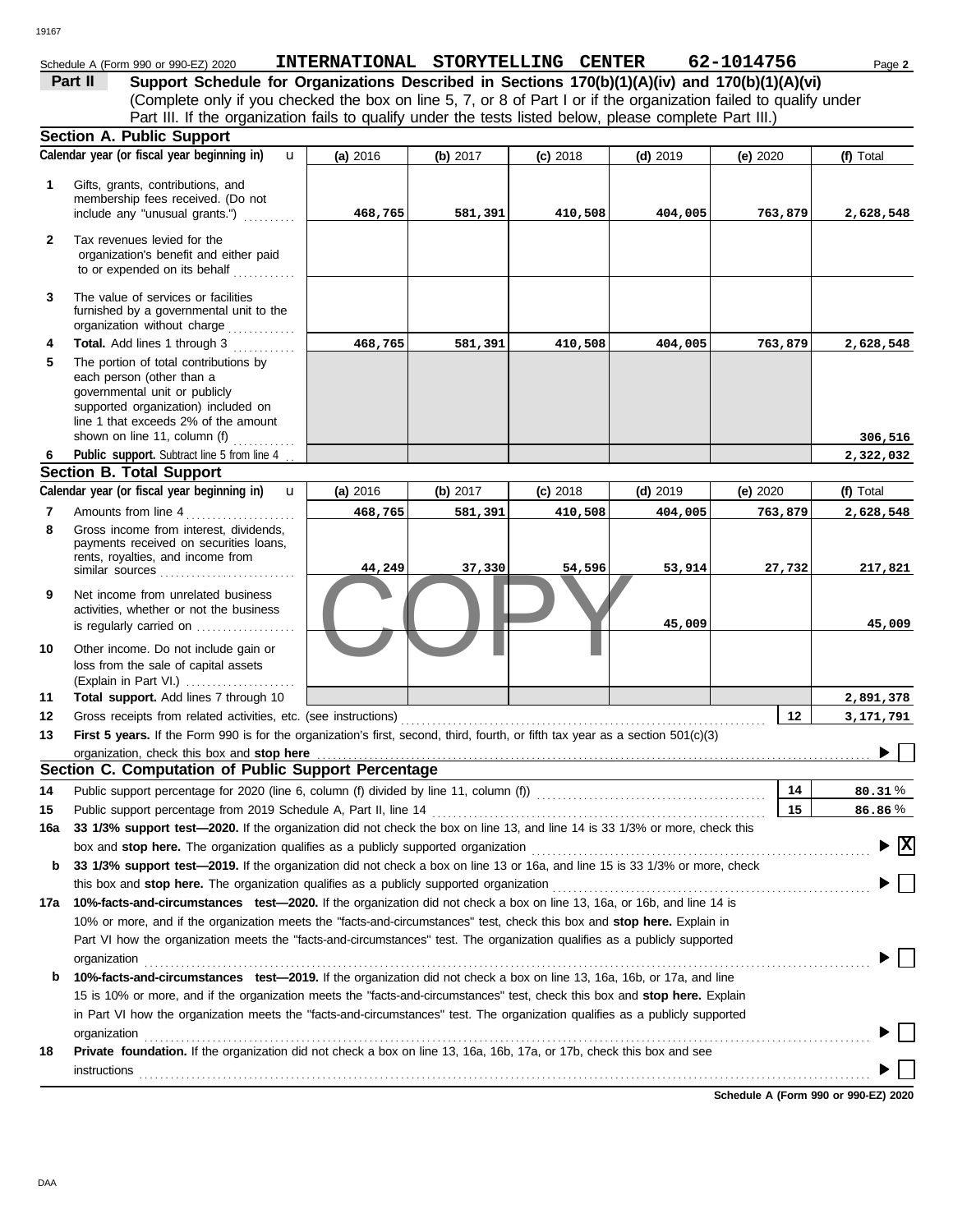### 19167

## Schedule A (Form 990 or 990-EZ) 2020 **INTERNATIONAL STORYTELLING CENTER** 62-1014756 Page 3

**Part III Support Schedule for Organizations Described in Section 509(a)(2)** (Complete only if you checked the box on line 10 of Part I or if the organization failed to qualify under Part II. If the organization fails to qualify under the tests listed below, please complete Part II.)

|              | <b>Section A. Public Support</b>                                                                                                                                                  |            |          |            |            |            |    |           |
|--------------|-----------------------------------------------------------------------------------------------------------------------------------------------------------------------------------|------------|----------|------------|------------|------------|----|-----------|
|              | Calendar year (or fiscal year beginning in)<br>$\mathbf{u}$                                                                                                                       | (a) 2016   | (b) 2017 | $(c)$ 2018 | $(d)$ 2019 | (e) 2020   |    | (f) Total |
| 1            | Gifts, grants, contributions, and membership fees<br>received. (Do not include any "unusual grants.")                                                                             |            |          |            |            |            |    |           |
| $\mathbf{2}$ | Gross receipts from admissions, merchandise<br>sold or services performed, or facilities<br>furnished in any activity that is related to the<br>organization's tax-exempt purpose |            |          |            |            |            |    |           |
| 3            | Gross receipts from activities that are not an<br>unrelated trade or business under section 513                                                                                   |            |          |            |            |            |    |           |
| 4            | Tax revenues levied for the<br>organization's benefit and either paid<br>to or expended on its behalf<br>.                                                                        |            |          |            |            |            |    |           |
| 5            | The value of services or facilities<br>furnished by a governmental unit to the<br>organization without charge                                                                     |            |          |            |            |            |    |           |
| 6            | Total. Add lines 1 through 5                                                                                                                                                      |            |          |            |            |            |    |           |
| 7a           | Amounts included on lines 1, 2, and 3<br>received from disqualified persons                                                                                                       |            |          |            |            |            |    |           |
| b            | Amounts included on lines 2 and 3<br>received from other than disqualified<br>persons that exceed the greater of \$5,000<br>or 1% of the amount on line 13 for the year $\ldots$  |            |          |            |            |            |    |           |
| c            | Add lines 7a and 7b<br>.                                                                                                                                                          |            |          |            |            |            |    |           |
| 8            | Public support. (Subtract line 7c from<br>line $6.$ )                                                                                                                             |            |          |            |            |            |    |           |
|              | <b>Section B. Total Support</b>                                                                                                                                                   |            |          |            |            |            |    |           |
|              | Calendar year (or fiscal year beginning in)<br>$\mathbf{u}$                                                                                                                       | (a) $2016$ | (b) 2017 | $(c)$ 2018 | $(d)$ 2019 | (e) $2020$ |    | (f) Total |
| 9            | Amounts from line 6                                                                                                                                                               |            |          |            |            |            |    |           |
| 10a          | Gross income from interest, dividends,<br>payments received on securities loans, rents,<br>royalties, and income from similar sources                                             |            |          |            |            |            |    |           |
| b            | Unrelated business taxable income (less<br>section 511 taxes) from businesses<br>acquired after June 30, 1975                                                                     |            |          |            |            |            |    |           |
| c            | Add lines 10a and 10b                                                                                                                                                             |            |          |            |            |            |    |           |
| 11           | Net income from unrelated business<br>activities not included in line 10b, whether<br>or not the business is regularly carried on                                                 |            |          |            |            |            |    |           |
| 12           | Other income. Do not include gain or<br>loss from the sale of capital assets<br>(Explain in Part VI.)                                                                             |            |          |            |            |            |    |           |
| 13           | Total support. (Add lines 9, 10c, 11,<br>and 12.)                                                                                                                                 |            |          |            |            |            |    |           |
| 14           | First 5 years. If the Form 990 is for the organization's first, second, third, fourth, or fifth tax year as a section 501(c)(3)                                                   |            |          |            |            |            |    |           |
|              | organization, check this box and stop here                                                                                                                                        |            |          |            |            |            |    |           |
|              | Section C. Computation of Public Support Percentage                                                                                                                               |            |          |            |            |            |    |           |
| 15           |                                                                                                                                                                                   |            |          |            |            |            | 15 | %         |
| 16           |                                                                                                                                                                                   |            |          |            |            |            | 16 | %         |
|              | Section D. Computation of Investment Income Percentage                                                                                                                            |            |          |            |            |            |    |           |
| 17           |                                                                                                                                                                                   |            |          |            |            |            | 17 | %         |
| 18           |                                                                                                                                                                                   |            |          |            |            |            | 18 | %         |
| 19a          | 33 1/3% support tests-2020. If the organization did not check the box on line 14, and line 15 is more than 33 1/3%, and line                                                      |            |          |            |            |            |    |           |
|              |                                                                                                                                                                                   |            |          |            |            |            |    |           |
| b            | 33 1/3% support tests—2019. If the organization did not check a box on line 14 or line 19a, and line 16 is more than 33 1/3%, and                                                 |            |          |            |            |            |    |           |
|              |                                                                                                                                                                                   |            |          |            |            |            |    |           |
| 20           |                                                                                                                                                                                   |            |          |            |            |            |    |           |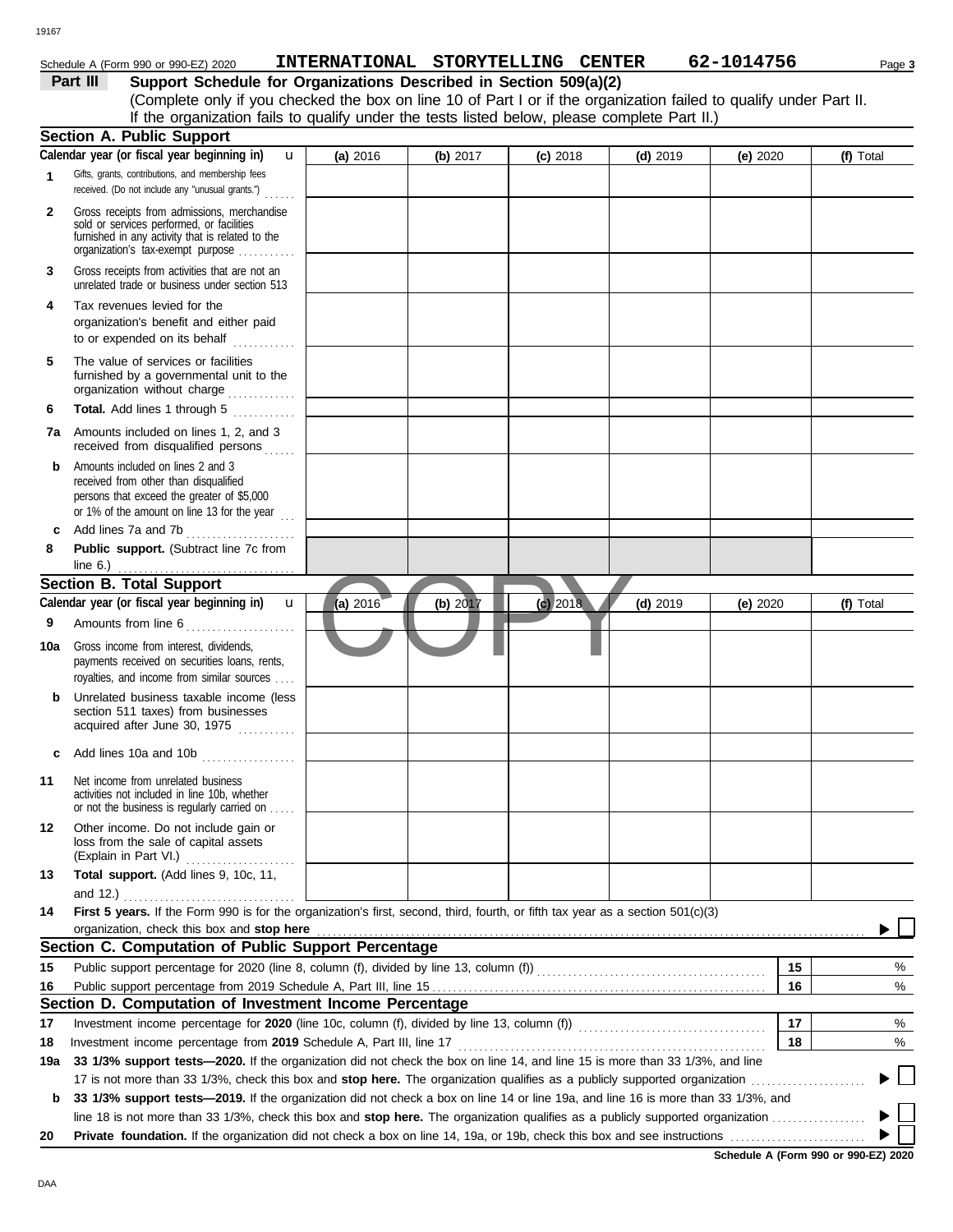|     | Part IV<br><b>Supporting Organizations</b>                                                                                                                                                                 |                 |     |    |
|-----|------------------------------------------------------------------------------------------------------------------------------------------------------------------------------------------------------------|-----------------|-----|----|
|     | (Complete only if you checked a box in line 12 on Part I. If you checked box 12a, Part I, complete Sections A                                                                                              |                 |     |    |
|     | and B. If you checked box 12b, Part I, complete Sections A and C. If you checked box 12c, Part I, complete                                                                                                 |                 |     |    |
|     | Sections A, D, and E. If you checked box 12d, Part I, complete Sections A and D, and complete Part V.)                                                                                                     |                 |     |    |
|     | <b>Section A. All Supporting Organizations</b>                                                                                                                                                             |                 |     |    |
|     |                                                                                                                                                                                                            |                 | Yes | No |
| 1   | Are all of the organization's supported organizations listed by name in the organization's governing                                                                                                       |                 |     |    |
|     | documents? If "No," describe in Part VI how the supported organizations are designated. If designated by                                                                                                   |                 |     |    |
|     | class or purpose, describe the designation. If historic and continuing relationship, explain.                                                                                                              | 1               |     |    |
| 2   | Did the organization have any supported organization that does not have an IRS determination of status                                                                                                     |                 |     |    |
|     | under section 509(a)(1) or (2)? If "Yes," explain in Part VI how the organization determined that the supported                                                                                            |                 |     |    |
|     | organization was described in section 509(a)(1) or (2).                                                                                                                                                    | 2               |     |    |
| За  | Did the organization have a supported organization described in section $501(c)(4)$ , $(5)$ , or $(6)$ ? If "Yes," answer                                                                                  |                 |     |    |
|     | lines 3b and 3c below.                                                                                                                                                                                     | За              |     |    |
| b   | Did the organization confirm that each supported organization qualified under section 501(c)(4), (5), or (6) and                                                                                           |                 |     |    |
|     | satisfied the public support tests under section 509(a)(2)? If "Yes," describe in Part VI when and how the                                                                                                 |                 |     |    |
|     | organization made the determination.                                                                                                                                                                       | 3b              |     |    |
| c   | Did the organization ensure that all support to such organizations was used exclusively for section $170(c)(2)(B)$                                                                                         |                 |     |    |
|     | purposes? If "Yes," explain in Part VI what controls the organization put in place to ensure such use.                                                                                                     | 3c              |     |    |
| 4a  | Was any supported organization not organized in the United States ("foreign supported organization")? If                                                                                                   |                 |     |    |
|     | "Yes," and if you checked 12a or 12b in Part I, answer (b) and (c) below.                                                                                                                                  | 4a              |     |    |
| b   | Did the organization have ultimate control and discretion in deciding whether to make grants to the foreign                                                                                                |                 |     |    |
|     | supported organization? If "Yes," describe in Part VI how the organization had such control and discretion<br>despite being controlled or supervised by or in connection with its supported organizations. |                 |     |    |
|     | Did the organization support any foreign supported organization that does not have an IRS determination                                                                                                    | 4b              |     |    |
| c   | under sections $501(c)(3)$ and $509(a)(1)$ or (2)? If "Yes," explain in Part VI what controls the organization used                                                                                        |                 |     |    |
|     | to ensure that all support to the foreign supported organization was used exclusively for section $170(c)(2)(B)$                                                                                           |                 |     |    |
|     | purposes.                                                                                                                                                                                                  | 4c              |     |    |
| 5a  | Did the organization add, substitute, or remove any supported organizations during the tax year? If "Yes,"                                                                                                 |                 |     |    |
|     | answer lines 5b and 5c below (if applicable). Also, provide detail in Part VI, including (i) the names and EIN                                                                                             |                 |     |    |
|     | numbers of the supported organizations added, substituted, or removed; (ii) the reasons for each such action;                                                                                              |                 |     |    |
|     | (iii) the authority under the organization's organizing document authorizing such action; and (iv) how the action                                                                                          |                 |     |    |
|     | was accomplished (such as by amendment to the organizing document).                                                                                                                                        | 5a              |     |    |
| b   | Type I or Type II only. Was any added or substituted supported organization part of a class already                                                                                                        |                 |     |    |
|     | designated in the organization's organizing document?                                                                                                                                                      | 5b              |     |    |
| c   | Substitutions only. Was the substitution the result of an event beyond the organization's control?                                                                                                         | 5c              |     |    |
| 6   | Did the organization provide support (whether in the form of grants or the provision of services or facilities) to                                                                                         |                 |     |    |
|     | anyone other than (i) its supported organizations, (ii) individuals that are part of the charitable class benefited                                                                                        |                 |     |    |
|     | by one or more of its supported organizations, or (iii) other supporting organizations that also support or                                                                                                |                 |     |    |
|     | benefit one or more of the filing organization's supported organizations? If "Yes," provide detail in Part VI.                                                                                             | 6               |     |    |
| 7   | Did the organization provide a grant, loan, compensation, or other similar payment to a substantial contributor                                                                                            |                 |     |    |
|     | (as defined in section $4958(c)(3)(C)$ ), a family member of a substantial contributor, or a 35% controlled entity                                                                                         |                 |     |    |
|     | with regard to a substantial contributor? If "Yes," complete Part I of Schedule L (Form 990 or 990-EZ).                                                                                                    | 7               |     |    |
| 8   | Did the organization make a loan to a disqualified person (as defined in section 4958) not described in line 7?                                                                                            |                 |     |    |
|     | If "Yes," complete Part I of Schedule L (Form 990 or 990-EZ).                                                                                                                                              | 8               |     |    |
| 9a  | Was the organization controlled directly or indirectly at any time during the tax year by one or more                                                                                                      |                 |     |    |
|     | disqualified persons, as defined in section 4946 (other than foundation managers and organizations                                                                                                         |                 |     |    |
|     | described in section 509(a)(1) or (2))? If "Yes," provide detail in Part VI.                                                                                                                               | 9а              |     |    |
| b   | Did one or more disqualified persons (as defined in line 9a) hold a controlling interest in any entity in which                                                                                            |                 |     |    |
|     | the supporting organization had an interest? If "Yes," provide detail in Part VI.                                                                                                                          | 9b              |     |    |
| c   | Did a disqualified person (as defined in line 9a) have an ownership interest in, or derive any personal benefit                                                                                            |                 |     |    |
|     | from, assets in which the supporting organization also had an interest? If "Yes," provide detail in Part VI.                                                                                               | 9c              |     |    |
| 10a | Was the organization subject to the excess business holdings rules of section 4943 because of section                                                                                                      |                 |     |    |
|     | 4943(f) (regarding certain Type II supporting organizations, and all Type III non-functionally integrated                                                                                                  |                 |     |    |
|     | supporting organizations)? If "Yes," answer line 10b below.                                                                                                                                                | 10a             |     |    |
| b   | Did the organization have any excess business holdings in the tax year? (Use Schedule C, Form 4720, to                                                                                                     |                 |     |    |
|     | determine whether the organization had excess business holdings.)                                                                                                                                          | 10 <sub>b</sub> |     |    |

**Schedule A (Form 990 or 990-EZ) 2020**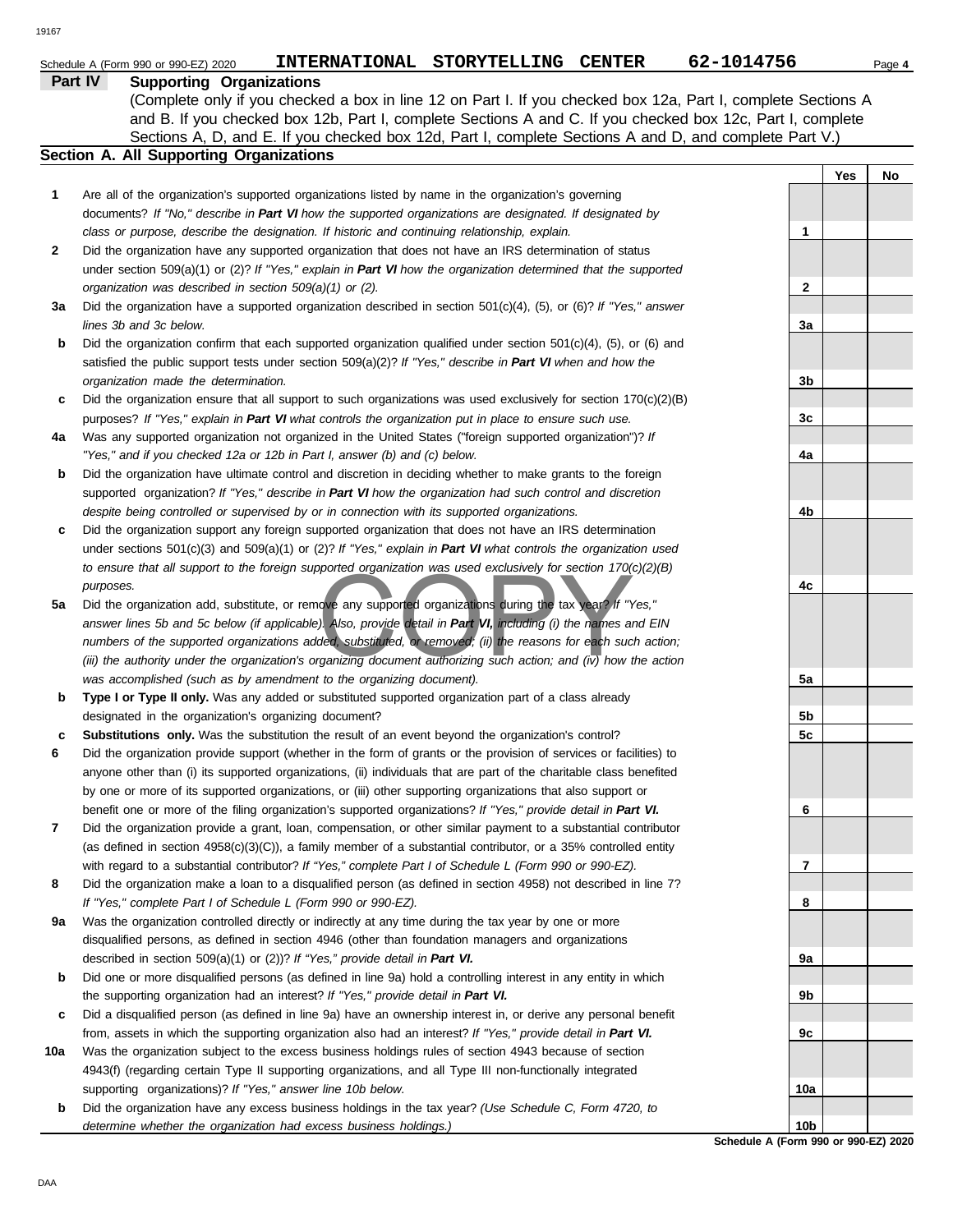Schedule A (Form 990 or 990-EZ) 2020 **INTERNATIONAL STORYTELLING CENTER** 62-1014756 Page 5

|    | Part IV<br><b>Supporting Organizations (continued)</b>                                                                        |                 |            |     |
|----|-------------------------------------------------------------------------------------------------------------------------------|-----------------|------------|-----|
|    |                                                                                                                               |                 | Yes        | No. |
| 11 | Has the organization accepted a gift or contribution from any of the following persons?                                       |                 |            |     |
| a  | A person who directly or indirectly controls, either alone or together with persons described in lines 11b and                |                 |            |     |
|    | 11c below, the governing body of a supported organization?                                                                    | 11a             |            |     |
| b  | A family member of a person described in line 11a above?                                                                      | 11 <sub>b</sub> |            |     |
| c  | A 35% controlled entity of a person described in line 11a or 11b above? If "Yes" to line 11a, 11b, or 11c, provide            |                 |            |     |
|    | detail in Part VI.                                                                                                            | 11c             |            |     |
|    | Section B. Type I Supporting Organizations                                                                                    |                 |            |     |
|    |                                                                                                                               |                 | <b>Yes</b> | No  |
|    | Did the governing body, members of the governing body, officers acting in their official capacity, or membership of one or    |                 |            |     |
|    | more supported organizations have the power to regularly appoint or elect at least a majority of the organization's officers, |                 |            |     |
|    | directors, or trustees at all times during the tax year? If "No," describe in Part VI how the supported organization(s)       |                 |            |     |

| supported organizations and what conditions or restrictions, if any, applied to such powers during the tax year. |   |     |  |
|------------------------------------------------------------------------------------------------------------------|---|-----|--|
| Did the organization operate for the benefit of any supported organization other than the supported              |   |     |  |
| organization(s) that operated, supervised, or controlled the supporting organization? If "Yes," explain in Part  |   |     |  |
| VI how providing such benefit carried out the purposes of the supported organization(s) that operated,           |   |     |  |
| supervised, or controlled the supporting organization.                                                           | ົ |     |  |
| <b>Section C. Type II Supporting Organizations</b>                                                               |   |     |  |
|                                                                                                                  |   | Yes |  |
| Were a majority of the organization's directors or trustees during the tax year also a majority of the directors |   |     |  |

*organization, describe how the powers to appoint and/or remove officers, directors, or trustees were allocated among the effectively operated, supervised, or controlled the organization's activities. If the organization had more than one supported*

| <u>vvcic a majority of the organization 3 directors of trastecs during the tax year also a majority of the directors</u> |  |  |
|--------------------------------------------------------------------------------------------------------------------------|--|--|
| or trustees of each of the organization's supported organization(s)? If "No," describe in Part VI how control            |  |  |
| or management of the supporting organization was vested in the same persons that controlled or managed                   |  |  |
| the supported organization(s).                                                                                           |  |  |

### **Section D. All Type III Supporting Organizations**

|              |                                                                                                                        |   | Yes | No. |
|--------------|------------------------------------------------------------------------------------------------------------------------|---|-----|-----|
| 1            | Did the organization provide to each of its supported organizations, by the last day of the fifth month of the         |   |     |     |
|              | organization's tax year, (i) a written notice describing the type and amount of support provided during the prior tax  |   |     |     |
|              | year, (ii) a copy of the Form 990 that was most recently filed as of the date of notification, and (iii) copies of the |   |     |     |
|              | organization's governing documents in effect on the date of notification, to the extent not previously provided?       |   |     |     |
| $\mathbf{2}$ | Were any of the organization's officers, directors, or trustees either (i) appointed or elected by the supported       |   |     |     |
|              | organization(s) or (ii) serving on the governing body of a supported organization? If "No," explain in Part VI how     |   |     |     |
|              | the organization maintained a close and continuous working relationship with the supported organization(s).            |   |     |     |
| $\mathbf{3}$ | By reason of the relationship described in line 2, above, did the organization's supported organizations have          |   |     |     |
|              | a significant voice in the organization's investment policies and in directing the use of the organization's           |   |     |     |
|              | income or assets at all times during the tax year? If "Yes," describe in Part VI the role the organization's           |   |     |     |
|              | supported organizations played in this regard.                                                                         | 3 |     |     |

### **Section E. Type III Functionally-Integrated Supporting Organizations**

- The organization satisfied the Activities Test. *Complete line 2 below.* **a**
- The organization is the parent of each of its supported organizations. *Complete line 3 below.* **b**

|  |  | c   The organization supported a governmental entity. Describe in Part VI how you supported a governmental entity (see instructions). |  |  |  |  |  |  |  |  |  |  |  |  |  |
|--|--|---------------------------------------------------------------------------------------------------------------------------------------|--|--|--|--|--|--|--|--|--|--|--|--|--|
|--|--|---------------------------------------------------------------------------------------------------------------------------------------|--|--|--|--|--|--|--|--|--|--|--|--|--|

- **2** Activities Test. *Answer lines 2a and 2b below.*
- **a** Did substantially all of the organization's activities during the tax year directly further the exempt purposes of the supported organization(s) to which the organization was responsive? *If "Yes," then in Part VI identify those supported organizations and explain how these activities directly furthered their exempt purposes,*  how the organization was responsive to those supported organizations, and how the organization determined *that these activities constituted substantially all of its activities.*
- **b** Did the activities described in line 2a, above, constitute activities that, but for the organization's involvement, one or more of the organization's supported organization(s) would have been engaged in? If "Yes," explain in *Part VI the reasons for the organization's position that its supported organization(s) would have engaged in these activities but for the organization's involvement.*
- **3** Parent of Supported Organizations. *Answer lines 3a and 3b below.*
- **a** Did the organization have the power to regularly appoint or elect a majority of the officers, directors, or trustees of each of the supported organizations? *If "Yes" or "No," provide details in Part VI.*
- **b** Did the organization exercise a substantial degree of direction over the policies, programs, and activities of each of its supported organizations? *If "Yes," describe in Part VI the role played by the organization in this regard.*

**2a**

**2b**

**3a**

**Yes No**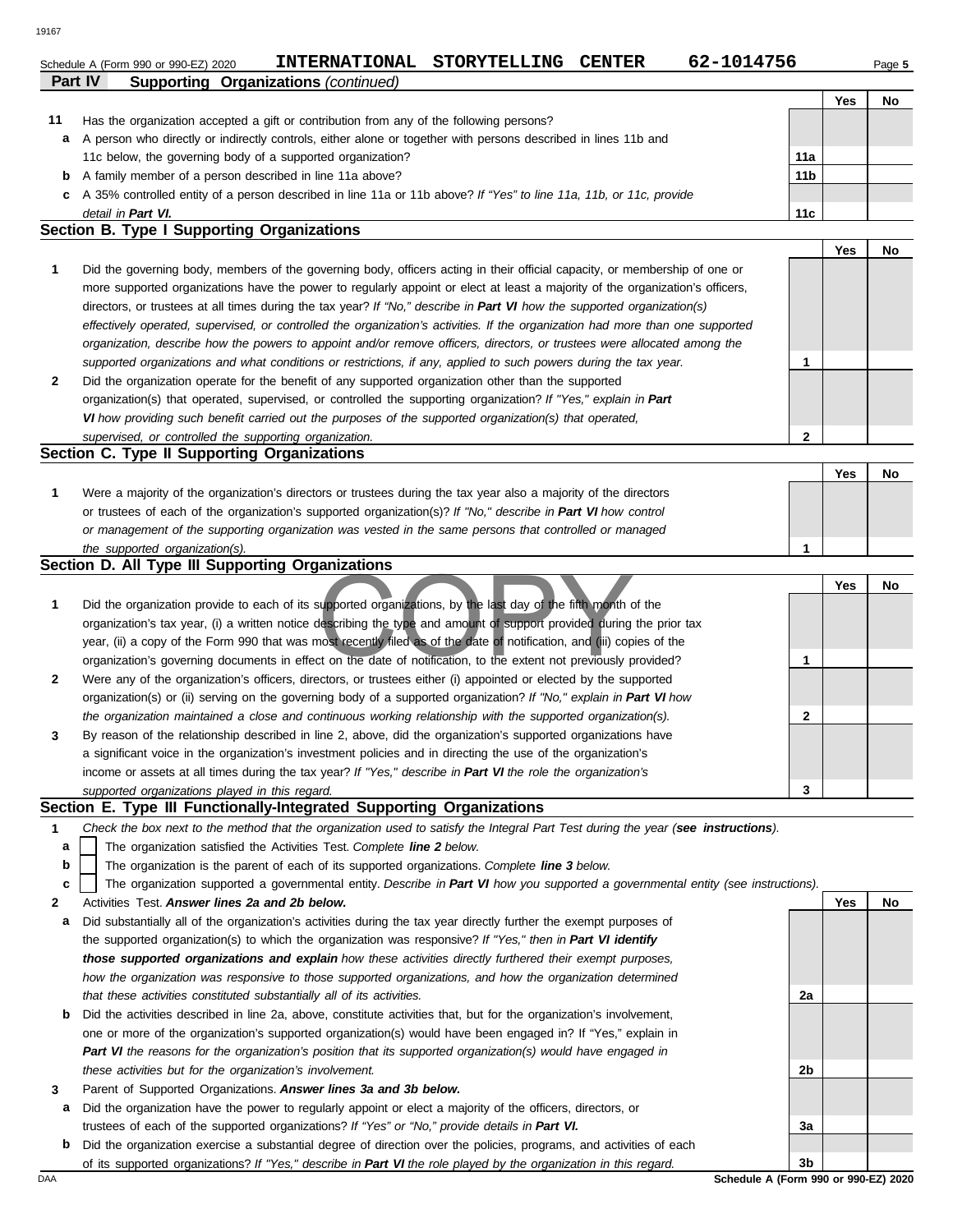|                | INTERNATIONAL STORYTELLING CENTER<br>Schedule A (Form 990 or 990-EZ) 2020                                                        |                | 62-1014756     | Page 6                         |  |  |  |  |
|----------------|----------------------------------------------------------------------------------------------------------------------------------|----------------|----------------|--------------------------------|--|--|--|--|
| Part V         | Type III Non-Functionally Integrated 509(a)(3) Supporting Organizations                                                          |                |                |                                |  |  |  |  |
| $\mathbf{1}$   | Check here if the organization satisfied the Integral Part Test as a qualifying trust on Nov. 20, 1970 (explain in Part VI). See |                |                |                                |  |  |  |  |
|                | instructions. All other Type III non-functionally integrated supporting organizations must complete Sections A through E.        |                |                |                                |  |  |  |  |
|                |                                                                                                                                  |                |                | (B) Current Year               |  |  |  |  |
|                | Section A – Adjusted Net Income                                                                                                  |                | (A) Prior Year | (optional)                     |  |  |  |  |
| 1              | Net short-term capital gain                                                                                                      | $\mathbf{1}$   |                |                                |  |  |  |  |
| $\mathbf{2}$   | Recoveries of prior-year distributions                                                                                           | $\mathbf{2}$   |                |                                |  |  |  |  |
| 3              | Other gross income (see instructions)                                                                                            | 3              |                |                                |  |  |  |  |
| 4              | Add lines 1 through 3.                                                                                                           | 4              |                |                                |  |  |  |  |
| 5              | Depreciation and depletion                                                                                                       | 5              |                |                                |  |  |  |  |
| 6              | Portion of operating expenses paid or incurred for production or collection of                                                   |                |                |                                |  |  |  |  |
|                | gross income or for management, conservation, or maintenance of property                                                         |                |                |                                |  |  |  |  |
|                | held for production of income (see instructions)                                                                                 | 6              |                |                                |  |  |  |  |
| 7              | Other expenses (see instructions)                                                                                                | $\overline{7}$ |                |                                |  |  |  |  |
| 8              | <b>Adjusted Net Income</b> (subtract lines 5, 6, and 7 from line 4)                                                              | 8              |                |                                |  |  |  |  |
|                | Section B - Minimum Asset Amount                                                                                                 |                | (A) Prior Year | (B) Current Year<br>(optional) |  |  |  |  |
| 1              | Aggregate fair market value of all non-exempt-use assets (see                                                                    |                |                |                                |  |  |  |  |
|                | instructions for short tax year or assets held for part of year):                                                                |                |                |                                |  |  |  |  |
|                | a Average monthly value of securities                                                                                            | 1a             |                |                                |  |  |  |  |
|                | <b>b</b> Average monthly cash balances                                                                                           | 1b             |                |                                |  |  |  |  |
|                | c Fair market value of other non-exempt-use assets                                                                               | 1c             |                |                                |  |  |  |  |
|                | <b>d Total</b> (add lines 1a, 1b, and 1c)                                                                                        | 1d             |                |                                |  |  |  |  |
|                | <b>e Discount</b> claimed for blockage or other factors                                                                          |                |                |                                |  |  |  |  |
|                | (explain in detail in Part VI):                                                                                                  |                |                |                                |  |  |  |  |
| $\mathbf{2}$   | Acquisition indebtedness applicable to non-exempt-use assets                                                                     | $\mathbf{2}$   |                |                                |  |  |  |  |
| 3              | Subtract line 2 from line 1d.                                                                                                    | 3              |                |                                |  |  |  |  |
| 4              | Cash deemed held for exempt use. Enter 0.015 of line 3 (for greater amount,<br>see instructions).                                |                |                |                                |  |  |  |  |
| 5              | Net value of non-exempt-use assets (subtract line 4 from line 3)                                                                 | $\overline{5}$ |                |                                |  |  |  |  |
| 6              | Multiply line 5 by 0.035.                                                                                                        | $6\phantom{a}$ |                |                                |  |  |  |  |
| $\overline{7}$ | Recoveries of prior-year distributions                                                                                           | 7              |                |                                |  |  |  |  |
| 8              | Minimum Asset Amount (add line 7 to line 6)                                                                                      | 8              |                |                                |  |  |  |  |
|                | Section C - Distributable Amount                                                                                                 |                |                | <b>Current Year</b>            |  |  |  |  |
| 1              | Adjusted net income for prior year (from Section A, line 8, column A)                                                            | 1              |                |                                |  |  |  |  |
| $\mathbf{2}$   | Enter 0.85 of line 1.                                                                                                            | $\mathbf{2}$   |                |                                |  |  |  |  |
| 3              | Minimum asset amount for prior year (from Section B, line 8, column A)                                                           | 3              |                |                                |  |  |  |  |
| 4              | Enter greater of line 2 or line 3.                                                                                               | 4              |                |                                |  |  |  |  |
| 5              | Income tax imposed in prior year                                                                                                 | 5              |                |                                |  |  |  |  |
| 6              | <b>Distributable Amount.</b> Subtract line 5 from line 4, unless subject to                                                      |                |                |                                |  |  |  |  |
|                | emergency temporary reduction (see instructions).                                                                                | 6              |                |                                |  |  |  |  |

**7** (see instructions). Check here if the current year is the organization's first as a non-functionally integrated Type III supporting organization

**Schedule A (Form 990 or 990-EZ) 2020**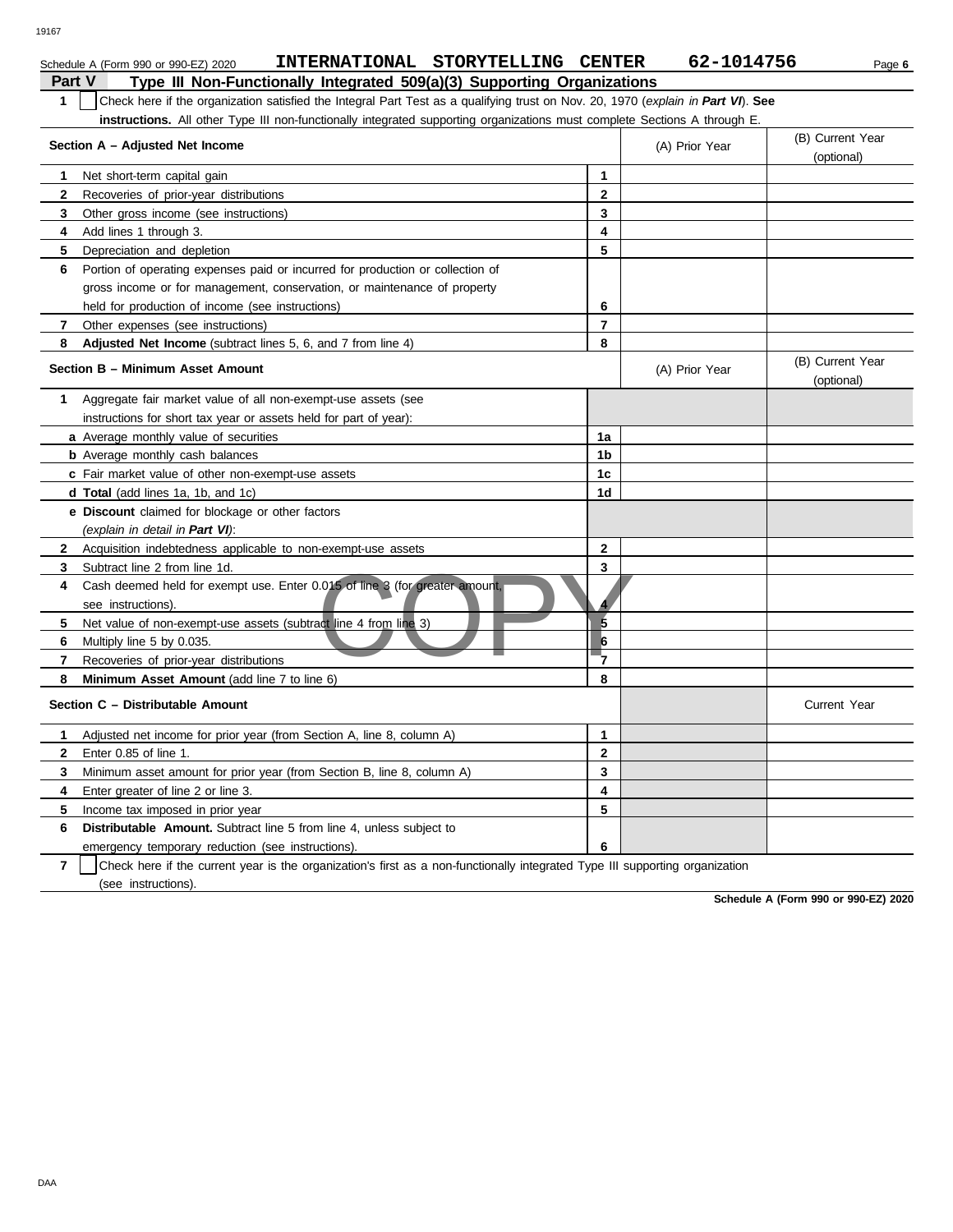Schedule A (Form 990 or 990-EZ) 2020 **INTERNATIONAL STORYTELLING CENTER** 62-1014756 Page 7

|              | Section D - Distributions                                                                     |                                    |                                               | <b>Current Year</b>                              |
|--------------|-----------------------------------------------------------------------------------------------|------------------------------------|-----------------------------------------------|--------------------------------------------------|
| 1            | Amounts paid to supported organizations to accomplish exempt purposes                         |                                    |                                               |                                                  |
| 2            | Amounts paid to perform activity that directly furthers exempt purposes of supported          |                                    |                                               |                                                  |
|              | organizations, in excess of income from activity                                              |                                    |                                               |                                                  |
| 3            | Administrative expenses paid to accomplish exempt purposes of supported organizations         |                                    |                                               |                                                  |
| 4            | Amounts paid to acquire exempt-use assets                                                     |                                    |                                               |                                                  |
| 5            | Qualified set-aside amounts (prior IRS approval required— <i>provide details in Part VI</i> ) |                                    |                                               |                                                  |
| 6            | Other distributions (describe in Part VI). See instructions.                                  |                                    |                                               |                                                  |
| 7            | <b>Total annual distributions.</b> Add lines 1 through 6.                                     |                                    |                                               |                                                  |
| 8            | Distributions to attentive supported organizations to which the organization is responsive    |                                    |                                               |                                                  |
|              | (provide details in Part VI). See instructions.                                               |                                    |                                               |                                                  |
| 9            | Distributable amount for 2020 from Section C, line 6                                          |                                    |                                               |                                                  |
| 10           | Line 8 amount divided by line 9 amount                                                        |                                    |                                               |                                                  |
|              | <b>Section E - Distribution Allocations (see instructions)</b>                                | (i)<br><b>Excess Distributions</b> | (ii)<br><b>Underdistributions</b><br>Pre-2020 | (iii)<br><b>Distributable</b><br>Amount for 2020 |
| 1            | Distributable amount for 2020 from Section C, line 6                                          |                                    |                                               |                                                  |
| $\mathbf{2}$ | Underdistributions, if any, for years prior to 2020                                           |                                    |                                               |                                                  |
|              | (reasonable cause required-explain in Part VI). See                                           |                                    |                                               |                                                  |
|              | instructions.                                                                                 |                                    |                                               |                                                  |
| 3            | Excess distributions carryover, if any, to 2020                                               |                                    |                                               |                                                  |
|              | <b>a</b> From 2015                                                                            |                                    |                                               |                                                  |
|              |                                                                                               |                                    |                                               |                                                  |
|              |                                                                                               |                                    |                                               |                                                  |
|              |                                                                                               |                                    |                                               |                                                  |
|              |                                                                                               |                                    |                                               |                                                  |
|              | f Total of lines 3a through 3e                                                                |                                    |                                               |                                                  |
|              | <b>g</b> Applied to underdistributions of prior years                                         |                                    |                                               |                                                  |
|              | <b>h</b> Applied to 2020 distributable amount                                                 |                                    |                                               |                                                  |
|              | i Carryover from 2015 not applied (see instructions)                                          |                                    |                                               |                                                  |
|              | Remainder. Subtract lines 3g, 3h, and 3i from line 3f.                                        |                                    |                                               |                                                  |
| 4            | Distributions for 2020 from                                                                   |                                    |                                               |                                                  |
|              | \$<br>Section D, line 7:                                                                      |                                    |                                               |                                                  |
|              | <b>a</b> Applied to underdistributions of prior years                                         |                                    |                                               |                                                  |
|              | <b>b</b> Applied to 2020 distributable amount                                                 |                                    |                                               |                                                  |
|              | <b>c</b> Remainder. Subtract lines 4a and 4b from line 4.                                     |                                    |                                               |                                                  |
| 5            | Remaining underdistributions for years prior to 2020, if                                      |                                    |                                               |                                                  |
|              | any. Subtract lines 3g and 4a from line 2. For result                                         |                                    |                                               |                                                  |
|              | greater than zero, explain in Part VI. See instructions.                                      |                                    |                                               |                                                  |
| 6            | Remaining underdistributions for 2020 Subtract lines 3h                                       |                                    |                                               |                                                  |
|              | and 4b from line 1. For result greater than zero, explain in                                  |                                    |                                               |                                                  |
|              | Part VI. See instructions.                                                                    |                                    |                                               |                                                  |
| 7            | Excess distributions carryover to 2021. Add lines 3j                                          |                                    |                                               |                                                  |
|              | and 4c.                                                                                       |                                    |                                               |                                                  |
| 8            | Breakdown of line 7:                                                                          |                                    |                                               |                                                  |
|              | <b>a</b> Excess from 2016                                                                     |                                    |                                               |                                                  |
|              | <b>b</b> Excess from 2017                                                                     |                                    |                                               |                                                  |
|              |                                                                                               |                                    |                                               |                                                  |
|              | d Excess from 2019                                                                            |                                    |                                               |                                                  |
|              | e Excess from 2020                                                                            |                                    |                                               |                                                  |

**Schedule A (Form 990 or 990-EZ) 2020**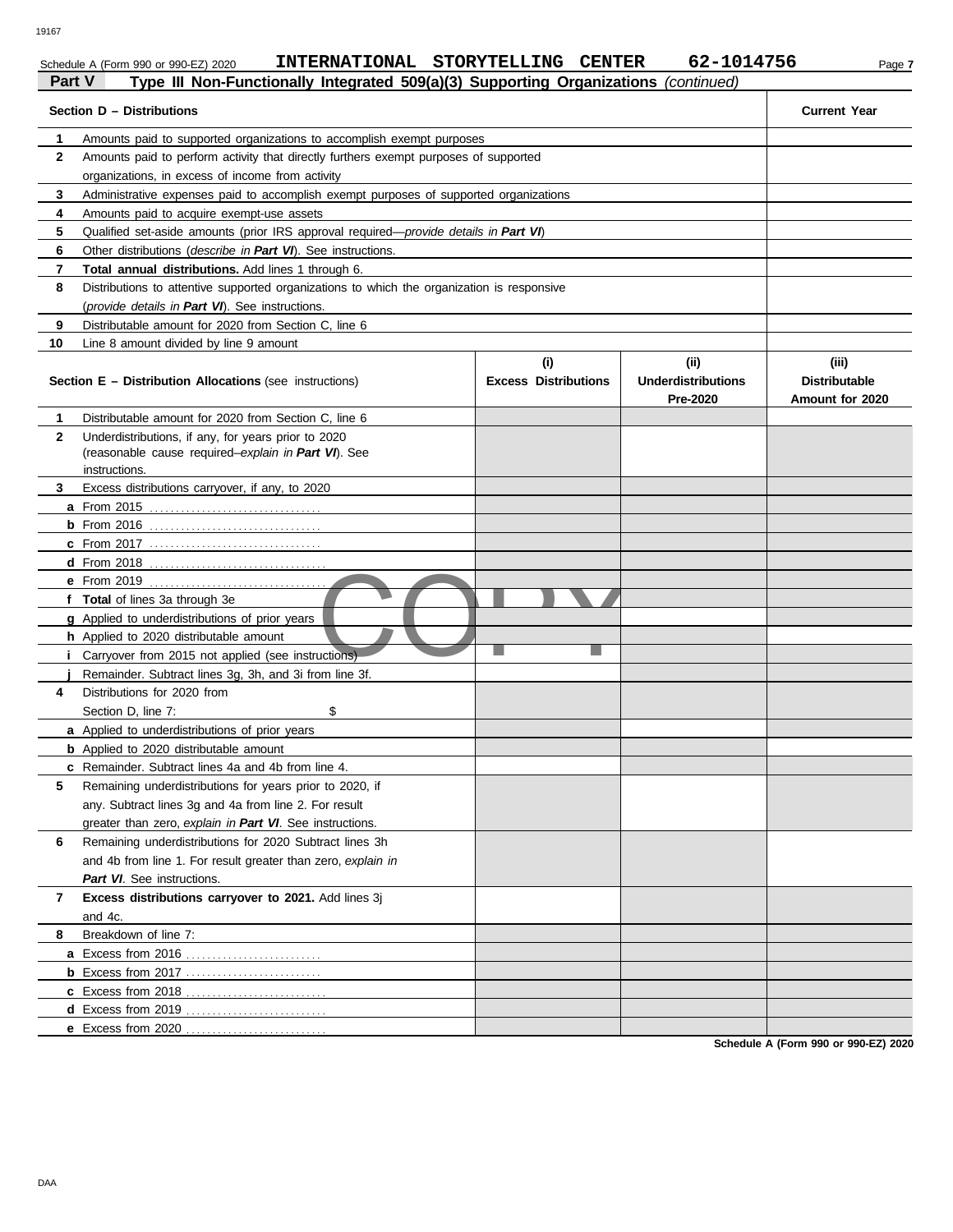|             | Schedule A (Form 990 or 990-EZ) 2020                                                           | INTERNATIONAL STORYTELLING CENTER |    |                  | 62-1014756                                                                                                                                                                                                                                                                                                                                                                                                                                                                                | Page 8 |
|-------------|------------------------------------------------------------------------------------------------|-----------------------------------|----|------------------|-------------------------------------------------------------------------------------------------------------------------------------------------------------------------------------------------------------------------------------------------------------------------------------------------------------------------------------------------------------------------------------------------------------------------------------------------------------------------------------------|--------|
| Part VI     | lines 2, 5, and 6. Also complete this part for any additional information. (See instructions.) |                                   |    |                  | Supplemental Information. Provide the explanations required by Part II, line 10; Part II, line 17a or 17b; Part<br>III, line 12; Part IV, Section A, lines 1, 2, 3b, 3c, 4b, 4c, 5a, 6, 9a, 9b, 9c, 11a, 11b, and 11c; Part IV, Section<br>B, lines 1 and 2; Part IV, Section C, line 1; Part IV, Section D, lines 2 and 3; Part IV, Section E, lines 1c, 2a, 2b,<br>3a, and 3b; Part V, line 1; Part V, Section B, line 1e; Part V, Section D, lines 5, 6, and 8; and Part V, Section E, |        |
|             |                                                                                                |                                   |    |                  |                                                                                                                                                                                                                                                                                                                                                                                                                                                                                           |        |
|             | PART II, LINE 10 - OTHER INCOME DETAIL                                                         |                                   |    |                  |                                                                                                                                                                                                                                                                                                                                                                                                                                                                                           |        |
| VENDOR FEES |                                                                                                |                                   | \$ | $\boldsymbol{0}$ |                                                                                                                                                                                                                                                                                                                                                                                                                                                                                           |        |
|             |                                                                                                |                                   |    |                  |                                                                                                                                                                                                                                                                                                                                                                                                                                                                                           |        |
|             |                                                                                                |                                   |    |                  |                                                                                                                                                                                                                                                                                                                                                                                                                                                                                           |        |
|             |                                                                                                |                                   |    |                  |                                                                                                                                                                                                                                                                                                                                                                                                                                                                                           |        |
|             |                                                                                                |                                   |    |                  |                                                                                                                                                                                                                                                                                                                                                                                                                                                                                           |        |
|             |                                                                                                |                                   |    |                  |                                                                                                                                                                                                                                                                                                                                                                                                                                                                                           |        |
|             |                                                                                                |                                   |    |                  |                                                                                                                                                                                                                                                                                                                                                                                                                                                                                           |        |
|             |                                                                                                |                                   |    |                  |                                                                                                                                                                                                                                                                                                                                                                                                                                                                                           |        |
|             |                                                                                                |                                   |    |                  |                                                                                                                                                                                                                                                                                                                                                                                                                                                                                           |        |
|             |                                                                                                |                                   |    |                  |                                                                                                                                                                                                                                                                                                                                                                                                                                                                                           |        |
|             |                                                                                                |                                   |    |                  |                                                                                                                                                                                                                                                                                                                                                                                                                                                                                           |        |
|             |                                                                                                |                                   |    |                  |                                                                                                                                                                                                                                                                                                                                                                                                                                                                                           |        |
|             |                                                                                                |                                   |    |                  |                                                                                                                                                                                                                                                                                                                                                                                                                                                                                           |        |
|             |                                                                                                |                                   |    |                  |                                                                                                                                                                                                                                                                                                                                                                                                                                                                                           |        |
|             |                                                                                                |                                   |    |                  |                                                                                                                                                                                                                                                                                                                                                                                                                                                                                           |        |
|             |                                                                                                |                                   |    |                  |                                                                                                                                                                                                                                                                                                                                                                                                                                                                                           |        |
|             |                                                                                                |                                   |    |                  |                                                                                                                                                                                                                                                                                                                                                                                                                                                                                           |        |
|             |                                                                                                |                                   |    |                  |                                                                                                                                                                                                                                                                                                                                                                                                                                                                                           |        |
|             |                                                                                                |                                   |    |                  |                                                                                                                                                                                                                                                                                                                                                                                                                                                                                           |        |
|             |                                                                                                |                                   |    |                  |                                                                                                                                                                                                                                                                                                                                                                                                                                                                                           |        |
|             |                                                                                                |                                   |    |                  |                                                                                                                                                                                                                                                                                                                                                                                                                                                                                           |        |
|             |                                                                                                |                                   |    |                  |                                                                                                                                                                                                                                                                                                                                                                                                                                                                                           |        |
|             |                                                                                                |                                   |    |                  |                                                                                                                                                                                                                                                                                                                                                                                                                                                                                           |        |
|             |                                                                                                |                                   |    |                  |                                                                                                                                                                                                                                                                                                                                                                                                                                                                                           |        |
|             |                                                                                                |                                   |    |                  |                                                                                                                                                                                                                                                                                                                                                                                                                                                                                           |        |
|             |                                                                                                |                                   |    |                  |                                                                                                                                                                                                                                                                                                                                                                                                                                                                                           |        |
|             |                                                                                                |                                   |    |                  |                                                                                                                                                                                                                                                                                                                                                                                                                                                                                           |        |
|             |                                                                                                |                                   |    |                  |                                                                                                                                                                                                                                                                                                                                                                                                                                                                                           |        |
|             |                                                                                                |                                   |    |                  |                                                                                                                                                                                                                                                                                                                                                                                                                                                                                           |        |
|             |                                                                                                |                                   |    |                  |                                                                                                                                                                                                                                                                                                                                                                                                                                                                                           |        |
|             |                                                                                                |                                   |    |                  |                                                                                                                                                                                                                                                                                                                                                                                                                                                                                           |        |
|             |                                                                                                |                                   |    |                  |                                                                                                                                                                                                                                                                                                                                                                                                                                                                                           |        |
|             |                                                                                                |                                   |    |                  |                                                                                                                                                                                                                                                                                                                                                                                                                                                                                           |        |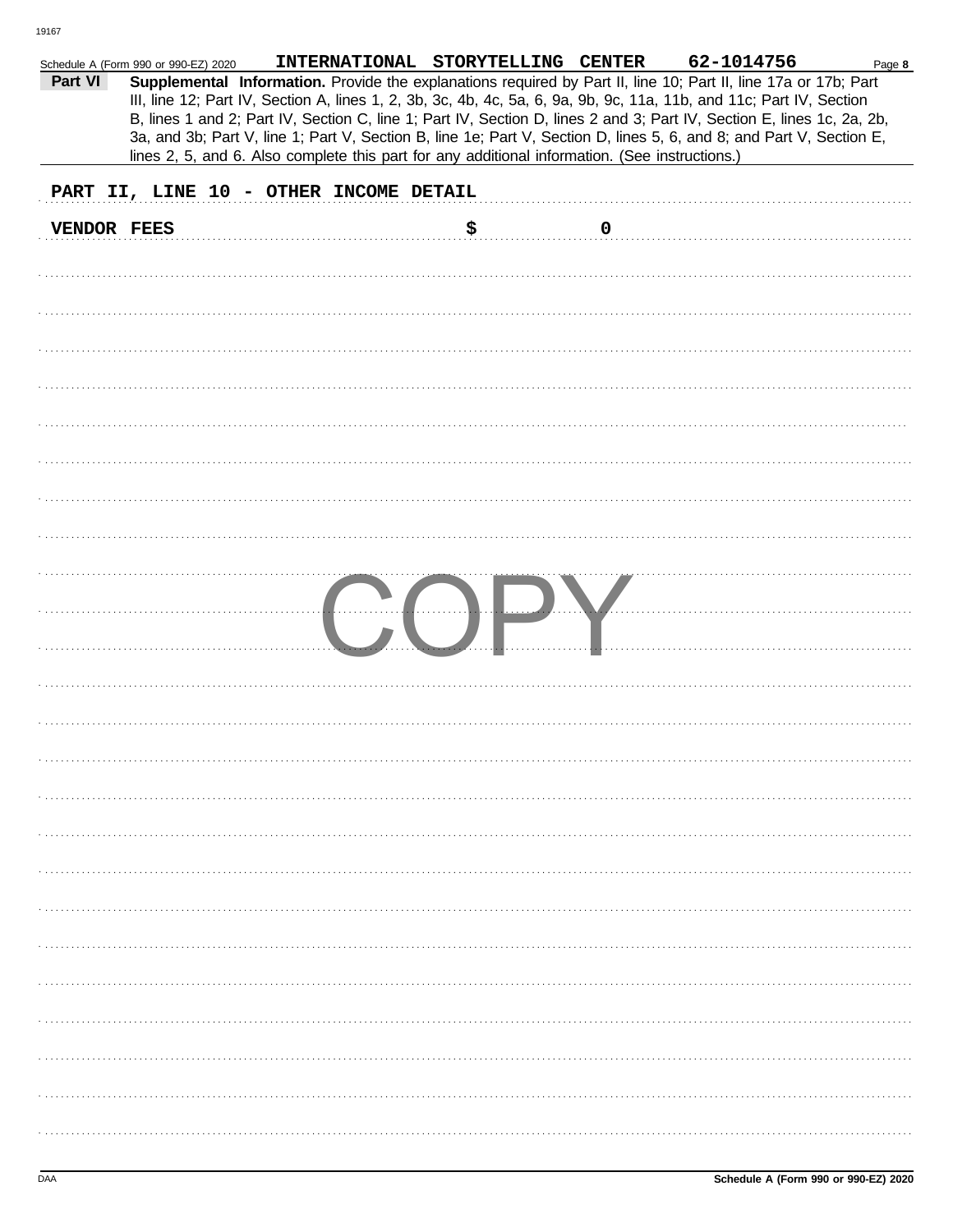19167

| (Form 990, 990-EZ,         |
|----------------------------|
| or 990-PF)                 |
| Department of the Treasury |
| Internal Revenue Service   |

# **Schedule of Contributors Schedule B**

**or 990-PF)** u **Attach to Form 990, Form 990-EZ, or Form 990-PF.** u **Go to** *www.irs.gov/Form990* **for the latest information.** OMB No. 1545-0047

**2020**

**Employer identification number**

| Name of the organization |  |
|--------------------------|--|
|--------------------------|--|

### **INTERNATIONAL STORYTELLING CENTER 62-1014756**

| <b>Organization type</b> (check one): |
|---------------------------------------|
|                                       |

| Filers of:         | Section:                                                                           |
|--------------------|------------------------------------------------------------------------------------|
| Form 990 or 990-EZ | $ \mathbf{X} $ 501(c)( 3 ) (enter number) organization                             |
|                    | $4947(a)(1)$ nonexempt charitable trust <b>not</b> treated as a private foundation |
|                    | 527 political organization                                                         |
| Form 990-PF        | $501(c)(3)$ exempt private foundation                                              |
|                    | 4947(a)(1) nonexempt charitable trust treated as a private foundation              |
|                    | 501(c)(3) taxable private foundation                                               |

Check if your organization is covered by the **General Rule** or a **Special Rule. Note:** Only a section 501(c)(7), (8), or (10) organization can check boxes for both the General Rule and a Special Rule. See instructions.

### **General Rule**

Et or 990-PF that received, during the year, contributions to For an organization filing Form 990, 990-EZ, or 990-PF that received, during the year, contributions totaling \$5,000 or more (in money or property) from any one contributor. Complete Parts I and II. See instructions for determining a contributor's total contributions.

### **Special Rules**

| X For an organization described in section 501(c)(3) filing Form 990 or 990-EZ that met the 33 <sup>1/3%</sup> support test of the |
|------------------------------------------------------------------------------------------------------------------------------------|
| regulations under sections $509(a)(1)$ and $170(b)(1)(A)(vi)$ , that checked Schedule A (Form 990 or 990-EZ), Part II, line        |
| 13, 16a, or 16b, and that received from any one contributor, during the year, total contributions of the greater of (1)            |
| \$5,000; or (2) 2% of the amount on (i) Form 990, Part VIII, line 1h; or (ii) Form 990-EZ, line 1. Complete Parts I and II.        |

literary, or educational purposes, or for the prevention of cruelty to children or animals. Complete Parts I (entering For an organization described in section 501(c)(7), (8), or (10) filing Form 990 or 990-EZ that received from any one contributor, during the year, total contributions of more than \$1,000 *exclusively* for religious, charitable, scientific, "N/A" in column (b) instead of the contributor name and address), II, and III.

For an organization described in section 501(c)(7), (8), or (10) filing Form 990 or 990-EZ that received from any one contributor, during the year, contributions *exclusively* for religious, charitable, etc., purposes, but no such contributions totaled more than \$1,000. If this box is checked, enter here the total contributions that were received during the year for an *exclusively* religious, charitable, etc., purpose. Don't complete any of the parts unless the **General Rule** applies to this organization because it received *nonexclusively* religious, charitable, etc., contributions totaling \$5,000 or more during the year . . . . . . . . . . . . . . . . . . . . . . . . . . . . . . . . . . . . . . . . . . . . . . . . . . . . . . . . . . . . . . . . . . . . . . . . . . . . . . . .

990-EZ, or 990-PF), but it **must** answer "No" on Part IV, line 2, of its Form 990; or check the box on line H of its Form 990-EZ or on its Form 990-PF, Part I, line 2, to certify that it doesn't meet the filing requirements of Schedule B (Form 990, 990-EZ, or 990-PF). **Caution:** An organization that isn't covered by the General Rule and/or the Special Rules doesn't file Schedule B (Form 990,

**For Paperwork Reduction Act Notice, see the instructions for Form 990, 990-EZ, or 990-PF.**

\$ . . . . . . . . . . . . . . . . . . . . . . . . . . . .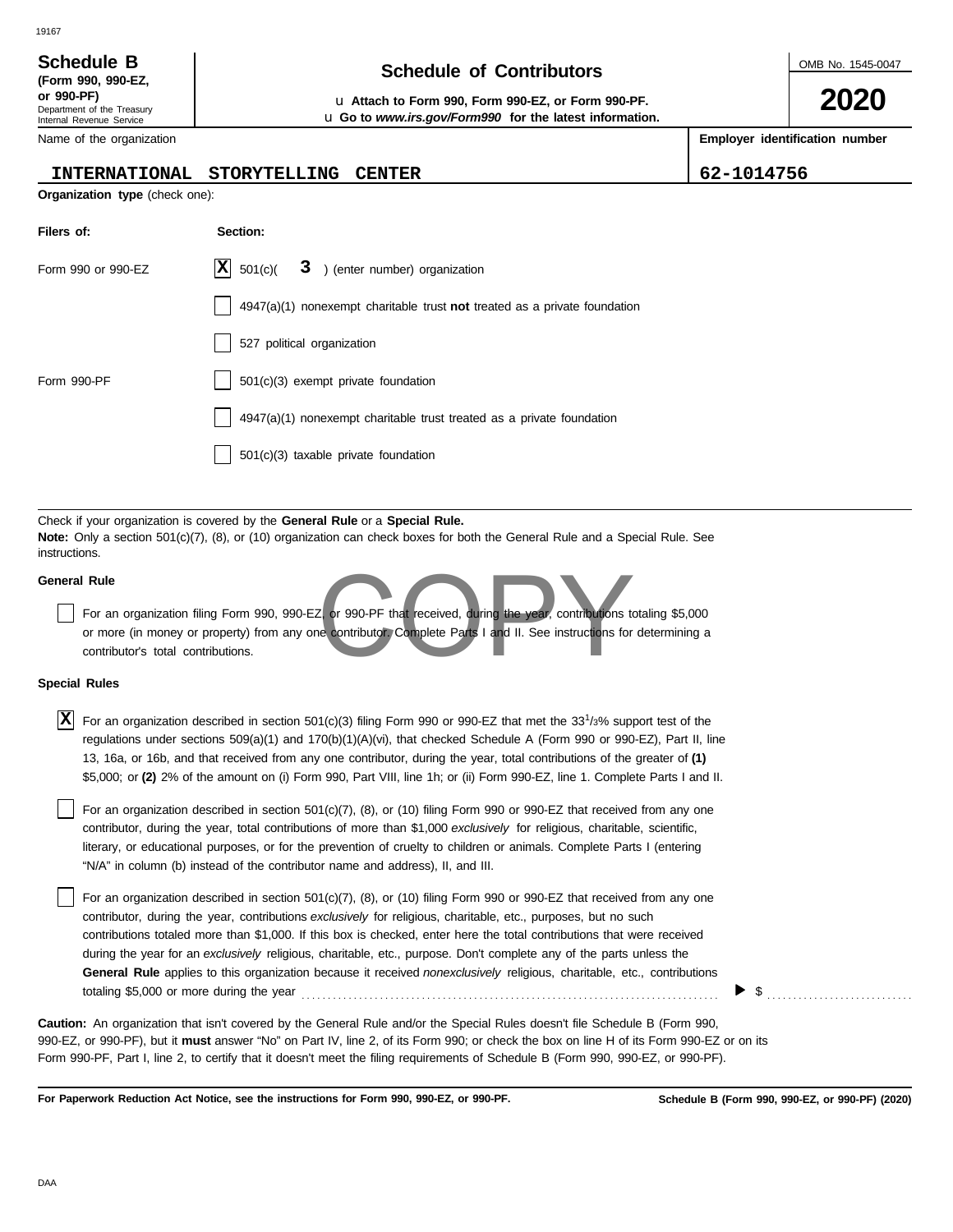| Name of organization | Schedule B (Form 990, 990-EZ, or 990-PF) (2020)<br><b>INTERNATIONAL</b><br><b>STORYTELLING</b><br><b>CENTER</b> |                                                        | PAGE 1 OF<br>-1<br>Page 2<br>Employer identification number<br>62-1014756                                          |
|----------------------|-----------------------------------------------------------------------------------------------------------------|--------------------------------------------------------|--------------------------------------------------------------------------------------------------------------------|
| Part I               | <b>Contributors</b> (see instructions). Use duplicate copies of Part I if additional space is needed.           |                                                        |                                                                                                                    |
| (a)<br>No.           | (b)<br>Name, address, and ZIP + 4                                                                               | (c)<br><b>Total contributions</b>                      | (d)<br>Type of contribution                                                                                        |
| $\mathbf{1}$ .       | <b>CHESTER INN</b><br><b>116 E MAIN ST</b><br><b>JONESBOROUGH</b><br>TN 37659                                   | 33,600<br>\$                                           | Person<br>Payroll<br>$\overline{\mathbf{x}}$<br><b>Noncash</b><br>(Complete Part II for<br>noncash contributions.) |
| (a)<br>No.           | (b)<br>Name, address, and ZIP + 4                                                                               | (c)<br><b>Total contributions</b>                      | (d)<br>Type of contribution                                                                                        |
| $2_{\ldots}$         | TENNESSEE ARTS<br>COMMISSION<br><b>401 CHARLOTTE AVENUE</b><br><b>NASHVILLE</b><br>TN 37243                     | 64,100<br>\$                                           | х<br>Person<br>Payroll<br><b>Noncash</b><br>(Complete Part II for<br>noncash contributions.)                       |
| (a)<br>No.           | (b)<br>Name, address, and ZIP + 4                                                                               | (c)<br><b>Total contributions</b>                      | (d)<br>Type of contribution                                                                                        |
| 3 <sub>1</sub>       | NATIONAL ENDOWMENT FOR THE<br>ARTS<br>400 7TH STREET, SW<br>20506<br><b>WASHINGTON</b><br>DC                    | 80,000                                                 | X<br>Person<br>Payroll<br><b>Noncash</b><br>(Complete Part II for<br>noncash contributions.)                       |
| (a)<br>No.           | (b)<br>Name, address, and ZIP + 4                                                                               | (c)<br><b>Total contributions</b>                      | (d)<br>Type of contribution                                                                                        |
| 4                    | <b>FAMILY GIVING</b><br><b>ACTON</b><br>855 EL CAMINO REAL<br>PALO ALTO<br>CA 94301                             | 110,000<br>$$_{\ldots}$                                | X<br>Person<br>Payroll<br>Noncash<br>(Complete Part II for<br>noncash contributions.)                              |
| (a)<br>No.           | (b)<br>Name, address, and ZIP + 4                                                                               | (c)                                                    | (d)<br>Type of contribution                                                                                        |
| $\overline{5}$       | NATIONAL ENDOWMENT FOR THE HUMANITIE<br>400 SEVENTH STREET, SW<br>DC 20506<br><b>WASHINGTON</b>                 | <b>Total contributions</b><br>290,495<br>$\mathsf{\$}$ | $\overline{\mathbf{x}}$<br>Person<br>Payroll<br><b>Noncash</b><br>(Complete Part II for                            |

**(a) (b) (c) (d)** No. Name, address, and ZIP + 4 **Total contributions** Type of contribution

. . . . . . . . . . . . . . . . . . . . . . . . . . . . . . . . . . . . . . . . . . . . . . . . . . . . . . . . . . . . . . . . . . . . . . . . . . . . . . . . . . . . . . . . . . . . . . . . . . . . . . . . . . . . . . . . . . . . . . . . . . . . . . . . . . . . . . . . . . . . . . . . . . . . . . . . . . . . **ATLANTA GA 30309**

. . . . . . . . . . . . . . . . . . . . . . . . . . . . . . . . . . . . . . . . . . . . . . . . . . . . . . . . . . . . . . . . . . . . . . . . . . . . . . **6 SOUTH ARTS, INC.**

**1800 PEACHTREE STREET NW**

(Complete Part II for noncash contributions.)

**X**

**Person Payroll Noncash**

\$ . . . . . . . . . . . . . . . . . . . . . . . . . . . . **35,000**

**Total contributions**

noncash contributions.)

 $.6...$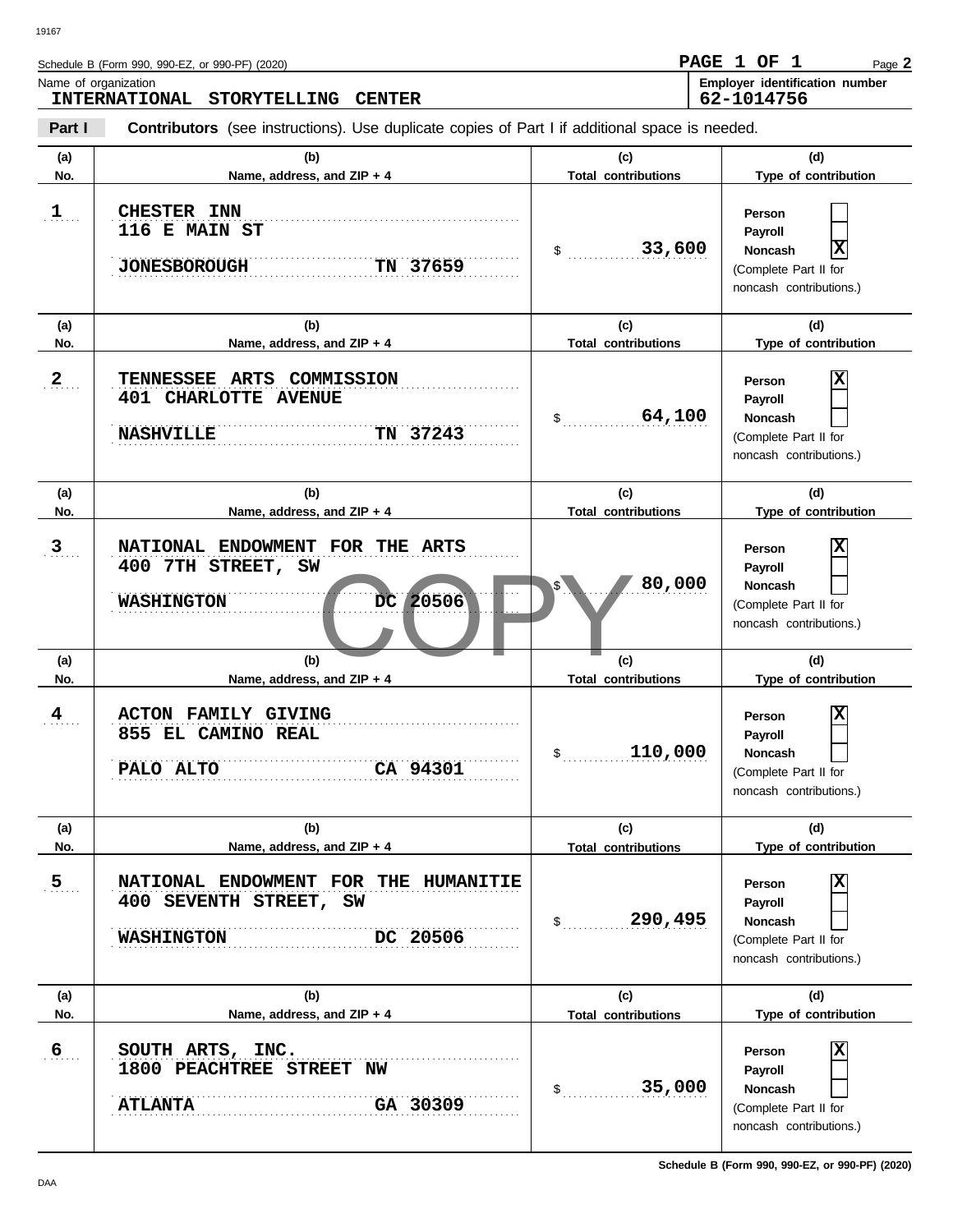Schedule B (Form 990, 990-EZ, or 990-PF) (2020)

| Name of organization      | <b>INTERNATIONAL</b><br>STORYTELLING CENTER                                                         |                                                 | Employer identification number<br>62-1014756 |
|---------------------------|-----------------------------------------------------------------------------------------------------|-------------------------------------------------|----------------------------------------------|
| Part II                   | Noncash Property (see instructions). Use duplicate copies of Part II if additional space is needed. |                                                 |                                              |
| (a) No.<br>from<br>Part I | (b)<br>Description of noncash property given                                                        | (c)<br>FMV (or estimate)<br>(See instructions.) | (d)<br>Date received                         |
| $\mathbf{1}$              | OFFICE SPACE                                                                                        |                                                 |                                              |
|                           |                                                                                                     | 33,600<br>$\ddot{\textbf{\$}}$                  | 12/31/20                                     |
| (a) No.<br>from<br>Part I | (b)<br>Description of noncash property given                                                        | (c)<br>FMV (or estimate)<br>(See instructions.) | (d)<br>Date received                         |
| .                         |                                                                                                     | \$                                              | .                                            |
| (a) No.<br>from<br>Part I | (b)<br>Description of noncash property given                                                        | (c)<br>FMV (or estimate)<br>(See instructions.) | (d)<br>Date received                         |
| .                         |                                                                                                     |                                                 | .                                            |
| (a) No.<br>from<br>Part I | (b)<br>Description of noncash property given                                                        | (c)<br>FMV (or estimate)<br>(See instructions.) | (d)<br>Date received                         |
| .                         |                                                                                                     | \$                                              |                                              |
| (a) No.<br>from<br>Part I | (b)<br>Description of noncash property given                                                        | (c)<br>FMV (or estimate)<br>(See instructions.) | (d)<br>Date received                         |
| .                         |                                                                                                     | \$                                              |                                              |
| (a) No.<br>from<br>Part I | (b)<br>Description of noncash property given                                                        | (c)<br>FMV (or estimate)<br>(See instructions.) | (d)<br>Date received                         |
|                           |                                                                                                     | \$                                              | .                                            |

Schedule B (Form 990, 990-EZ, or 990-PF) (2020)

PAGE 1 OF 1

Page 3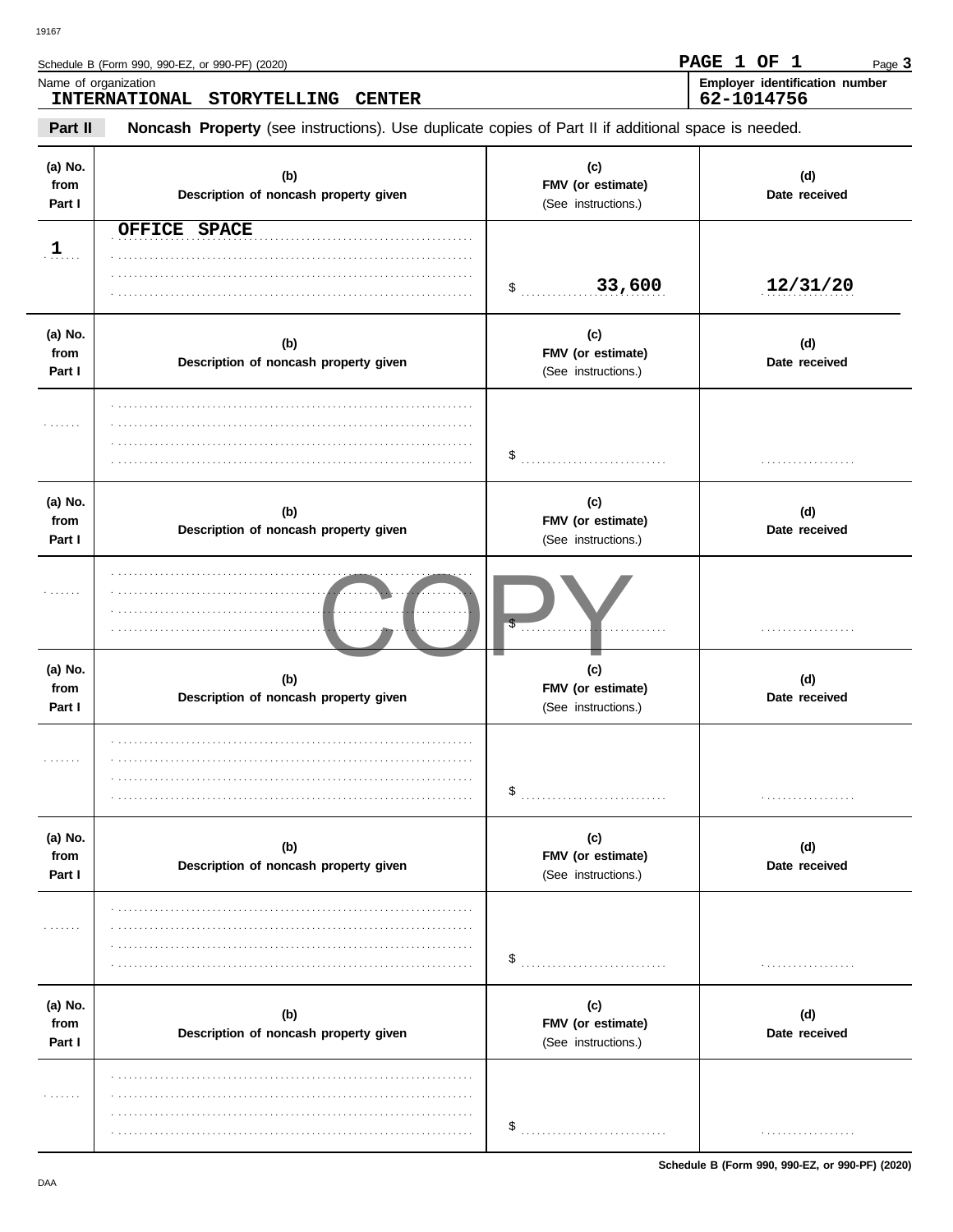|    | <b>SCHEDULE D</b><br>(Form 990)                        | Supplemental Financial Statements<br>u Complete if the organization answered "Yes" on Form 990,                                                                                            |                       |                                                                                                                                                                                                                                      |                                | OMB No. 1545-0047                   |
|----|--------------------------------------------------------|--------------------------------------------------------------------------------------------------------------------------------------------------------------------------------------------|-----------------------|--------------------------------------------------------------------------------------------------------------------------------------------------------------------------------------------------------------------------------------|--------------------------------|-------------------------------------|
|    |                                                        | Part IV, line 6, 7, 8, 9, 10, 11a, 11b, 11c, 11d, 11e, 11f, 12a, or 12b.                                                                                                                   |                       |                                                                                                                                                                                                                                      |                                |                                     |
|    | Department of the Treasury<br>Internal Revenue Service | <b>u</b> Go to www.irs.gov/Form990 for instructions and the latest information.                                                                                                            | u Attach to Form 990. |                                                                                                                                                                                                                                      |                                | Open to Public<br><b>Inspection</b> |
|    | Name of the organization                               |                                                                                                                                                                                            |                       |                                                                                                                                                                                                                                      | Employer identification number |                                     |
|    |                                                        |                                                                                                                                                                                            |                       |                                                                                                                                                                                                                                      |                                |                                     |
|    | <b>INTERNATIONAL</b>                                   | STORYTELLING CENTER                                                                                                                                                                        |                       |                                                                                                                                                                                                                                      | 62-1014756                     |                                     |
|    | Part I                                                 | Organizations Maintaining Donor Advised Funds or Other Similar Funds or Accounts.                                                                                                          |                       |                                                                                                                                                                                                                                      |                                |                                     |
|    |                                                        | Complete if the organization answered "Yes" on Form 990, Part IV, line 6.                                                                                                                  |                       |                                                                                                                                                                                                                                      |                                |                                     |
|    |                                                        |                                                                                                                                                                                            |                       | (a) Donor advised funds                                                                                                                                                                                                              |                                | (b) Funds and other accounts        |
| 1. |                                                        |                                                                                                                                                                                            |                       |                                                                                                                                                                                                                                      |                                |                                     |
| 2  |                                                        | Aggregate value of contributions to (during year) [11] Aggregate value of contributions to (during year)                                                                                   |                       |                                                                                                                                                                                                                                      |                                |                                     |
| 3  |                                                        | Aggregate value of grants from (during year)                                                                                                                                               |                       |                                                                                                                                                                                                                                      |                                |                                     |
| 4  |                                                        |                                                                                                                                                                                            |                       |                                                                                                                                                                                                                                      |                                |                                     |
| 5  |                                                        | Did the organization inform all donors and donor advisors in writing that the assets held in donor advised                                                                                 |                       |                                                                                                                                                                                                                                      |                                |                                     |
| 6  |                                                        | Did the organization inform all grantees, donors, and donor advisors in writing that grant funds can be used                                                                               |                       |                                                                                                                                                                                                                                      |                                | Yes<br>No                           |
|    |                                                        | only for charitable purposes and not for the benefit of the donor or donor advisor, or for any other purpose                                                                               |                       |                                                                                                                                                                                                                                      |                                |                                     |
|    |                                                        |                                                                                                                                                                                            |                       |                                                                                                                                                                                                                                      |                                | Yes<br><b>No</b>                    |
|    | Part II                                                | <b>Conservation Easements.</b>                                                                                                                                                             |                       |                                                                                                                                                                                                                                      |                                |                                     |
|    |                                                        | Complete if the organization answered "Yes" on Form 990, Part IV, line 7.                                                                                                                  |                       |                                                                                                                                                                                                                                      |                                |                                     |
| 1. |                                                        | Purpose(s) of conservation easements held by the organization (check all that apply).                                                                                                      |                       |                                                                                                                                                                                                                                      |                                |                                     |
|    |                                                        | Preservation of land for public use (for example, recreation or education)                                                                                                                 |                       | Preservation of a historically important land area                                                                                                                                                                                   |                                |                                     |
|    | Protection of natural habitat                          |                                                                                                                                                                                            |                       | Preservation of a certified historic structure                                                                                                                                                                                       |                                |                                     |
|    | Preservation of open space                             |                                                                                                                                                                                            |                       |                                                                                                                                                                                                                                      |                                |                                     |
| 2  |                                                        | Complete lines 2a through 2d if the organization held a qualified conservation contribution in the form of a conservation                                                                  |                       |                                                                                                                                                                                                                                      |                                |                                     |
|    | easement on the last day of the tax year.              |                                                                                                                                                                                            |                       |                                                                                                                                                                                                                                      |                                | Held at the End of the Tax Year     |
| а  | Total number of conservation easements                 |                                                                                                                                                                                            |                       |                                                                                                                                                                                                                                      | 2a                             |                                     |
| b  |                                                        | Total acreage restricted by conservation easements                                                                                                                                         |                       | <u> Andrew Marshall and American State of the Community of the Community of the Community of the Community of the Community of the Community of the Community of the Community of the Community of the Community of the Communit</u> | 2b                             |                                     |
|    |                                                        | Number of conservation easements on a certified historic structure included in (a)                                                                                                         |                       |                                                                                                                                                                                                                                      | 2c                             |                                     |
| d  |                                                        | Number of conservation easements included in (c) acquired after 7/25/06, and not on a                                                                                                      |                       |                                                                                                                                                                                                                                      |                                |                                     |
| 3  |                                                        | historic structure listed in the National Register<br>Number of conservation easements modified, transferred, released, extinguished, or terminated by the organization during the         |                       |                                                                                                                                                                                                                                      | 2d                             |                                     |
|    | tax year $\mathbf u$                                   |                                                                                                                                                                                            |                       |                                                                                                                                                                                                                                      |                                |                                     |
|    |                                                        | Number of states where property subject to conservation easement is located $\mathbf{u}$                                                                                                   |                       |                                                                                                                                                                                                                                      |                                |                                     |
| 5  |                                                        | Does the organization have a written policy regarding the periodic monitoring, inspection, handling of                                                                                     |                       |                                                                                                                                                                                                                                      |                                |                                     |
|    |                                                        |                                                                                                                                                                                            |                       |                                                                                                                                                                                                                                      |                                | No<br>Yes                           |
| 6  |                                                        | Staff and volunteer hours devoted to monitoring, inspecting, handling of violations, and enforcing conservation easements during the year                                                  |                       |                                                                                                                                                                                                                                      |                                |                                     |
|    | ${\bf u}$                                              |                                                                                                                                                                                            |                       |                                                                                                                                                                                                                                      |                                |                                     |
| 7  |                                                        | Amount of expenses incurred in monitoring, inspecting, handling of violations, and enforcing conservation easements during the year                                                        |                       |                                                                                                                                                                                                                                      |                                |                                     |
|    |                                                        |                                                                                                                                                                                            |                       |                                                                                                                                                                                                                                      |                                |                                     |
| 8  |                                                        | Does each conservation easement reported on line 2(d) above satisfy the requirements of section 170(h)(4)(B)(i)                                                                            |                       |                                                                                                                                                                                                                                      |                                |                                     |
|    |                                                        |                                                                                                                                                                                            |                       |                                                                                                                                                                                                                                      |                                | Yes<br>No                           |
| 9  |                                                        | In Part XIII, describe how the organization reports conservation easements in its revenue and expense statement and                                                                        |                       |                                                                                                                                                                                                                                      |                                |                                     |
|    |                                                        | balance sheet, and include, if applicable, the text of the footnote to the organization's financial statements that describes the<br>organization's accounting for conservation easements. |                       |                                                                                                                                                                                                                                      |                                |                                     |
|    | Part III                                               | Organizations Maintaining Collections of Art, Historical Treasures, or Other Similar Assets.                                                                                               |                       |                                                                                                                                                                                                                                      |                                |                                     |
|    |                                                        | Complete if the organization answered "Yes" on Form 990, Part IV, line 8.                                                                                                                  |                       |                                                                                                                                                                                                                                      |                                |                                     |
|    |                                                        | 1a If the organization elected, as permitted under FASB ASC 958, not to report in its revenue statement and balance sheet works                                                            |                       |                                                                                                                                                                                                                                      |                                |                                     |
|    |                                                        | of art, historical treasures, or other similar assets held for public exhibition, education, or research in furtherance of public                                                          |                       |                                                                                                                                                                                                                                      |                                |                                     |
|    |                                                        | service, provide in Part XIII the text of the footnote to its financial statements that describes these items.                                                                             |                       |                                                                                                                                                                                                                                      |                                |                                     |
|    |                                                        | <b>b</b> If the organization elected, as permitted under FASB ASC 958, to report in its revenue statement and balance sheet works of                                                       |                       |                                                                                                                                                                                                                                      |                                |                                     |
|    |                                                        | art, historical treasures, or other similar assets held for public exhibition, education, or research in furtherance of public service,                                                    |                       |                                                                                                                                                                                                                                      |                                |                                     |
|    |                                                        | provide the following amounts relating to these items:                                                                                                                                     |                       |                                                                                                                                                                                                                                      |                                |                                     |
|    |                                                        |                                                                                                                                                                                            |                       |                                                                                                                                                                                                                                      |                                |                                     |
|    |                                                        |                                                                                                                                                                                            |                       |                                                                                                                                                                                                                                      |                                |                                     |
| 2  |                                                        | If the organization received or held works of art, historical treasures, or other similar assets for financial gain, provide the                                                           |                       |                                                                                                                                                                                                                                      |                                |                                     |
|    |                                                        | following amounts required to be reported under FASB ASC 958 relating to these items:                                                                                                      |                       |                                                                                                                                                                                                                                      |                                |                                     |
|    |                                                        |                                                                                                                                                                                            |                       |                                                                                                                                                                                                                                      |                                |                                     |
|    |                                                        |                                                                                                                                                                                            |                       |                                                                                                                                                                                                                                      |                                | $\mathbf{u}$ s                      |

| For Paperwork Reduction Act Notice, see the Instructions for Form 990. |  |  |  |
|------------------------------------------------------------------------|--|--|--|
| DAA                                                                    |  |  |  |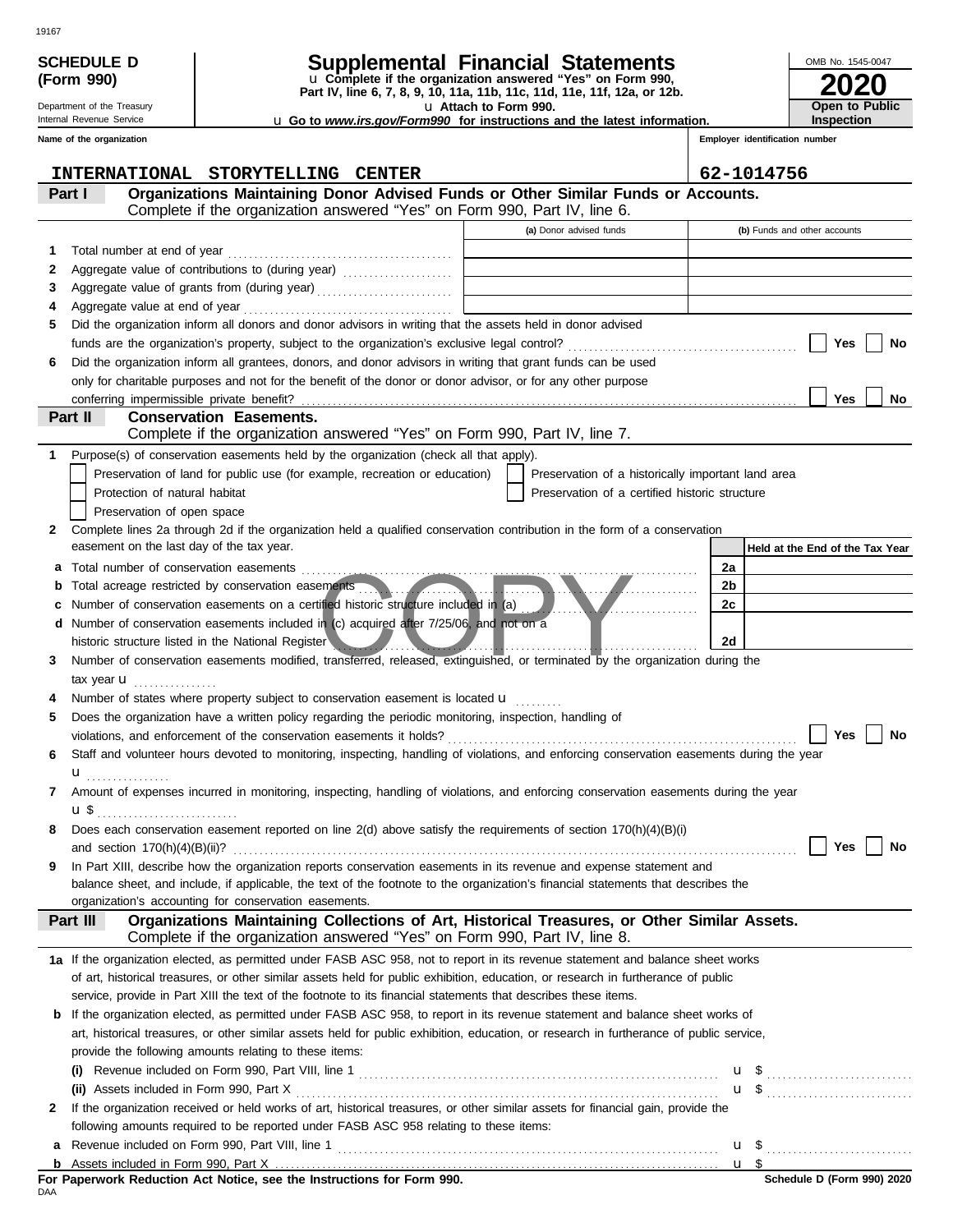|   | INTERNATIONAL STORYTELLING CENTER<br>Schedule D (Form 990) 2020                                                                                                                                                                     |                  |                         |                          |                         |                      | 62-1014756      |                      |                | Page 2              |
|---|-------------------------------------------------------------------------------------------------------------------------------------------------------------------------------------------------------------------------------------|------------------|-------------------------|--------------------------|-------------------------|----------------------|-----------------|----------------------|----------------|---------------------|
|   | Organizations Maintaining Collections of Art, Historical Treasures, or Other Similar Assets (continued)<br>Part III                                                                                                                 |                  |                         |                          |                         |                      |                 |                      |                |                     |
| 3 | Using the organization's acquisition, accession, and other records, check any of the following that make significant use of its<br>collection items (check all that apply):                                                         |                  |                         |                          |                         |                      |                 |                      |                |                     |
| a | Public exhibition                                                                                                                                                                                                                   |                  | d                       | Loan or exchange program |                         |                      |                 |                      |                |                     |
| b | Scholarly research                                                                                                                                                                                                                  |                  | е                       |                          |                         |                      |                 |                      |                |                     |
| c | Preservation for future generations                                                                                                                                                                                                 |                  |                         |                          |                         |                      |                 |                      |                |                     |
|   | Provide a description of the organization's collections and explain how they further the organization's exempt purpose in Part                                                                                                      |                  |                         |                          |                         |                      |                 |                      |                |                     |
|   | XIII.                                                                                                                                                                                                                               |                  |                         |                          |                         |                      |                 |                      |                |                     |
|   | During the year, did the organization solicit or receive donations of art, historical treasures, or other similar                                                                                                                   |                  |                         |                          |                         |                      |                 |                      |                |                     |
|   |                                                                                                                                                                                                                                     |                  |                         |                          |                         |                      |                 |                      | Yes            | No                  |
|   | Part IV<br><b>Escrow and Custodial Arrangements.</b>                                                                                                                                                                                |                  |                         |                          |                         |                      |                 |                      |                |                     |
|   | Complete if the organization answered "Yes" on Form 990, Part IV, line 9, or reported an amount on Form                                                                                                                             |                  |                         |                          |                         |                      |                 |                      |                |                     |
|   | 990, Part X, line 21.                                                                                                                                                                                                               |                  |                         |                          |                         |                      |                 |                      |                |                     |
|   | 1a Is the organization an agent, trustee, custodian or other intermediary for contributions or other assets not                                                                                                                     |                  |                         |                          |                         |                      |                 |                      |                |                     |
|   | included on Form 990, Part X?                                                                                                                                                                                                       |                  |                         |                          |                         |                      |                 |                      | Yes            | No                  |
|   | <b>b</b> If "Yes," explain the arrangement in Part XIII and complete the following table:                                                                                                                                           |                  |                         |                          |                         |                      |                 |                      |                |                     |
|   |                                                                                                                                                                                                                                     |                  |                         |                          |                         |                      |                 |                      | Amount         |                     |
|   |                                                                                                                                                                                                                                     |                  |                         |                          |                         |                      |                 |                      |                |                     |
|   | c Beginning balance expressions and contact the state of the state of the state of the state of the state of the state of the state of the state of the state of the state of the state of the state of the state of the state      |                  |                         |                          |                         |                      |                 | 1c<br>1 <sub>d</sub> |                |                     |
|   |                                                                                                                                                                                                                                     |                  |                         |                          |                         |                      |                 |                      |                |                     |
|   |                                                                                                                                                                                                                                     |                  |                         |                          |                         |                      |                 | 1e                   |                |                     |
|   | Ending balance <b>constructs</b> and constructs and constructs and constructs and constructs and constructs and constructs and constructs and constructs and constructs and constructs and constructs and constructs and constructs |                  |                         |                          |                         |                      |                 | 1f                   |                |                     |
|   |                                                                                                                                                                                                                                     |                  |                         |                          |                         |                      |                 |                      | Yes            | <b>No</b>           |
|   | <b>Endowment Funds.</b><br>Part V                                                                                                                                                                                                   |                  |                         |                          |                         |                      |                 |                      |                |                     |
|   | Complete if the organization answered "Yes" on Form 990, Part IV, line 10.                                                                                                                                                          |                  |                         |                          |                         |                      |                 |                      |                |                     |
|   |                                                                                                                                                                                                                                     |                  |                         |                          |                         |                      |                 |                      |                |                     |
|   |                                                                                                                                                                                                                                     | (a) Current year |                         | (b) Prior year           |                         | (c) Two years back   |                 | (d) Three years back |                | (e) Four years back |
|   | 1a Beginning of year balance                                                                                                                                                                                                        |                  |                         |                          |                         |                      |                 |                      |                |                     |
|   | <b>b</b> Contributions <b>contributions</b>                                                                                                                                                                                         |                  |                         |                          |                         |                      |                 |                      |                |                     |
|   | <b>c</b> Net investment earnings, gains, and                                                                                                                                                                                        |                  |                         |                          |                         |                      |                 |                      |                |                     |
|   | losses                                                                                                                                                                                                                              |                  |                         |                          |                         |                      |                 |                      |                |                     |
|   | d Grants or scholarships                                                                                                                                                                                                            |                  |                         |                          |                         |                      |                 |                      |                |                     |
|   | e Other expenditures for facilities and                                                                                                                                                                                             |                  |                         |                          |                         |                      |                 |                      |                |                     |
|   |                                                                                                                                                                                                                                     |                  |                         |                          |                         |                      |                 |                      |                |                     |
|   | f Administrative expenses                                                                                                                                                                                                           |                  |                         |                          |                         |                      |                 |                      |                |                     |
|   | g End of year balance                                                                                                                                                                                                               |                  |                         |                          |                         |                      |                 |                      |                |                     |
|   | Provide the estimated percentage of the current year end balance (line 1g, column (a)) held as:                                                                                                                                     |                  |                         |                          |                         |                      |                 |                      |                |                     |
|   | Board designated or quasi-endowment u                                                                                                                                                                                               |                  |                         |                          |                         |                      |                 |                      |                |                     |
|   | <b>b</b> Permanent endowment $\mathbf{u}$ %                                                                                                                                                                                         |                  |                         |                          |                         |                      |                 |                      |                |                     |
|   | Term endowment <b>u</b><br>℅<br>a a a a an Como                                                                                                                                                                                     |                  |                         |                          |                         |                      |                 |                      |                |                     |
|   | The percentages on lines 2a, 2b, and 2c should equal 100%.                                                                                                                                                                          |                  |                         |                          |                         |                      |                 |                      |                |                     |
|   | 3a Are there endowment funds not in the possession of the organization that are held and administered for the                                                                                                                       |                  |                         |                          |                         |                      |                 |                      |                |                     |
|   | organization by:                                                                                                                                                                                                                    |                  |                         |                          |                         |                      |                 |                      |                | Yes<br>No.          |
|   |                                                                                                                                                                                                                                     |                  |                         |                          |                         |                      |                 |                      | 3a(i)          |                     |
|   | (ii) Related organizations                                                                                                                                                                                                          |                  |                         |                          |                         |                      |                 |                      | 3a(ii)         |                     |
|   | <b>b</b> If "Yes" on line 3a(ii), are the related organizations listed as required on Schedule R?                                                                                                                                   |                  |                         |                          |                         |                      |                 |                      | 3b             |                     |
|   | Describe in Part XIII the intended uses of the organization's endowment funds.                                                                                                                                                      |                  |                         |                          |                         |                      |                 |                      |                |                     |
|   | Land, Buildings, and Equipment.<br>Part VI                                                                                                                                                                                          |                  |                         |                          |                         |                      |                 |                      |                |                     |
|   | Complete if the organization answered "Yes" on Form 990, Part IV, line 11a. See Form 990, Part X, line 10.                                                                                                                          |                  |                         |                          |                         |                      |                 |                      |                |                     |
|   | Description of property                                                                                                                                                                                                             |                  | (a) Cost or other basis |                          | (b) Cost or other basis |                      | (c) Accumulated |                      | (d) Book value |                     |
|   |                                                                                                                                                                                                                                     |                  | (investment)            |                          | (other)                 |                      | depreciation    |                      |                |                     |
|   |                                                                                                                                                                                                                                     |                  |                         |                          |                         |                      |                 |                      |                |                     |
|   | <b>b</b> Buildings <b>contained b</b> Buildings <b>contained b</b> Buildings <b>contained by Buildings</b>                                                                                                                          |                  |                         |                          |                         | 1,314,385            | 1,159,624       |                      |                | 154,761             |
|   | c Leasehold improvements                                                                                                                                                                                                            |                  |                         |                          |                         | 62,775               |                 | 60,283               |                | 2,492               |
|   |                                                                                                                                                                                                                                     |                  |                         |                          |                         | 154,885              |                 | 121,309              |                | 33,576              |
|   |                                                                                                                                                                                                                                     |                  |                         |                          |                         | $\overline{120,864}$ |                 | 120,864              |                |                     |
|   |                                                                                                                                                                                                                                     |                  |                         |                          |                         |                      |                 | $\mathbf u$          |                | 190,829             |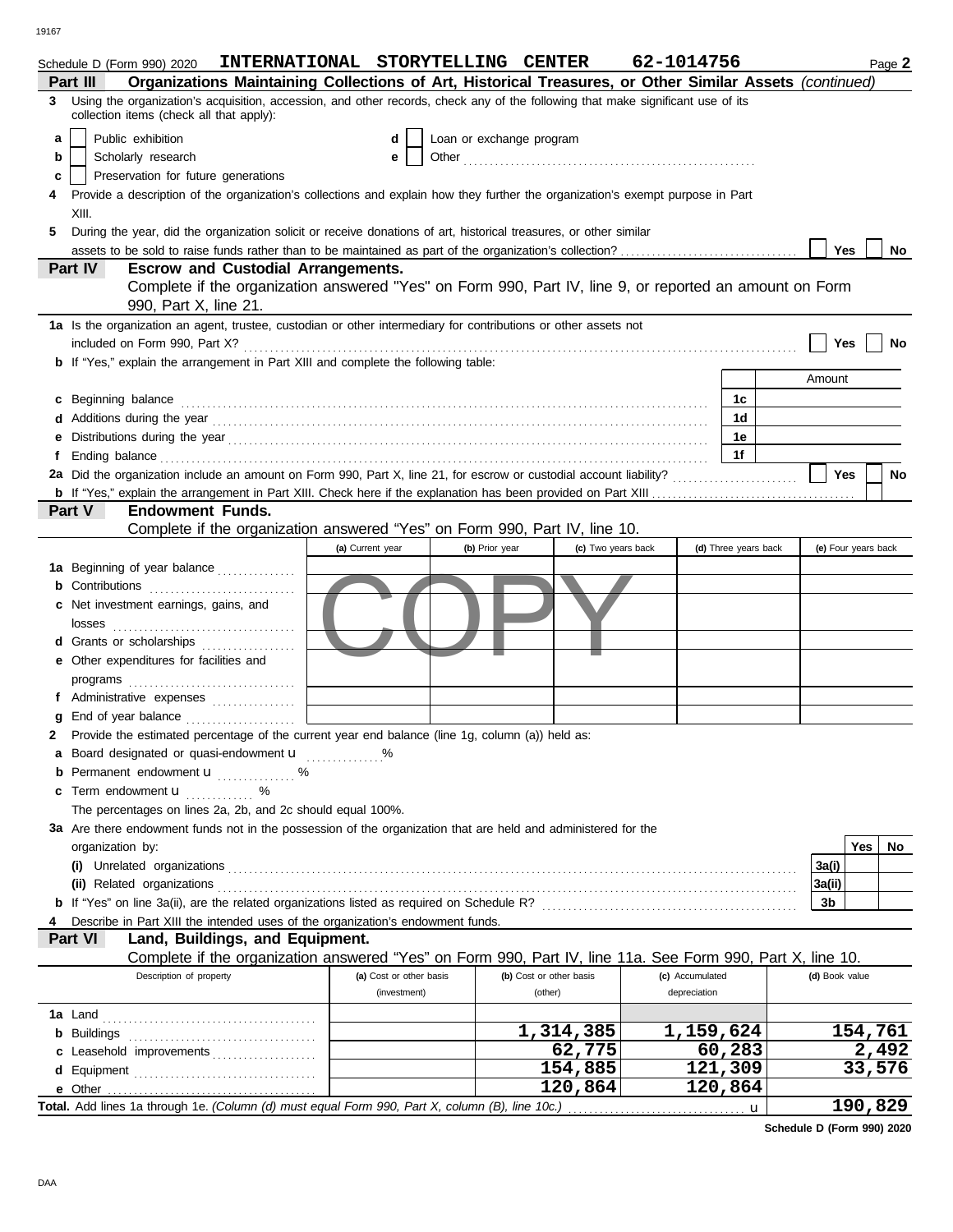DAA

| Schedule D (Form 990) 2020 |                                   | INTERNATIONAL STORYTELLING CENTER                                                                            |                          |                | 62-1014756                                                                                                                                           | Page 3         |
|----------------------------|-----------------------------------|--------------------------------------------------------------------------------------------------------------|--------------------------|----------------|------------------------------------------------------------------------------------------------------------------------------------------------------|----------------|
| <b>Part VII</b>            |                                   | <b>Investments - Other Securities.</b>                                                                       |                          |                |                                                                                                                                                      |                |
|                            |                                   |                                                                                                              |                          |                | Complete if the organization answered "Yes" on Form 990, Part IV, line 11b. See Form 990, Part X, line 12.                                           |                |
|                            |                                   | (a) Description of security or category<br>(including name of security)                                      |                          | (b) Book value | (c) Method of valuation:<br>Cost or end-of-year market value                                                                                         |                |
|                            |                                   |                                                                                                              |                          |                |                                                                                                                                                      |                |
|                            | (2) Closely held equity interests |                                                                                                              |                          |                |                                                                                                                                                      |                |
|                            |                                   | (3) Other $\ldots$ $\ldots$ $\ldots$ $\ldots$ $\ldots$ $\ldots$ $\ldots$ $\ldots$ $\ldots$ $\ldots$ $\ldots$ |                          |                |                                                                                                                                                      |                |
|                            |                                   |                                                                                                              |                          |                |                                                                                                                                                      |                |
| (B)                        |                                   |                                                                                                              |                          |                |                                                                                                                                                      |                |
| (C)                        |                                   |                                                                                                              |                          |                |                                                                                                                                                      |                |
| (D)                        |                                   |                                                                                                              |                          |                |                                                                                                                                                      |                |
| (E)                        |                                   |                                                                                                              |                          |                |                                                                                                                                                      |                |
| (F)                        |                                   |                                                                                                              |                          |                |                                                                                                                                                      |                |
| (G)<br>(H)                 |                                   |                                                                                                              |                          |                |                                                                                                                                                      |                |
|                            |                                   | Total. (Column (b) must equal Form 990, Part X, col. (B) line 12.)                                           | $\dots \dots \mathbf{u}$ |                |                                                                                                                                                      |                |
| Part VIII                  |                                   | Investments - Program Related.                                                                               |                          |                |                                                                                                                                                      |                |
|                            |                                   |                                                                                                              |                          |                | Complete if the organization answered "Yes" on Form 990, Part IV, line 11c. See Form 990, Part X, line 13.                                           |                |
|                            |                                   | (a) Description of investment                                                                                |                          | (b) Book value | (c) Method of valuation:                                                                                                                             |                |
|                            |                                   |                                                                                                              |                          |                | Cost or end-of-year market value                                                                                                                     |                |
| (1)                        |                                   |                                                                                                              |                          |                |                                                                                                                                                      |                |
| (2)                        |                                   |                                                                                                              |                          |                |                                                                                                                                                      |                |
| (3)                        |                                   |                                                                                                              |                          |                |                                                                                                                                                      |                |
| (4)                        |                                   |                                                                                                              |                          |                |                                                                                                                                                      |                |
| (5)                        |                                   |                                                                                                              |                          |                |                                                                                                                                                      |                |
| (6)<br>(7)                 |                                   |                                                                                                              |                          |                |                                                                                                                                                      |                |
| (8)                        |                                   |                                                                                                              |                          |                |                                                                                                                                                      |                |
| (9)                        |                                   |                                                                                                              |                          |                |                                                                                                                                                      |                |
|                            |                                   | Total. (Column (b) must equal Form 990, Part X, col. (B) line 13.)                                           | u                        |                |                                                                                                                                                      |                |
| Part IX                    | Other Assets.                     |                                                                                                              |                          |                |                                                                                                                                                      |                |
|                            |                                   |                                                                                                              |                          |                | Complete if the organization answered "Yes" on Form 990, Part IV, line 11d. See Form 990, Part X, line 15.                                           |                |
|                            |                                   |                                                                                                              | (a) Description          |                |                                                                                                                                                      | (b) Book value |
| (1)                        |                                   |                                                                                                              |                          |                |                                                                                                                                                      |                |
| (2)                        |                                   |                                                                                                              |                          |                |                                                                                                                                                      |                |
| (3)                        |                                   |                                                                                                              |                          |                |                                                                                                                                                      |                |
| <u>(4)</u><br>(5)          |                                   |                                                                                                              |                          |                |                                                                                                                                                      |                |
| (6)                        |                                   |                                                                                                              |                          |                |                                                                                                                                                      |                |
| (7)                        |                                   |                                                                                                              |                          |                |                                                                                                                                                      |                |
| (8)                        |                                   |                                                                                                              |                          |                |                                                                                                                                                      |                |
| (9)                        |                                   |                                                                                                              |                          |                |                                                                                                                                                      |                |
|                            |                                   | <b>Total.</b> (Column (b) must equal Form 990, Part X, col. (B) line 15.)                                    |                          |                | u                                                                                                                                                    |                |
| Part X                     | Other Liabilities.                |                                                                                                              |                          |                |                                                                                                                                                      |                |
|                            | line 25.                          |                                                                                                              |                          |                | Complete if the organization answered "Yes" on Form 990, Part IV, line 11e or 11f. See Form 990, Part X,                                             |                |
| 1.                         |                                   | (a) Description of liability                                                                                 |                          |                |                                                                                                                                                      | (b) Book value |
| (1)                        | Federal income taxes              |                                                                                                              |                          |                |                                                                                                                                                      |                |
| (2)                        | REFUNDABLE ADVANCE                |                                                                                                              |                          |                |                                                                                                                                                      | 106,992        |
| (3)<br>(4)                 |                                   |                                                                                                              |                          |                |                                                                                                                                                      |                |
| (5)                        |                                   |                                                                                                              |                          |                |                                                                                                                                                      |                |
| (6)                        |                                   |                                                                                                              |                          |                |                                                                                                                                                      |                |
| (7)                        |                                   |                                                                                                              |                          |                |                                                                                                                                                      |                |
| (8)                        |                                   |                                                                                                              |                          |                |                                                                                                                                                      |                |
| (9)                        |                                   |                                                                                                              |                          |                |                                                                                                                                                      |                |
|                            |                                   | Total. (Column (b) must equal Form 990, Part X, col. (B) line 25.)                                           |                          |                | u                                                                                                                                                    | 106,992        |
|                            |                                   |                                                                                                              |                          |                | 2. Liability for uncertain tax positions. In Part XIII, provide the text of the footnote to the organization's financial statements that reports the |                |

**X**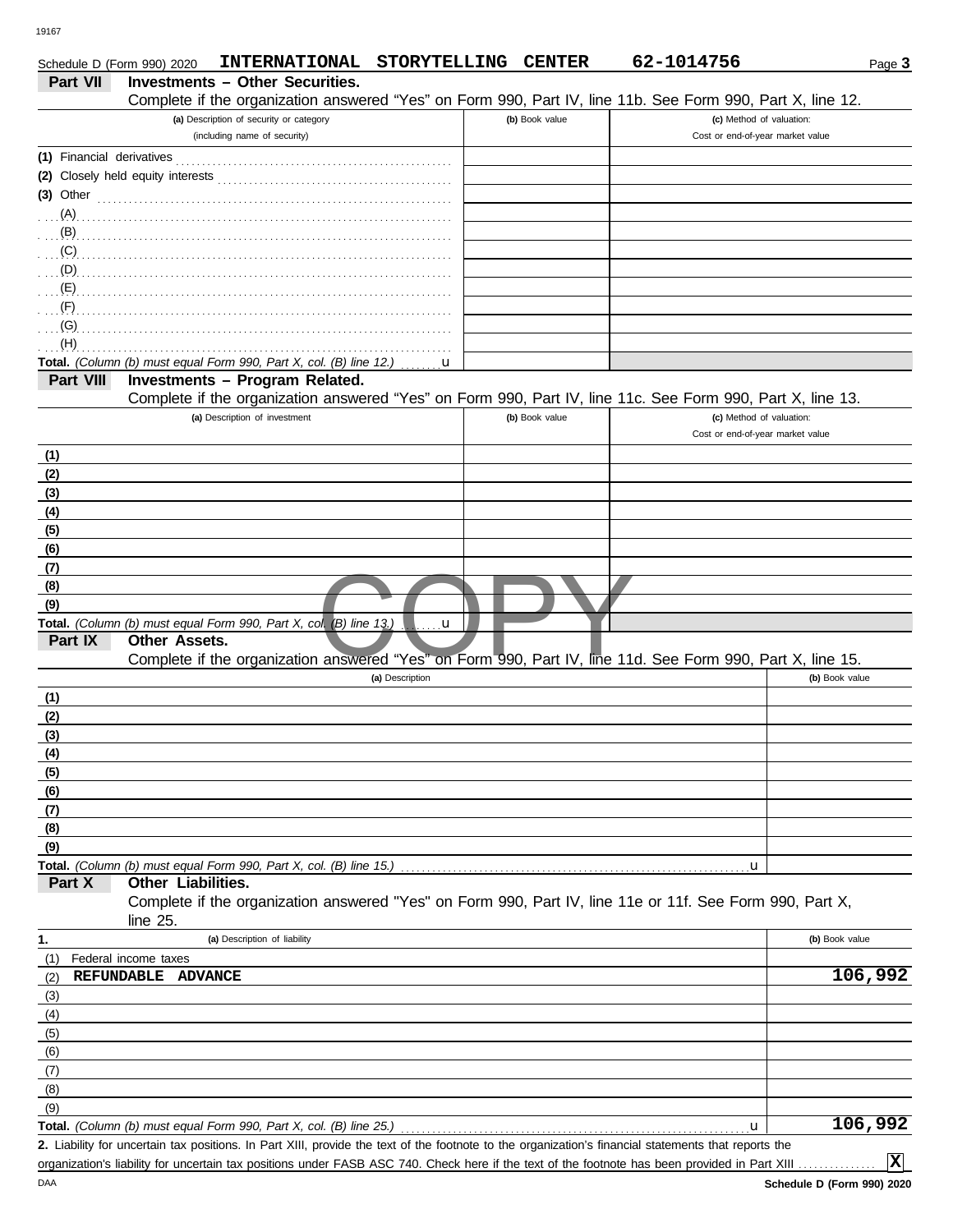|              | INTERNATIONAL STORYTELLING CENTER<br>Schedule D (Form 990) 2020                                                                                                                                                                | 62-1014756 |                | Page 4    |
|--------------|--------------------------------------------------------------------------------------------------------------------------------------------------------------------------------------------------------------------------------|------------|----------------|-----------|
|              | Reconciliation of Revenue per Audited Financial Statements With Revenue per Return.<br>Part XI                                                                                                                                 |            |                |           |
|              | Complete if the organization answered "Yes" on Form 990, Part IV, line 12a.                                                                                                                                                    |            |                |           |
| 1            |                                                                                                                                                                                                                                |            | $\mathbf{1}$   | 1,083,867 |
| $\mathbf{2}$ | Amounts included on line 1 but not on Form 990, Part VIII, line 12:                                                                                                                                                            |            |                |           |
|              | 2a                                                                                                                                                                                                                             | 8,952      |                |           |
|              | 2 <sub>b</sub>                                                                                                                                                                                                                 |            |                |           |
|              | 2c                                                                                                                                                                                                                             |            |                |           |
| d            | 2d                                                                                                                                                                                                                             | 11,544     |                |           |
| е            | Add lines 2a through 2d [11] March 2014 [12] March 2014 [12] March 2014 [12] March 2014 [12] March 2014 [12] March 2015 [12] March 2014 [12] March 2014 [12] March 2014 [12] March 2014 [12] March 2014 [12] March 2014 [12] M |            | 2e             | 20,496    |
| 3            |                                                                                                                                                                                                                                |            | $\overline{3}$ | 1,063,371 |
| 4            | Amounts included on Form 990, Part VIII, line 12, but not on line 1:                                                                                                                                                           |            |                |           |
| a            | 4a                                                                                                                                                                                                                             |            |                |           |
| b            | 4 <sub>b</sub>                                                                                                                                                                                                                 | 1,374      |                |           |
|              | c Add lines 4a and 4b                                                                                                                                                                                                          |            | 4c             | 1,374     |
|              |                                                                                                                                                                                                                                |            | 5              | 1,064,745 |
|              | Reconciliation of Expenses per Audited Financial Statements With Expenses per Return.<br>Part XII                                                                                                                              |            |                |           |
|              | Complete if the organization answered "Yes" on Form 990, Part IV, line 12a.                                                                                                                                                    |            |                |           |
| 1            |                                                                                                                                                                                                                                |            | $\mathbf 1$    | 981,701   |
| 2            | Amounts included on line 1 but not on Form 990, Part IX, line 25:                                                                                                                                                              |            |                |           |
|              | 2a                                                                                                                                                                                                                             |            |                |           |
|              | 2 <sub>b</sub>                                                                                                                                                                                                                 |            |                |           |
|              | 2c                                                                                                                                                                                                                             |            |                |           |
| d            | 2d                                                                                                                                                                                                                             | 11,544     |                |           |
|              |                                                                                                                                                                                                                                |            | 2e             | 11,544    |
| 3            |                                                                                                                                                                                                                                |            | 3              | 970, 157  |
| 4            | Amounts included on Form 990, Part IX, line 25, but not on line 1:                                                                                                                                                             |            |                |           |
|              | a Investment expenses not included on Form 990, Part VIII, line 7b<br>4a                                                                                                                                                       |            |                |           |
|              | 4 <sub>b</sub><br><b>b</b> Other (Describe in Part XIII.) <b>contract of the COVID-100</b>                                                                                                                                     | 1,374      |                |           |
|              | c Add lines 4a and 4b                                                                                                                                                                                                          |            | 4c             | 1,374     |
| 5.           |                                                                                                                                                                                                                                |            | 5              | 971,531   |
|              | Part XIII Supplemental Information.                                                                                                                                                                                            |            |                |           |
|              | Provide the descriptions required for Part II, lines 3, 5, and 9; Part III, lines 1a and 4; Part IV, lines 1b and 2b; Part V, line 4; Part X, line                                                                             |            |                |           |
|              | 2; Part XI, lines 2d and 4b; and Part XII, lines 2d and 4b. Also complete this part to provide any additional information.                                                                                                     |            |                |           |
|              | PART X - FIN 48 FOOTNOTE                                                                                                                                                                                                       |            |                |           |
|              |                                                                                                                                                                                                                                |            |                |           |

ISC HAS BEEN RECOGNIZED BY THE INTERNAL REVENUE SERVICE (IRS) AS EXEMPT FROM FEDERAL INCOME TAX UNDER SECTION  $501(C)(3)$  OF THE U.S. INTERNAL REVENUE CODE, EXCEPT FOR TAXES ON INCOME FROM ACTIVITIES UNRELATED TO ITS EXEMPT PURPOSE. ACCORDINGLY, NO PROVISION FOR INCOME TAXES HAS BEEN MADE IN THE ACCOMPANYING FINANCIAL STATEMENTS. ACCOUNTING PRINCIPLES GENERALLY ACCEPTED IN THE UNITED STATES OF AMERICA REQUIRE MANAGEMENT TO EVALUATE TAX UPON EXAMINATION BY THE IRS. MANAGEMENT HAS CONCLUDED THAT AS OF DECEMBER POSITIONS TAKEN BY ISC AND RECOGNIZE A TAX LIABILITY (OR ASSET) IF ISC HAS AN UNCERTAIN TAX POSITION THAT MORE LIKELY THAN NOT WOULD NOT BE SUSTAINED 31, 2020 AND 2019, THERE ARE NO UNCERTAIN TAX POSITIONS TAKEN OR EXPECTED TO BE TAKEN BY ISC THAT WOULD REQUIRE A RECOGNITION OF A LIAILITY (OR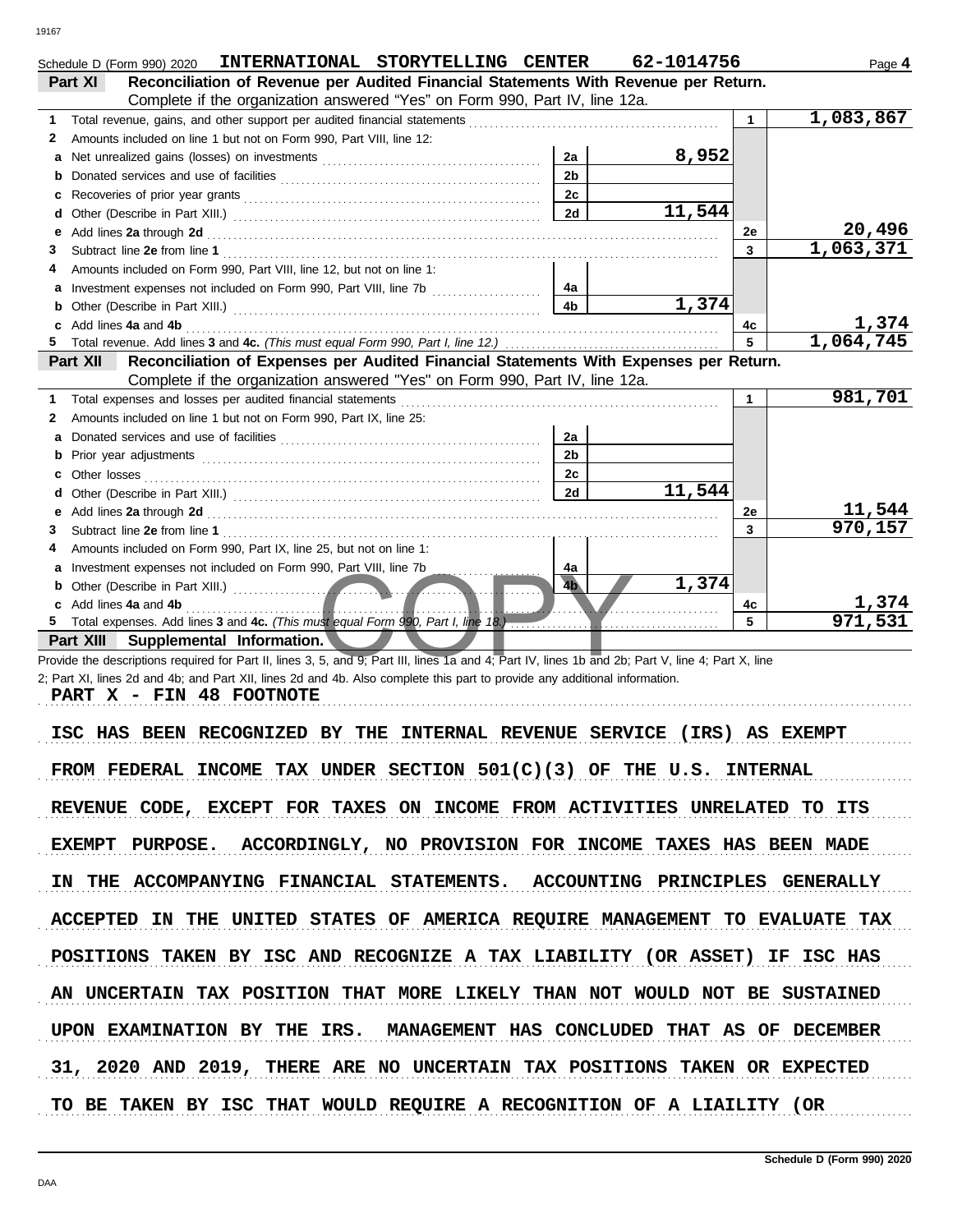| INTERNATIONAL STORYTELLING CENTER<br>Schedule D (Form 990) 2020<br>Part XIII<br>Supplemental Information (continued)                                                                                                   | 62-1014756 | Page 5 |
|------------------------------------------------------------------------------------------------------------------------------------------------------------------------------------------------------------------------|------------|--------|
| ASSET) OR DISCLOSURE IN THE FINANCIAL STATEMENTS.                                                                                                                                                                      |            |        |
| ISC'S RETURN OF ORGANIZATION EXEMPT FROM INCOME TAX (FORM 990) FOR THE TAX<br>YEARS ENDED DECEMBER 31, 2019, 2018, AND 2017 ARE SUBJECT TO EXAMINATION BY<br>THE IRS, GENERALLY FOR THREE YEARS AFTER THEY WERE FILED. |            |        |
| PART XI, LINE 2D - REVENUE AMOUNTS INCLUDED IN FINANCIALS - OTHER                                                                                                                                                      |            |        |
| COST OF GOODS SOLD                                                                                                                                                                                                     | \$         | 11,544 |
| PART XI, LINE 4B - REVENUE AMOUNTS INCLUDED ON RETURN - OTHER                                                                                                                                                          |            |        |
| <b>INVESTMENT FEES</b>                                                                                                                                                                                                 | \$         | 1,374  |
| PART XII, LINE 2D - EXPENSE AMOUNTS INCLUDED IN FINANCIALS - OTHER<br>COST OF GOODS SOLD                                                                                                                               | \$         | 11,544 |
| PART XII, LINE 4B - EXPENSE AMOUNTS INCLUDED ON RETURN - OTHER<br>INVESTMENT FEES                                                                                                                                      | \$         | 1,374  |
| PART XIII - SUPPLEMENTAL FINANCIAL INFORMATION<br>ON APRIL 16, 2020, ISC WAS GRANTED A LOAN FROM U.S. SMALL BUSINESS                                                                                                   |            |        |
| ADMINISTRATION (SBA) IN THE AGGREGATE AMOUNT OF \$106,992, PURSUANT TO THE                                                                                                                                             |            |        |
| PAYCHECK PROTECTION PROGRAM (THE PPP) UNDER DIVISION A, TITLE 1 OF THE                                                                                                                                                 |            |        |
| CARES ACT, WHICH WAS ENACTED MARCH 27, 2020. UNDER THE TERMS OF THE PPP,                                                                                                                                               |            |        |
| THE LOAN MAY BE FORGIVEN IF THEY ARE USED FOR QUALIFYING EXPENSES AS                                                                                                                                                   |            |        |
| DESCRIBED IN THE CARES ACT. THE PPP LOAN IS CONSIDERED A CONDITIONAL<br>CONTRIBUTION AND BOOKED AS A REFUNDABLE ADVANCE LIABILITY UNTIL THE                                                                            |            |        |
| BARRIERS TO RECOGNITION ARE OVERCOME. THE BARRIERS UNDER THE PROGRAM                                                                                                                                                   |            |        |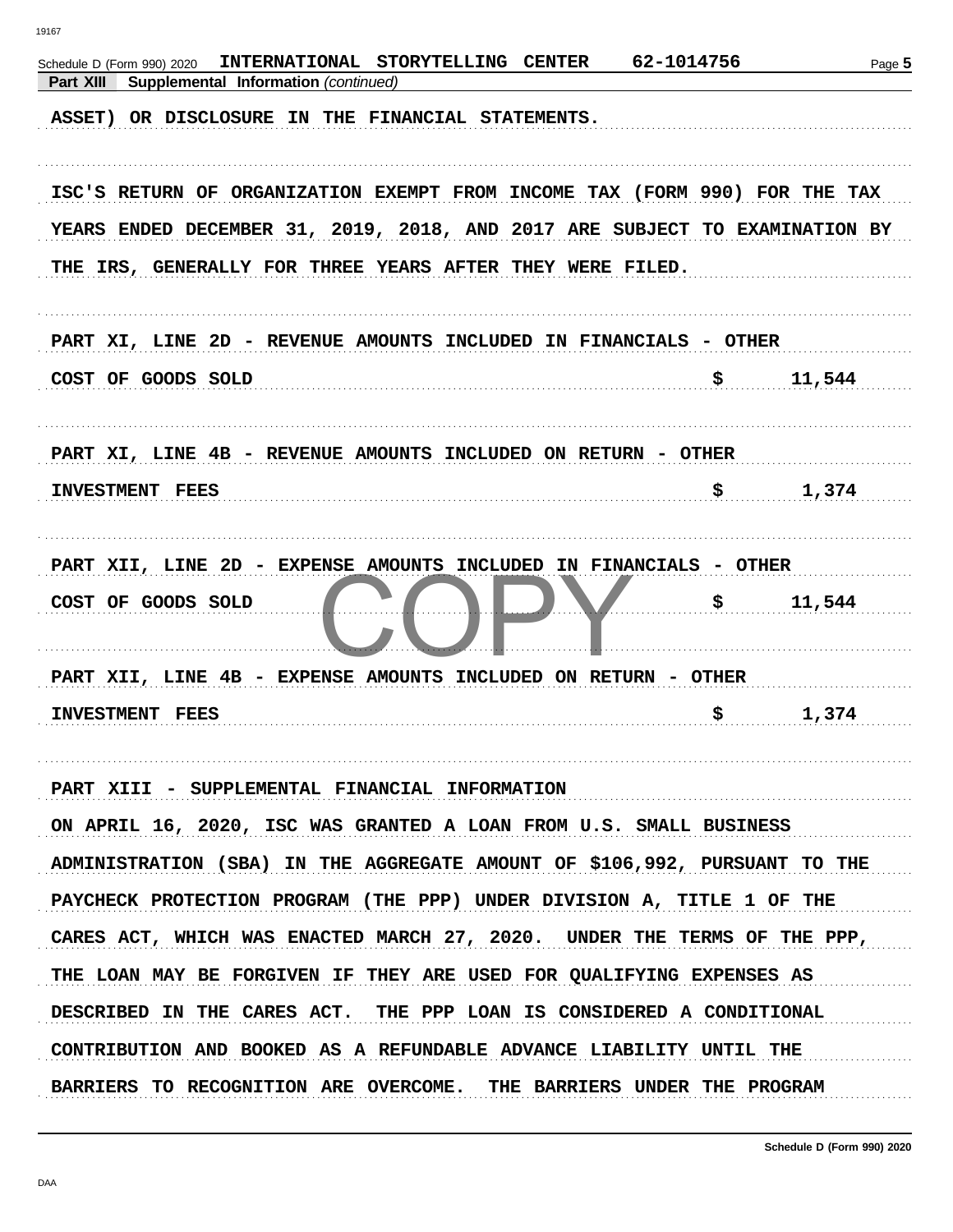| INTERNATIONAL STORYTELLING CENTER 62-1014756<br>Schedule D (Form 990) 2020<br>Supplemental Information (continued)<br>Part XIII | Page 5 |
|---------------------------------------------------------------------------------------------------------------------------------|--------|
| INCLUDE THE REQUIREMENT TO MAINTAIN EMPLOYEE HEADCOUNT, SPEND AT LEAST 60%                                                      |        |
| OF LOAN PROCEEDS ON CERTAIN PAYROLL AND EMPLOYEE BENEFITS AND RESTRICTS                                                         |        |
| OTHER LOAN PROCEEDS TO BE USED FOR QUALIFYING EXPENSES SUCH AS RENT AND                                                         |        |
| UTILITIES.                                                                                                                      |        |
|                                                                                                                                 |        |
| THE LOAN, WHICH WAS IN THE FORM OF A NOTE DATED APRIL 16, 2020, MATURES ON                                                      |        |
| APRIL 16, 2022, AND BEARS INTEREST AT A RATE OF 1.0% PER ANNUM. LOAN                                                            |        |
| PAYMENTS ARE DEFERRED BY THE BANK HOLDING THE NOTE UNNTIL SBA REMITS TO THE                                                     |        |
| BANK THE AMOUNT OF FORGIVENESS OF THE PPP NOTE OR NOTIFIES THE BANK THAT NO                                                     |        |
| FORGIVENESS IS ALLOWED. FORGIVENESS IS BASED ON THE EMPLOYER MAINTAINING                                                        |        |
| OR QUICKLY REHIRING EMPLOYEES AND MAINTAINING SALARY LEVELS. FORGIVENESS                                                        |        |
| WILL BE REDUCED IF FULL-TIME EMPLOYEE HEADCOUNT DECLINES OR IF SALARIES AND                                                     |        |
| WAGES DECREASE OF IF EXPENSE DOCUMENTATION DOES NOT COMPLY WITH SBA                                                             |        |
| MANAGEMENT BELIEVES IT WILL SUBSTANTIALLY MEET THE<br><b>REQUIREMENTS.</b>                                                      |        |
| CONDITIONS REQUIRED FOR FORGIVENESS IN THE FOLLOWING YEAR.                                                                      |        |
|                                                                                                                                 |        |
| IN MARCH 2020, THE WORLD HEALTH ORGANIZATION DECLARED COVID-19 A GLOBAL                                                         |        |
| PANDEMIC. THIS PANDEMIC EVENT RESULTED IN SIGNIFICANT BUSINESS DISRUPTION                                                       |        |
| AND UNCERTAINTY IN BOTH GLOBAL AND U.S. MARKETS. ISC IS DEPENDENT UPON                                                          |        |
| PUBLIC SUPPORT AND ADMISSIONS TO OPERATE. WHILE MANAGEMENT BELIEVES ISC IS                                                      |        |
| IN AN APPROPRIATE POSITION TO WEATHER SHORT-TERM EFFECTS OF THIS WORLD-WIDE                                                     |        |
| EVENT, THE DIRECT AND LONG-TERM IMPACT TO ISC AND ITS PERFORMANCE AND                                                           |        |

FINANCIAL RESULTS ARE UNCERTAIN AT THIS TIME.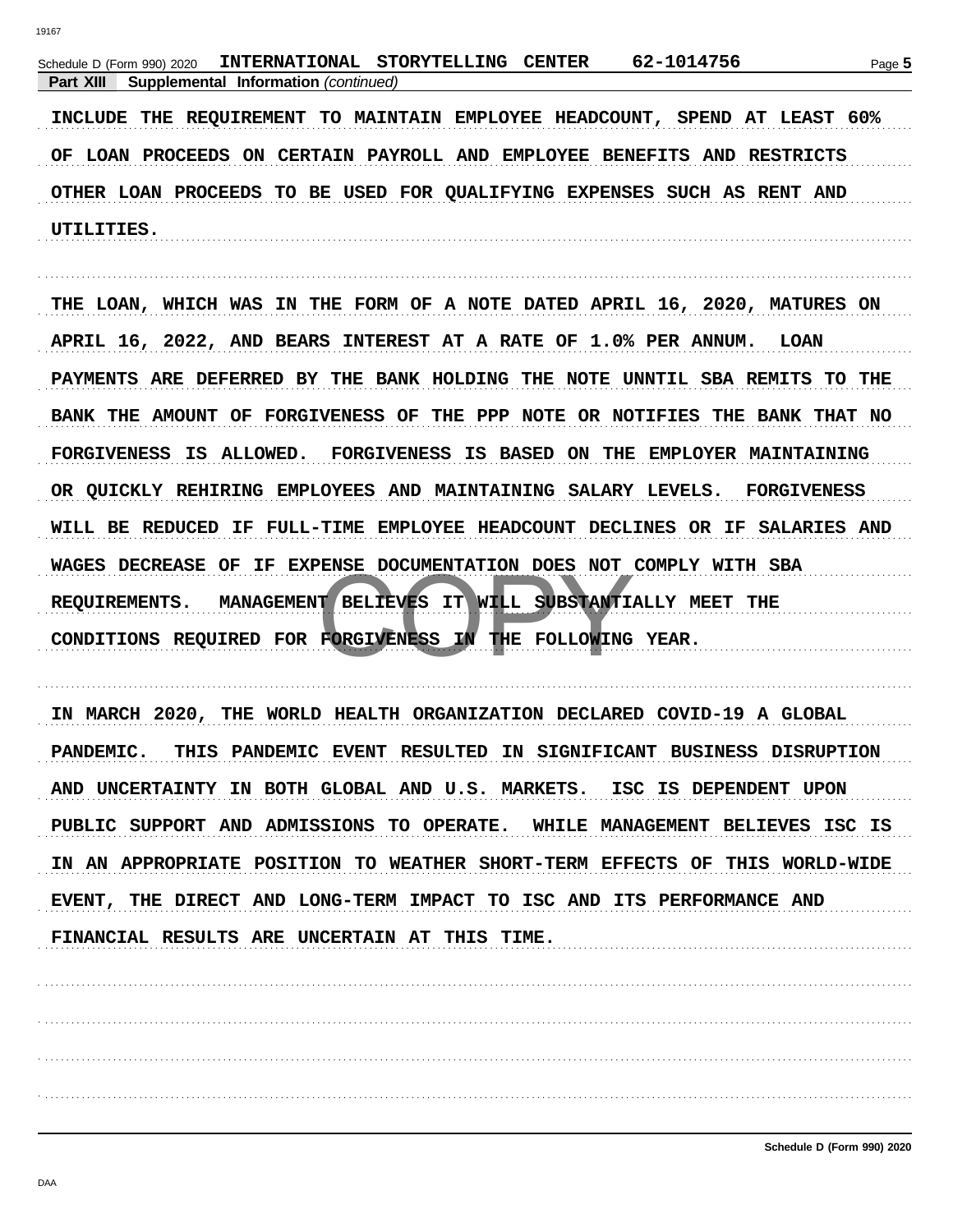| <b>SCHEDULE M</b> |  |
|-------------------|--|
| (Form 990)        |  |

19167

### **Noncash Contributions**

OMB No. 1545-0047 **2020**

**Open To Public**

| Department of the Treasury |  |
|----------------------------|--|
| Internal Revenue Service   |  |
|                            |  |

u **Complete if the organizations answered "Yes" on Form 990, Part IV, lines 29 or 30.** u **Attach to Form 990.**

u **Go to** *www.irs.gov/Form990* **for instructions and the latest information.**

Name of the organization **Employer identification number Employer identification number Inspection**

### **INTERNATIONAL STORYTELLING CENTER 62-1014756**

|                                                                                                       | <b>Types of Property</b><br>Part I                                                                                 |            |                            |                                             |                              |     |     |    |
|-------------------------------------------------------------------------------------------------------|--------------------------------------------------------------------------------------------------------------------|------------|----------------------------|---------------------------------------------|------------------------------|-----|-----|----|
|                                                                                                       |                                                                                                                    | (a)        | (b)                        | (c)                                         | (d)                          |     |     |    |
|                                                                                                       |                                                                                                                    | Check if   | Number of contributions or | Noncash contribution<br>amounts reported on | Method of determining        |     |     |    |
|                                                                                                       |                                                                                                                    | applicable | items contributed          | Form 990, Part VIII, line 1g                | noncash contribution amounts |     |     |    |
| 1                                                                                                     | Art - Works of art                                                                                                 |            |                            |                                             |                              |     |     |    |
| $\mathbf{2}$                                                                                          | Art - Historical treasures                                                                                         |            |                            |                                             |                              |     |     |    |
| 3                                                                                                     | Art - Fractional interests                                                                                         |            |                            |                                             |                              |     |     |    |
| 4                                                                                                     | Books and publications                                                                                             |            |                            |                                             |                              |     |     |    |
| 5                                                                                                     | Clothing and household                                                                                             |            |                            |                                             |                              |     |     |    |
|                                                                                                       |                                                                                                                    |            |                            |                                             |                              |     |     |    |
| 6                                                                                                     | Cars and other vehicles                                                                                            |            |                            |                                             |                              |     |     |    |
| 7                                                                                                     | Boats and planes                                                                                                   |            |                            |                                             |                              |     |     |    |
| 8                                                                                                     | Intellectual property                                                                                              |            |                            |                                             |                              |     |     |    |
| 9                                                                                                     | Securities - Publicly traded                                                                                       |            |                            |                                             |                              |     |     |    |
| 10                                                                                                    | Securities - Closely held stock                                                                                    |            |                            |                                             |                              |     |     |    |
| 11                                                                                                    | Securities - Partnership, LLC,                                                                                     |            |                            |                                             |                              |     |     |    |
|                                                                                                       | or trust interests                                                                                                 |            |                            |                                             |                              |     |     |    |
| 12                                                                                                    | Securities - Miscellaneous                                                                                         |            |                            |                                             |                              |     |     |    |
| 13                                                                                                    | Qualified conservation                                                                                             |            |                            |                                             |                              |     |     |    |
|                                                                                                       | contribution - Historic                                                                                            |            |                            |                                             |                              |     |     |    |
|                                                                                                       | structures                                                                                                         |            |                            |                                             |                              |     |     |    |
| 14                                                                                                    | Qualified conservation                                                                                             |            |                            |                                             |                              |     |     |    |
|                                                                                                       |                                                                                                                    |            |                            |                                             |                              |     |     |    |
| 15                                                                                                    | Real estate - Residential                                                                                          |            |                            |                                             |                              |     |     |    |
| 16                                                                                                    | Real estate - Commercial                                                                                           | X          |                            | 33,600                                      |                              |     |     |    |
| 17                                                                                                    | Real estate - Other                                                                                                |            |                            |                                             |                              |     |     |    |
| 18                                                                                                    |                                                                                                                    |            |                            |                                             |                              |     |     |    |
| 19                                                                                                    | Food inventory                                                                                                     |            |                            |                                             |                              |     |     |    |
| 20                                                                                                    | Drugs and medical supplies                                                                                         |            |                            |                                             |                              |     |     |    |
| 21                                                                                                    | Taxidermy                                                                                                          |            |                            |                                             |                              |     |     |    |
| 22<br>23                                                                                              | Historical artifacts                                                                                               |            |                            |                                             |                              |     |     |    |
| 24                                                                                                    | Scientific specimens<br>Archeological artifacts                                                                    |            |                            |                                             |                              |     |     |    |
| 25                                                                                                    |                                                                                                                    | X          | 1                          | 4,473                                       |                              |     |     |    |
| 26                                                                                                    |                                                                                                                    |            |                            |                                             |                              |     |     |    |
| 27                                                                                                    |                                                                                                                    |            |                            |                                             |                              |     |     |    |
| 28                                                                                                    | Other $\mathbf{u}$ (                                                                                               |            |                            |                                             |                              |     |     |    |
| 29                                                                                                    | Number of Forms 8283 received by the organization during the tax year for contributions for                        |            |                            |                                             |                              |     |     |    |
|                                                                                                       | which the organization completed Form 8283, Part IV, Donee Acknowledgement [ [ [ [ [ ] ] ]                         |            |                            |                                             | 29                           |     |     |    |
|                                                                                                       |                                                                                                                    |            |                            |                                             |                              |     | Yes | No |
| 30a                                                                                                   | During the year, did the organization receive by contribution any property reported in Part I, lines 1 through     |            |                            |                                             |                              |     |     |    |
|                                                                                                       | 28, that it must hold for at least three years from the date of the initial contribution, and which isn't required |            |                            |                                             |                              |     |     |    |
|                                                                                                       |                                                                                                                    |            |                            |                                             |                              | 30a |     | x  |
| b                                                                                                     | If "Yes," describe the arrangement in Part II.                                                                     |            |                            |                                             |                              |     |     |    |
| 31<br>Does the organization have a gift acceptance policy that requires the review of any nonstandard |                                                                                                                    |            |                            |                                             |                              |     |     |    |
| contributions?                                                                                        |                                                                                                                    |            |                            |                                             |                              | 31  |     | X  |
| 32a                                                                                                   | Does the organization hire or use third parties or related organizations to solicit, process, or sell noncash      |            |                            |                                             |                              |     |     |    |
|                                                                                                       | contributions?                                                                                                     |            |                            |                                             |                              |     |     | x  |
| b                                                                                                     | If "Yes," describe in Part II.                                                                                     |            |                            |                                             |                              |     |     |    |
| 33                                                                                                    | If the organization didn't report an amount in column (c) for a type of property for which column (a) is checked,  |            |                            |                                             |                              |     |     |    |
|                                                                                                       | describe in Part II.                                                                                               |            |                            |                                             |                              |     |     |    |

**For Paperwork Reduction Act Notice, see the Instructions for Form 990. Schedule M (Form 990) 2020**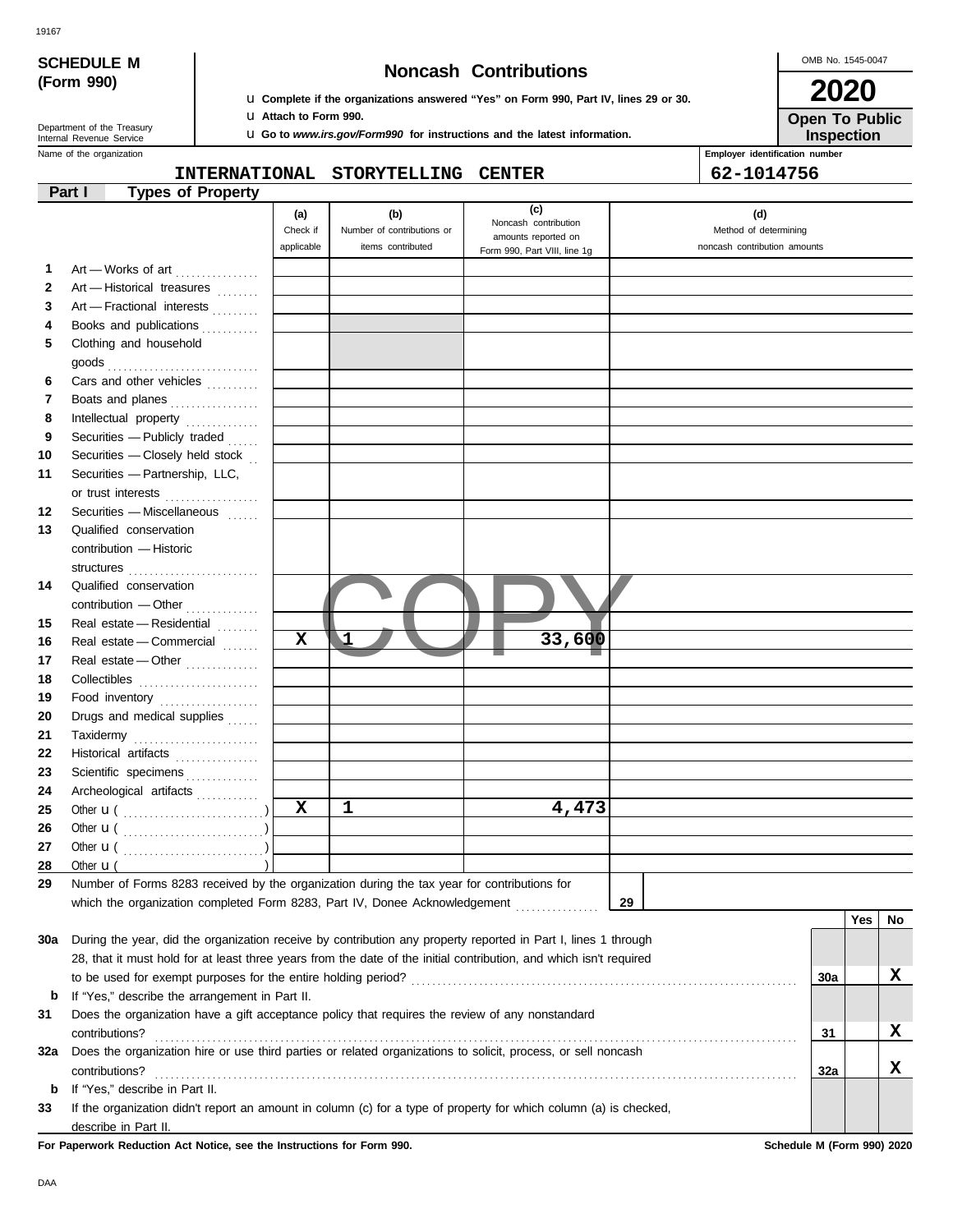| Part II | Schedule M (Form 990) 2020 INTERNATIONAL STORYTELLING CENTER |                                                                                   |     |  | 62-1014756<br>Supplemental Information. Provide the information required by Part I, lines 30b, 32b, and 33, and whether<br>the organization is reporting in Part I, column (b), the number of contributions, the number of items received, | Page 2 |
|---------|--------------------------------------------------------------|-----------------------------------------------------------------------------------|-----|--|--------------------------------------------------------------------------------------------------------------------------------------------------------------------------------------------------------------------------------------------|--------|
|         |                                                              | or a combination of both. Also complete this part for any additional information. |     |  |                                                                                                                                                                                                                                            |        |
|         |                                                              |                                                                                   |     |  |                                                                                                                                                                                                                                            |        |
|         |                                                              |                                                                                   |     |  |                                                                                                                                                                                                                                            |        |
|         |                                                              |                                                                                   |     |  |                                                                                                                                                                                                                                            |        |
|         |                                                              |                                                                                   |     |  |                                                                                                                                                                                                                                            |        |
|         |                                                              |                                                                                   |     |  |                                                                                                                                                                                                                                            |        |
|         |                                                              |                                                                                   |     |  |                                                                                                                                                                                                                                            |        |
|         |                                                              |                                                                                   |     |  |                                                                                                                                                                                                                                            |        |
|         |                                                              |                                                                                   |     |  |                                                                                                                                                                                                                                            |        |
|         |                                                              |                                                                                   |     |  |                                                                                                                                                                                                                                            |        |
|         |                                                              |                                                                                   |     |  |                                                                                                                                                                                                                                            |        |
|         |                                                              |                                                                                   |     |  |                                                                                                                                                                                                                                            |        |
|         |                                                              |                                                                                   |     |  |                                                                                                                                                                                                                                            |        |
|         |                                                              |                                                                                   |     |  |                                                                                                                                                                                                                                            |        |
|         |                                                              |                                                                                   |     |  |                                                                                                                                                                                                                                            |        |
|         |                                                              |                                                                                   |     |  |                                                                                                                                                                                                                                            |        |
|         |                                                              |                                                                                   |     |  |                                                                                                                                                                                                                                            |        |
|         |                                                              |                                                                                   |     |  |                                                                                                                                                                                                                                            |        |
|         |                                                              |                                                                                   |     |  |                                                                                                                                                                                                                                            |        |
|         |                                                              |                                                                                   | COP |  |                                                                                                                                                                                                                                            |        |
|         |                                                              |                                                                                   |     |  |                                                                                                                                                                                                                                            |        |
|         |                                                              |                                                                                   |     |  |                                                                                                                                                                                                                                            |        |
|         |                                                              |                                                                                   |     |  |                                                                                                                                                                                                                                            |        |
|         |                                                              |                                                                                   |     |  |                                                                                                                                                                                                                                            |        |
|         |                                                              |                                                                                   |     |  |                                                                                                                                                                                                                                            |        |
|         |                                                              |                                                                                   |     |  |                                                                                                                                                                                                                                            |        |
|         |                                                              |                                                                                   |     |  |                                                                                                                                                                                                                                            |        |
|         |                                                              |                                                                                   |     |  |                                                                                                                                                                                                                                            |        |
|         |                                                              |                                                                                   |     |  |                                                                                                                                                                                                                                            |        |
|         |                                                              |                                                                                   |     |  |                                                                                                                                                                                                                                            |        |
|         |                                                              |                                                                                   |     |  |                                                                                                                                                                                                                                            |        |
|         |                                                              |                                                                                   |     |  |                                                                                                                                                                                                                                            |        |
|         |                                                              |                                                                                   |     |  |                                                                                                                                                                                                                                            |        |
|         |                                                              |                                                                                   |     |  |                                                                                                                                                                                                                                            |        |
|         |                                                              |                                                                                   |     |  |                                                                                                                                                                                                                                            |        |
|         |                                                              |                                                                                   |     |  |                                                                                                                                                                                                                                            |        |
|         |                                                              |                                                                                   |     |  |                                                                                                                                                                                                                                            |        |
|         |                                                              |                                                                                   |     |  |                                                                                                                                                                                                                                            |        |
|         |                                                              |                                                                                   |     |  |                                                                                                                                                                                                                                            |        |
|         |                                                              |                                                                                   |     |  |                                                                                                                                                                                                                                            |        |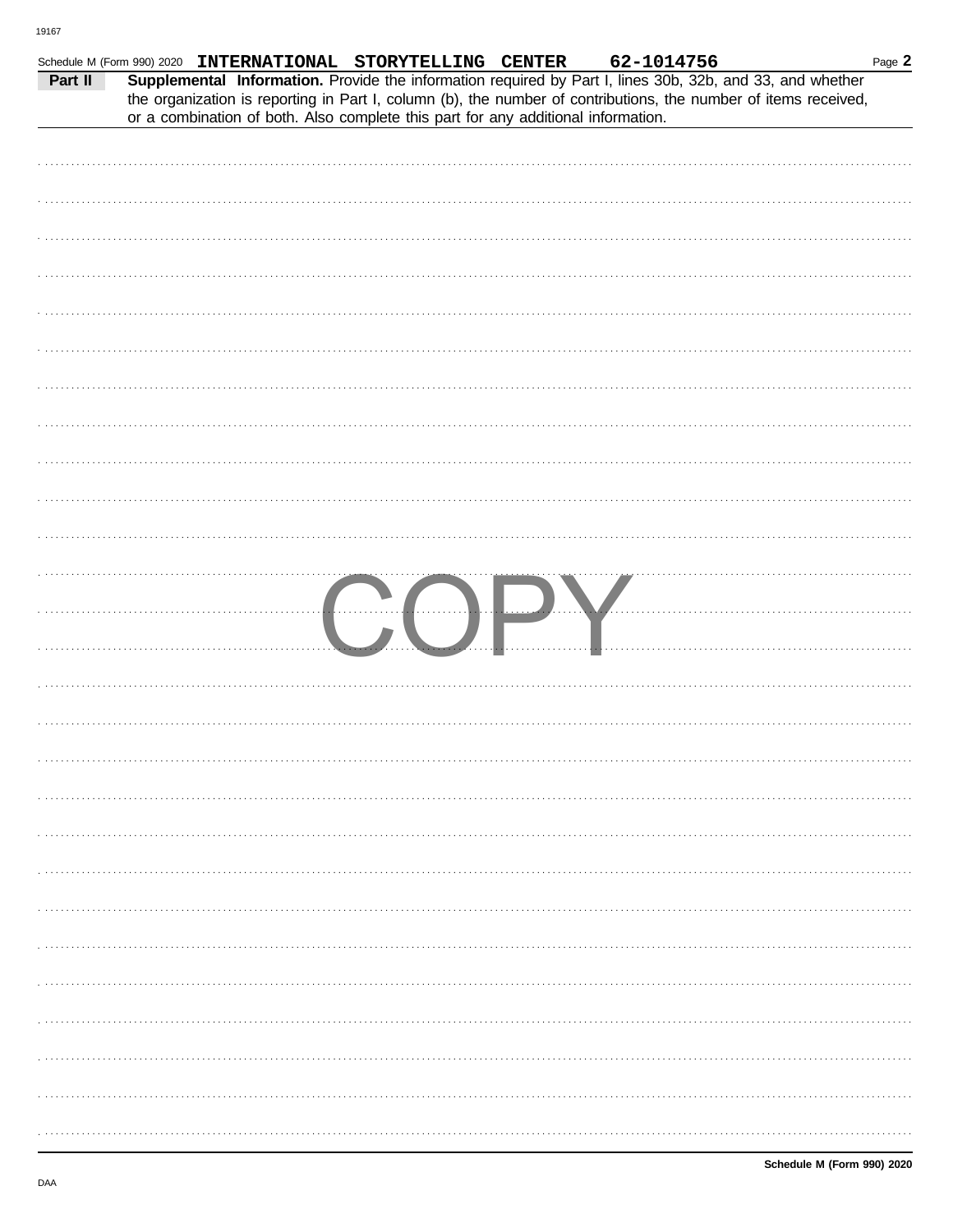| <b>SCHEDULE O</b>                                                                                                                                              | Supplemental Information to Form 990 or 990-EZ                                                   |                                | OMB No. 1545-0047     |
|----------------------------------------------------------------------------------------------------------------------------------------------------------------|--------------------------------------------------------------------------------------------------|--------------------------------|-----------------------|
| (Form 990 or 990-EZ)<br>Complete to provide information for responses to specific questions on<br>Form 990 or 990-EZ or to provide any additional information. |                                                                                                  |                                | <b>2020</b>           |
| Department of the Treasury<br>Internal Revenue Service                                                                                                         | La Attach to Form 990 or 990-EZ.                                                                 |                                | <b>Open to Public</b> |
| Name of the organization                                                                                                                                       | <b>u</b> Go to www.irs.gov/Form990 for the latest information.                                   | Employer identification number | <b>Inspection</b>     |
|                                                                                                                                                                | <b>INTERNATIONAL</b><br><b>STORYTELLING</b><br><b>CENTER</b>                                     | 62-1014756                     |                       |
| <b>FORM 990</b>                                                                                                                                                | ORGANIZATION'S MISSION                                                                           |                                |                       |
| TO                                                                                                                                                             | CREATIVELY APPLY<br><b>POWER</b><br><b>STORYTELLING</b><br><b>ENRICH THE</b><br>THE<br>OF<br>TO. | HUMAN                          |                       |
| EXPERIENCE AND                                                                                                                                                 | <b>ENHANCE</b><br>BY ADDRESSING<br>THE<br>QUALITY OF<br>LIFE                                     | THE                            | <b>CHALLENGES AND</b> |
| OPPORTUNITIES                                                                                                                                                  | SOCIETY AND<br><b>STORYTELLING</b><br><b>TODAY'S</b><br><b>INFUSE</b><br>ΙN<br>TО                | <b>INTO</b>                    | THE                   |
| <b>MAINSTREAM OF</b>                                                                                                                                           | SOCIETY-BUILDING PUBLIC<br>AWARENESS,<br><b>GREATER</b>                                          | CREDIBILITY,                   | AND                   |
|                                                                                                                                                                | WIDER AUDIENCES FOR STORYTELLING AMONG<br>THE<br>GENERAL PUBLIC.                                 |                                |                       |
|                                                                                                                                                                |                                                                                                  |                                |                       |
|                                                                                                                                                                | FORM 990, PART III, LINE 3                                                                       |                                |                       |
| IN MARCH 2020,                                                                                                                                                 | WORLD<br>HEALTH ORGANIZATION DECLARED COVID-19 A GLOBAL<br>THE                                   |                                |                       |
| <b>PANDEMIC.</b>                                                                                                                                               | <b>RESULTED</b><br>THIS<br>PANDEMIC<br>IN<br>THE<br>ISC<br><b>HAVING</b>                         | <b>TO CANCEL</b><br>THE        | <b>FESTIVAL</b>       |
| IN.                                                                                                                                                            | TO ONLINE PROGRAMS<br><b>2020 AND CONVERT</b><br>AND LIVE STREAMING FOR EVENTS.                  |                                |                       |
|                                                                                                                                                                |                                                                                                  |                                |                       |
|                                                                                                                                                                | 11B<br>ORGANIZATION'S<br>PROCESS<br>FORM 990, PART VI, LINE<br>-                                 | <b>TO REVIEW FORM 990</b>      |                       |
| THE                                                                                                                                                            | FORM 990<br>ORGANIZATION PROVIDES A DRAFT COPY OF<br>IN PDF                                      | <b>FORMAT</b>                  | <b>FOR THE</b>        |
| <b>BOARD'S</b>                                                                                                                                                 | TREASURER,<br>EXECUTIVE DIRECTOR AND FINANCE DIRECTOR FOR                                        |                                | THEIR REVIEW          |
|                                                                                                                                                                | PRIOR TO THE 990 BEING FILED.                                                                    |                                |                       |
|                                                                                                                                                                |                                                                                                  |                                |                       |
|                                                                                                                                                                | FORM 990, PART VI, LINE 12C - ENFORCEMENT OF CONFLICTS POLICY                                    |                                |                       |
|                                                                                                                                                                | THE BEST INTERESTS OF THE INTERNATIONAL STORYTELLING CENTER (ISC) REQUIRE                        |                                |                       |
|                                                                                                                                                                | THAT ANY POTENTIAL CONFLICT OF INTEREST BE DISCLOSED FULLY, AND ON A TIMELY                      |                                |                       |
|                                                                                                                                                                | BASIS, TO THE BOARD OF GOVERNORS (BOARD). ISC VIEWS TIMELY DISCLOSURE OF                         |                                |                       |
|                                                                                                                                                                | POTENTIAL CONFLICTS OF INTEREST NECESSARY TO ENSURE THAT ISC'S RESOURCES                         |                                |                       |
|                                                                                                                                                                | ARE USED IN THE MOST JUDICIOUS MANNER AND THAT THE GOALS OF THE ISC ARE NOT                      |                                |                       |
|                                                                                                                                                                | COMPROMISED IN ANY WAY. ISC BOARD AND STAFF MEMBERS MUST AVOID ALL                               |                                |                       |
|                                                                                                                                                                | CONFLICTS OF INTEREST AND THE APPEARANCE OF CONFLICT OF INTEREST TO ENSURE                       |                                |                       |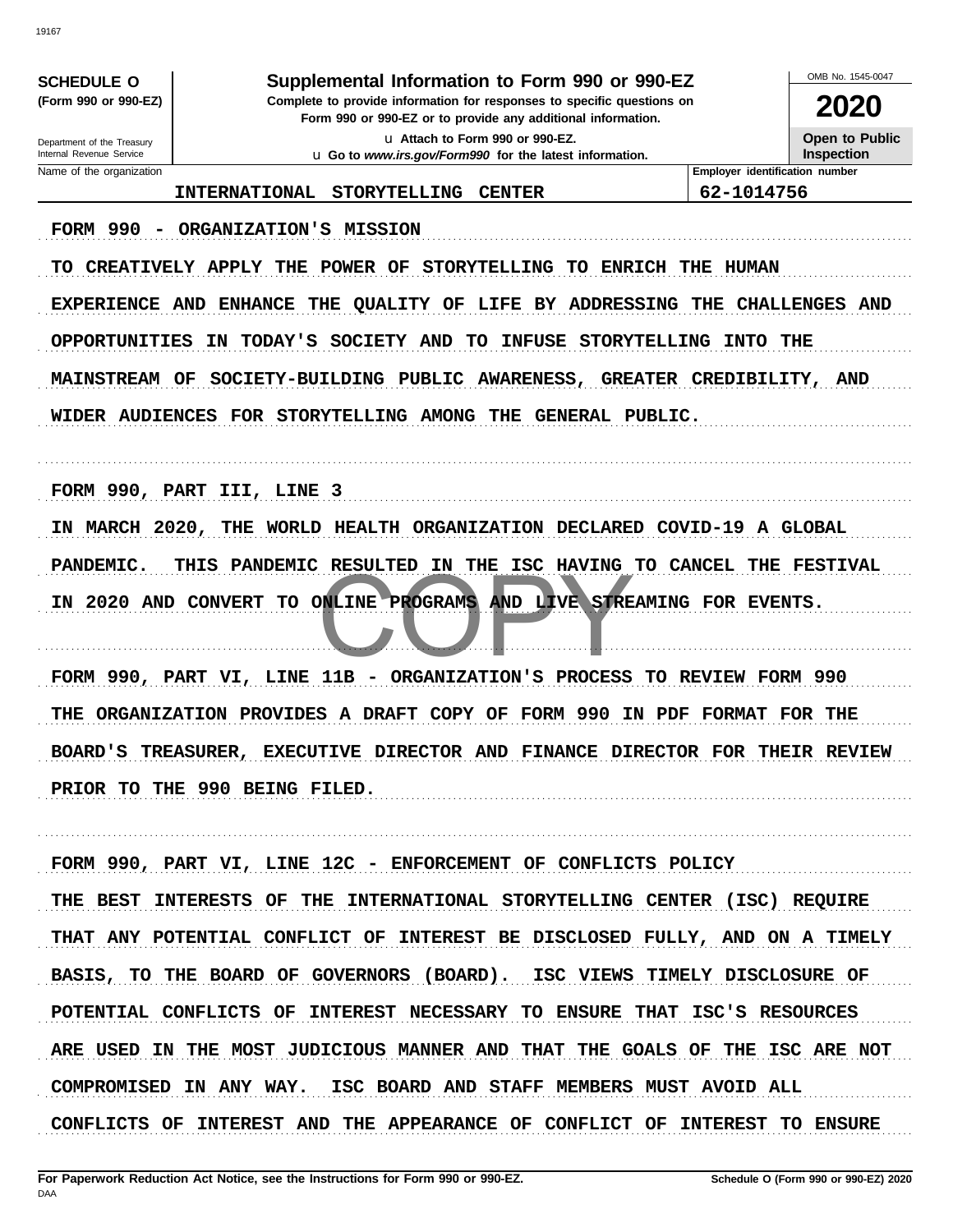| Schedule O (Form 990 or 990-EZ) 2020                                            | Page 2                         |
|---------------------------------------------------------------------------------|--------------------------------|
| Name of the organization                                                        | Employer identification number |
| INTERNATIONAL STORYTELLING CENTER                                               | 62-1014756                     |
| THE ISC'S INTEGRITY.                                                            |                                |
|                                                                                 |                                |
|                                                                                 |                                |
| INTEREST MAY EXIST WHEN THE DIRECT OR INDIRECT FINANCIAL<br>A CONFLICT OF<br>ı. |                                |
| INTERESTS OR CONCERNS OF ANY BOARD OR STAFF MEMBER (OUTSIDE THEIR               |                                |
| EMPLOYMENT RELATIONSHIP) OR OF SAID PERSON'S IMMEDIATE FAMILY OR ANY            |                                |
| INDIVIDUAL, GROUP, OR ORGANIZATION TO WHICH SAID PERSON HAS ALLEGIANCE, OR      |                                |
| IN WHICH SAID PERSON HAS A DIRECT OR INDIRECT FINANCIAL INTEREST, MAY BE        |                                |
| SEEN AS CONTRARY TO THE INTERESTS OR CONCERNS OF ISC.                           |                                |
|                                                                                 |                                |
|                                                                                 |                                |
| 2.<br>WHEN AN UNDISCLOSED CONFLICT OF INTEREST IS SUSPECTED, THE INTERESTED     |                                |
| PERSON SHALL CALL THE POTENTIAL CONFLICT TO THE ATTENTION OF THE                |                                |
| CHAIRPERSON OF THE BOARD OF GOVERNORS OF ISC.                                   | IN ADDITION, ANY BOARD OR      |
| STAFF MEMBER WHO BECOMES AWARE OF A POTENTIAL CONFLICT OF INTEREST              |                                |
| INVOLVING ANOTHER BOARD OR STAFF MEMBER SHALL CALL IT TO THE ATTENTION OF       |                                |
|                                                                                 | <b>INTERESTED PERSON</b>       |
| THE CHAIRPERSON OF THE BOARD OF GOVERNORS OF ISC.                               | THE                            |
| SHALL PROVIDE THE CHAIRPERSON WITH ANY AND ALL RELEVANT INFORMATION ON THE      |                                |
| PARTICULAR MATTER. WITHIN TEN (10) BUSINESS DAYS OF RECEIPT OF NOTICE OF A      |                                |
| SUSPECTED CONFLICT OF INTEREST, THE CHAIRPERSON OF THE BOARD OF GOVERNORS       |                                |
| SHALL INFORM THE EXECUTIVE COMMITTEE OF THE BOARD THAT A POTENTIAL CONFLICT     |                                |
| OF INTEREST MAY EXIST. THE CHAIRPERSON SHALL THEN UNDERTAKE A TIMELY AND        |                                |
| APPROPRIATE INVESTIGATION, GIVE HIS OR HER WRITTEN OPINION CONCERNING THE       |                                |
| EXISTENCE OF A CONFLICT, AND MAKE WRITTEN RECOMMENDATIONS FOR APPROPRIATE       |                                |
| ACTION TO THE ENTIRE EXECUTIVE COMMITTEE. THE EXECUTIVE COMMITTEE SHALL         |                                |
| THEN VOTE AS TO AN APPROPRIATE ACTION INCLUDING DISMISSING THE ISSUE            |                                |
| WITHOUT FURTHER CONSIDERATION OR FORWARDING THE APPROPRIATE ACTION TO THE       |                                |
|                                                                                 |                                |

PRESIDENT, IF THE ISSUE REGARDS A STAFF MEMBER. THERE SHALL BE NO ADVERSE

FULL BOARD OF GOVERNORS IF THE ISSUE REGARDS A BOARD MEMBER, OR THE

PAGE 1 OF 3

Schedule O (Form 990 or 990-EZ) 2020

. . . . . . . . . . . . . . . . .

DAA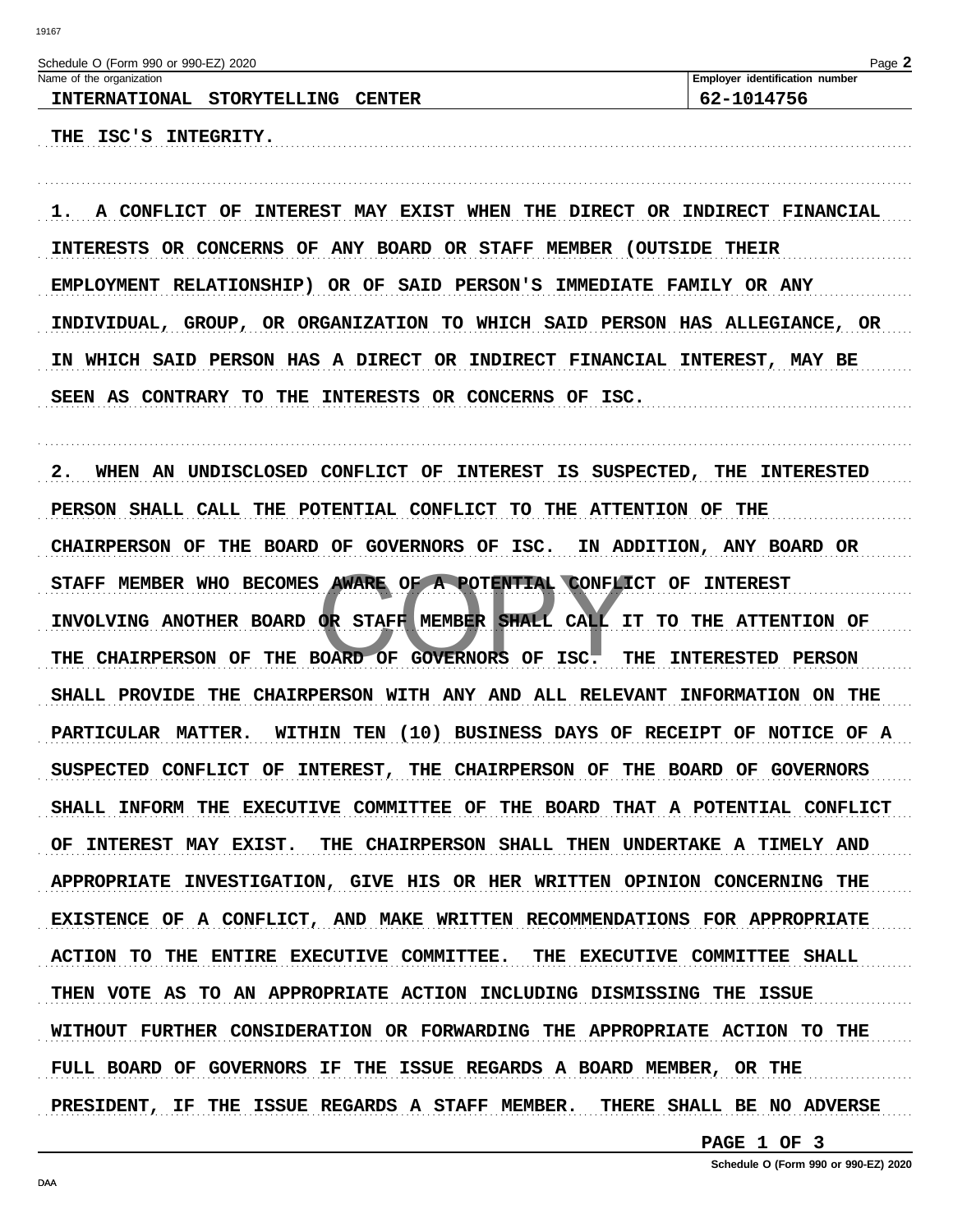| Page 2<br>Schedule O (Form 990 or 990-EZ) 2020     |                                                                             |                                       |  |  |  |  |
|----------------------------------------------------|-----------------------------------------------------------------------------|---------------------------------------|--|--|--|--|
| Name of the organization                           |                                                                             | <b>Employer identification number</b> |  |  |  |  |
| <b>INTERNATIONAL</b><br><b>STORYTELLING CENTER</b> |                                                                             | 62-1014756                            |  |  |  |  |
|                                                    |                                                                             |                                       |  |  |  |  |
|                                                    | CONSEQUENCES TO ANY PERSON FOR ADHERING TO THE REQUIREMENTS OF THIS POLICY. |                                       |  |  |  |  |

3. WHEN THE EXECUTIVE COMMITTEE DECIDES TO REFER A POTENTIAL CONFLICT OF INTEREST TO THE ENTIRE BOARD, THE MATTER SHALL BE RESOLVED BY A VOTE OF THE BOARD, EXCLUDING THE PERSON CONCERNED (IF A BOARD MEMBER). **THE INTERESTED** PERSON SHALL NOT BE PRESENT DURING THE DISCUSSION OR DECISION ON THE THE BOARD SHALL BE RESPONSIBLE FOR THE ULTIMATE DISPOSITION OF **MATTER.** POTENTIAL CONFLICT OF INTEREST. ISC SHALL ENTER INTO NO CONTRACT OR FINANCIAL ARRANGEMENT OR TRANSACTION IN WHICH A CONFLICT OF INTEREST MAY EXIST WITHOUT EXPRESSED APPROVAL OF TWO-THIRDS OF THE BOARD MEMBERS PRESENT AND ELIGIBLE TO VOTE.

THE MINUTES OF THE MEETING OF THE BOARD SHALL STATE THAT THE POTENTIAL CONFLICT OF INTEREST WAS DISCLOSED AND STATE THAT THE INTERESTED PERSON, IF A BOARD MEMBER, DID NOT VOTE ON THE DSCISION. THE MINUTES WILL ALSO STATE WITH SPECIFICITY THE DECISION REACHED BY THE BOARD AND THE BASIS FOR IT.

5. A COPY OF THIS CONFLICT OF INTEREST STATEMENT SHALL BE FURNISHED TO EACH BOARD AND STAFF MEMBER WHO IS CURRENTLY SERVING ISC OR WHO MAY HEREAFTER BECOME ASSOCIATED WITH IT. EACH CURRENT BOARD AND STAFF MEMBER SHALL SIGN THE ATTACHED ACKNOWLEDGMENT AND DELIVER THE SIGNED ORIGINAL TO THE PRESIDENT, WHO SHALL MAINTAIN A FILE OF ALL SUCH ORIGINALS. EACH NEW BOARD OR STAFF MEMBER SHALL SIGN THE ACKNOWLEDGMENT AND DELIVER IT TO THE PRESIDENT AT THE TIME OF ELECTION OR HIRING, AS APPLICABLE. THIS POLICY AND ITS APPLICATION SHALL BE REVIEWED ANNUALLY FOR THE INFORMATION AND GUIDANCE OF BOARD AND STAFF MEMBERS.

PAGE 2 OF 3